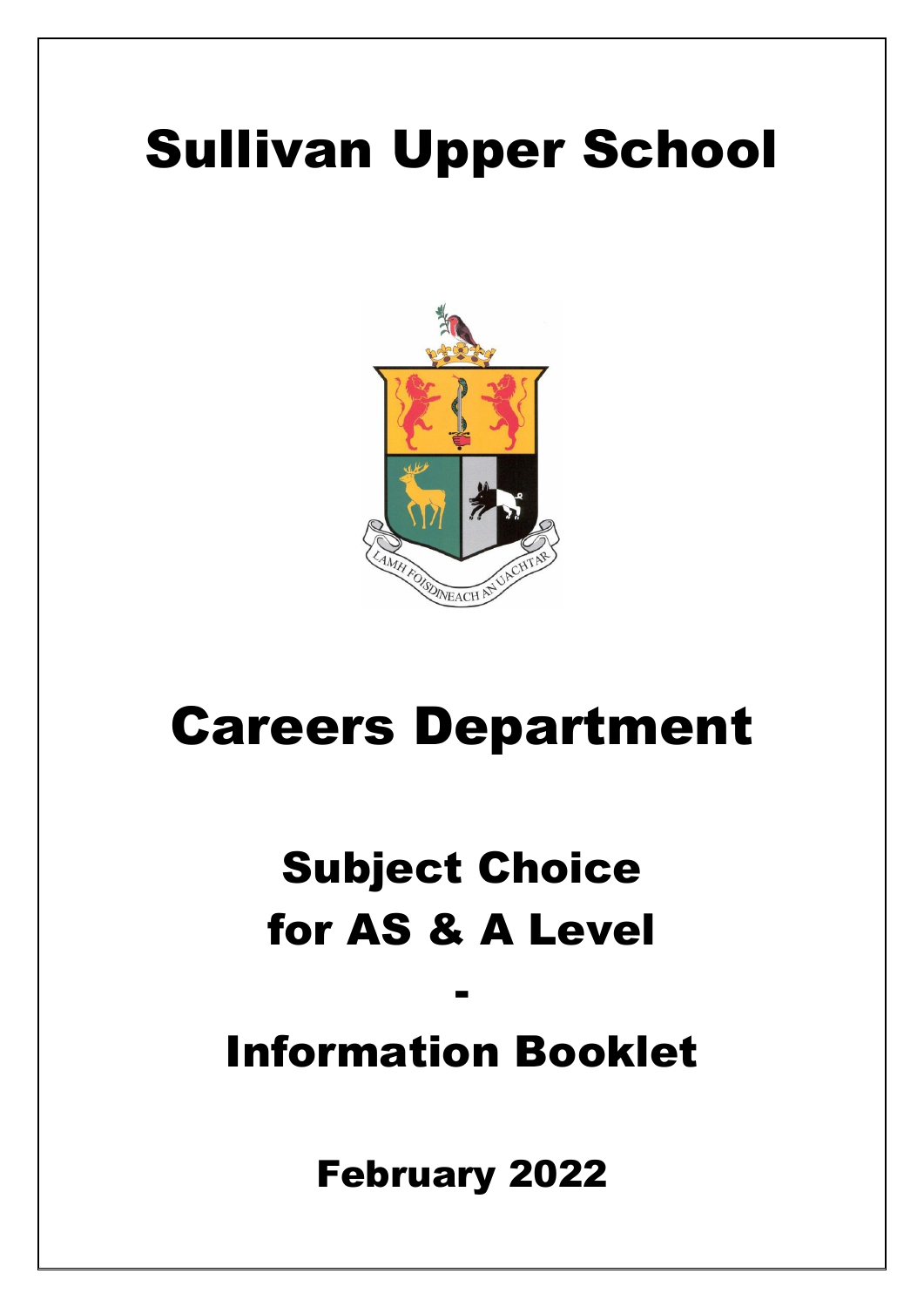# Table of Contents

|                                                           | <b>PAGE</b>    |
|-----------------------------------------------------------|----------------|
| Letter from Headmaster                                    | 3              |
| Admissions Requirements to Sixth Form                     | $4 - 6$        |
| Role of the Careers Department in Year 12                 | $\overline{7}$ |
| <b>Important Dates</b>                                    | $\overline{7}$ |
| <b>Useful Websites</b>                                    | 8              |
| <b>Qualifications Explained</b>                           | $9 - 10$       |
| Selected Subjects And Where They May Lead To              | 11             |
| Oxbridge                                                  | 12             |
| Northern Ireland Skills Barometer Information             | $13 - 14$      |
| Subjects Offered at AS / A2                               | 15             |
| Collaborative Arrangements with Priory Integrated College | 16             |
| Art & Design                                              | 17             |
| Biology                                                   | 18             |
| <b>Business Studies</b>                                   | 19             |
| Chemistry                                                 | 20             |
| <b>Computer Science</b>                                   | 21             |
| Design & Technology                                       | 22             |
| <b>Drama and Theatre Studies</b>                          | 23             |
| Economics                                                 | 24             |
| <b>English Literature</b>                                 | 25             |
| French                                                    | 26             |
| <b>Further Mathematics</b>                                | 27             |
| Geography                                                 | 28             |
| German                                                    | 29             |
| <b>Government &amp; Politics</b>                          | 30             |
| History                                                   | 31             |
| <b>Mathematics</b>                                        | 32             |
| <b>Moving Image Arts</b>                                  | 33             |
| <b>Music</b>                                              | 34             |
| Nutrition and Food Science (formerly Home Economics)      | 35             |
| <b>Physical Education</b>                                 | 36             |
| Physics                                                   | 37             |
| <b>Religious Studies</b>                                  | 38             |
| Spanish                                                   | 39             |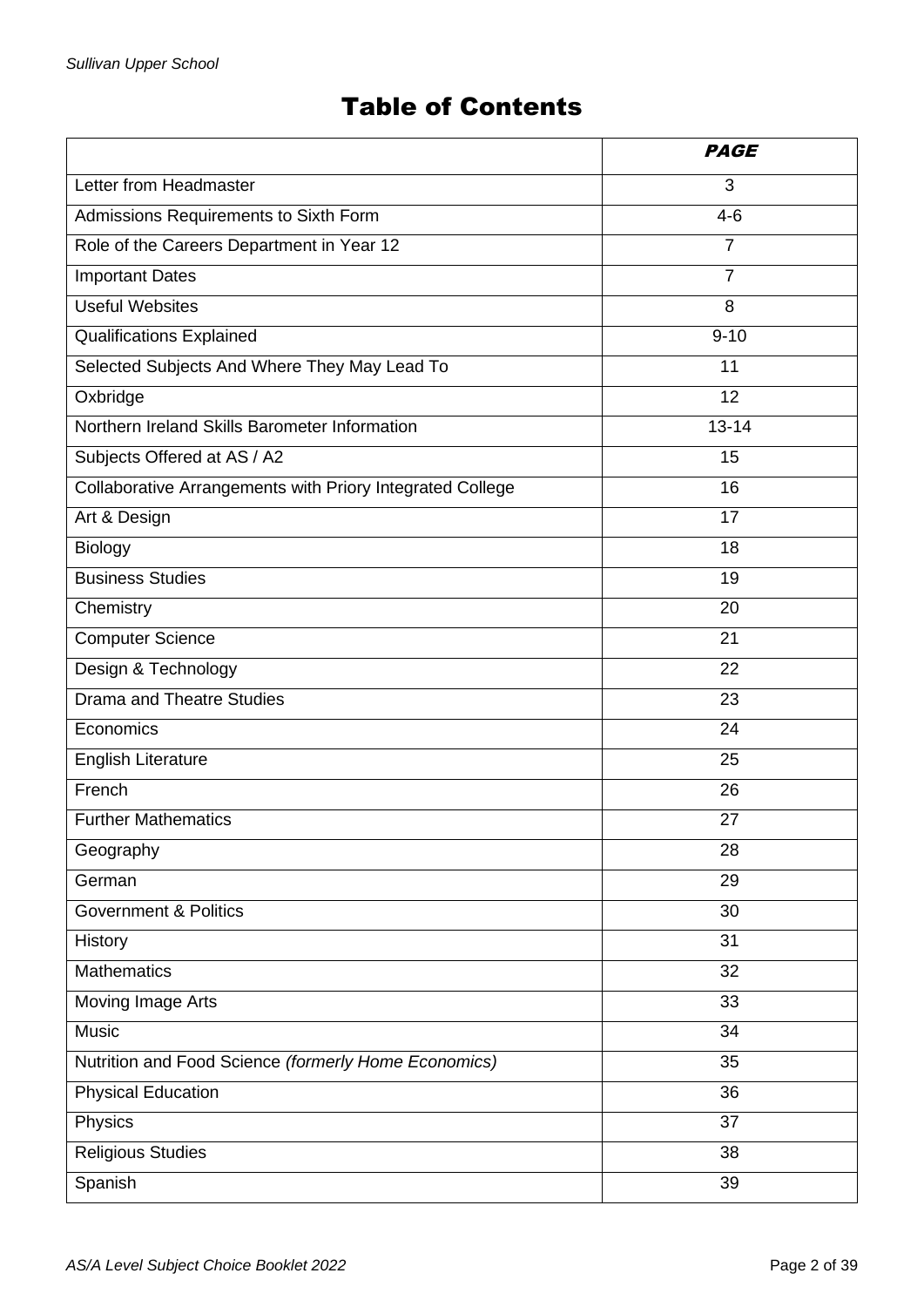

February 2022

Dear Parents/Pupils

#### **SUBJECT CHOICE AT A LEVEL**

This booklet contains information about all the subjects available at AS and A Level and it is provided so that parents and pupils know something about what each subject involves before the consultations with members of the Careers Department. We hope that you find it useful.

Pupils in Year 13 study either three or four AS levels; whilst the majority study four AS Levels, an increasing number choose to focus on three. The vast majority of subjects are examined by CCEA (the Northern Ireland Examination Board) and the examinations for these CCEA courses are taken at the end of Year 13. In Year 14, pupils normally continue with three subjects to A2. New specificiations were introduced in September 2016 for the majority of CCEA courses and these courses retain AS Level as an integral part (40%) of the A Level.

English Examination Boards have 'de-coupled' AS from A2. AS is now a standalone qualification, in other words, not part of the overall A Level. In relation to English Board Examinations taken in Sullivan (Computing and Drama), pupils may have to commit at an early stage to taking AS only or the full two-year course. The Welsh Examination Board operates both systems and the two subjects offered in Sullivan (Design & Technology and Physical Education) are examined on the CCEA model.

We will try to ensure that every subject combination chosen by pupils is available next September, but we cannot absolutely guarantee that this will happen. It is not possible for us to provide courses which only a very small number of pupils choose and we have to ensure that we have an overall timetable that works. Where courses are oversubscribed, the order of preference may be taken into account.

Many pupils will find it relatively easy to make their choices; others may find it more difficult. The following general guidelines may help:

- [a] the best general indicator of performance at A Level is the **overall** performance at GCSE: the better this is, the better the A Level results are likely to be;
- [b] as a general rule, pupils should choose the subjects they like best, not least because they are likely to be spending two years with them;
- [c] it is important that pupils choose subjects with particular career pathways in mind, at least to keep pathways open.

If you feel that it would help to know more about any of the subjects dealt with in this booklet, please consult the Head of the Department concerned.

Yours sincerely

**C J W PEEL Headmaster**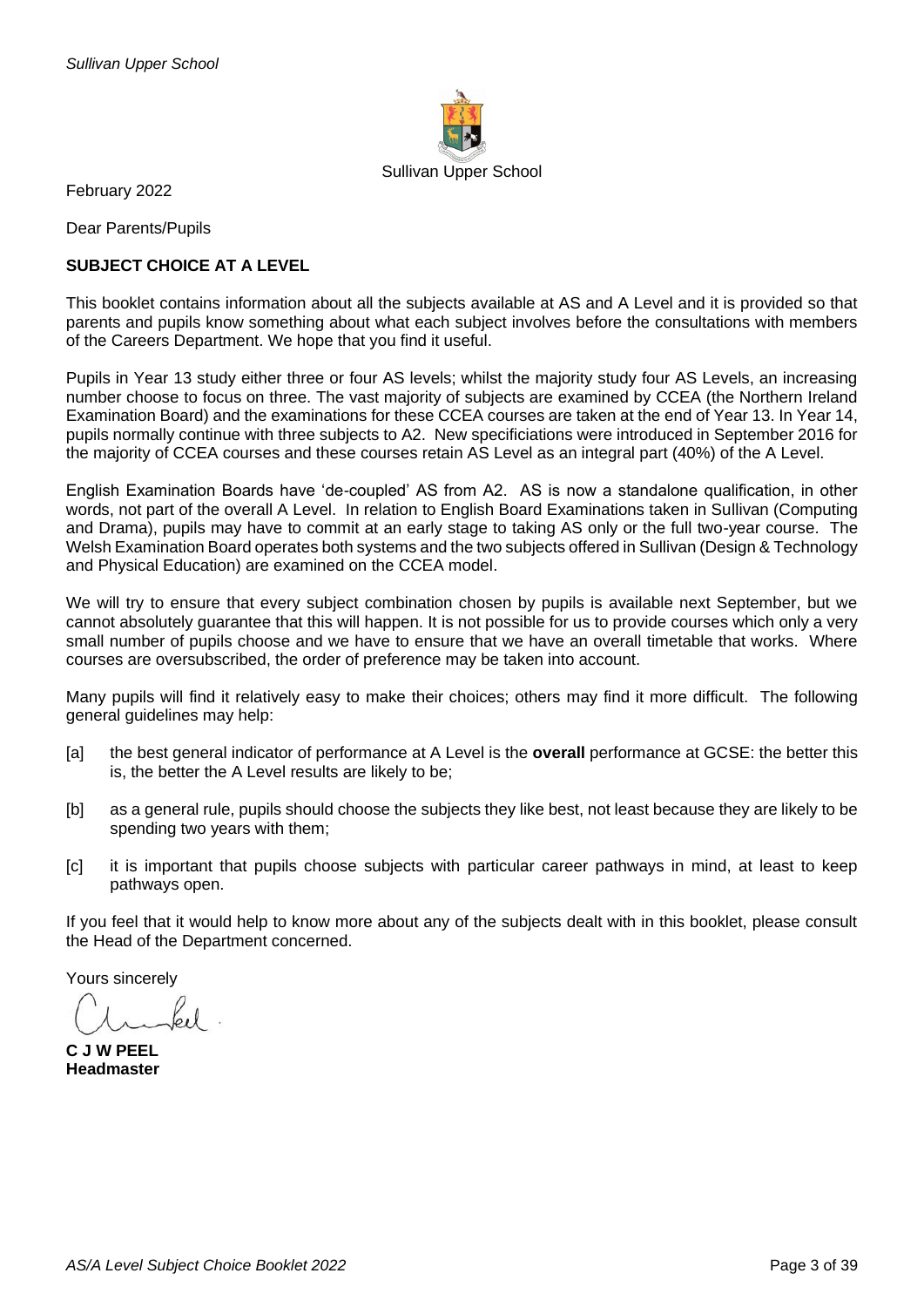### *POLICY* **SULLIVAN UPPER SCHOOL**

### *2022 Entry* **ADMISSIONS TO SIXTH FORM – 2022 ENTRY (INTERNAL & EXTERNAL)**



### **A. INTRODUCTION**

This statement sets out the school's policy for dealing with applications made for places in the Sixth Form. The statement specifies the criteria used to determine which pupils are to be admitted to Years 13 and 14 (both internal and external applicants) for a programme leading to GCE AS/A levels. Admission to Year 14 will not normally be possible for non-Sullivan pupils.

The Board of Governors of Sullivan Upper School draws up and publishes the admissions policy and criteria for entry to the school at various years. The Transfer Procedure and Admissions Committee (which is a sub-committee of the Board of Governors) is responsible for applying the admissions criteria and for admitting or refusing to admit a pupil to the school. The Headmaster will provide the necessary information to the committee, co-ordinate the annual application procedure and make recommendations and offer professional advice to the committee, the members of which will ratify, check and oversee the procedure and make the final decision.

The criteria for dealing with applications for places in other years differ from those set out in this statement of policy and are published separately.

#### **B. GENERAL STATEMENT OF POLICY**

The school determines the appropriate number of possible admissions so that:

- [i] the total enrolment figure remains at or below the number allowed by the Department of Education for Northern Ireland [currently 1060]; *see Appendix 1*
- [ii] the total number of pupils enrolled in the year group does not exceed the school's resources and facilities to provide appropriately for their curricular and pastoral needs.

In relation to Sixth Form entry, the school reserves the right not to offer a place to an applicant on the basis of their academic and personal record. It is unlikely that an offer will be made to applicants falling below the minimum entry requirements as outlined below.

# **C. ADMISSIONS TO SIXTH FORM (YEAR 13) - INTERNAL APPLICANTS**

- THIS SECTION APPLIES TO SULLIVAN UPPER YEAR 12 PUPILS ONLY.
- 1. All Sullivan Upper School Year 12 pupils who meet all of the following criteria will have the right to a place in Year 13:
	- (i) obtain at least **3 B and 4 C\*/C grades** *[including equivalent numerical results from an English Board]* in their GCSE examinations;
	- (ii) obtain at least a grade B in the subjects chosen for AS/A level study\*;
	- (iii) satisfy the Headmaster on past school record and achievement (which may include consideration of attendance, behaviour and punctuality).
	- where applicable; pupils should also refer to the Careers Department Subject Choice booklet for other subject-specific entry requirements.
- 2. In the case of Sullivan Upper School pupils whose performance in the GCSE examinations may have been detrimentally affected by extreme medical or other circumstances, the Transfer Procedure & Admissions Committee may waive the requirements of paragraph 1. Each case will be carefully assessed, taking into account the available documentary evidence. The Committee will normally only consider cases where the school was made aware of the circumstances before the end of the examination period and, therefore, where the school applied to the examining bodies for special circumstances.
- 3. Sullivan Upper School pupils who fail to gain admission via the criteria above, and who still wish to enter Sixth Form, will be considered via the criteria set out below in Section D, paragraphs 2 & 3.

#### **D. ADMISSIONS TO SIXTH FORM (YEAR 13) - EXTERNAL APPLICANTS**

- 1. The closing date for applications is 1.00 pm on the day of publication of the GCSE results. Applications received after this date will only be considered after all applications meeting the deadline have been processed.
- 2. If the number of applicants (ie external applicants and Sullivan Upper Year 12 pupils who narrowly fail to meet the minimum requirements for an automatic place) exceeds the number of places available, applicants will be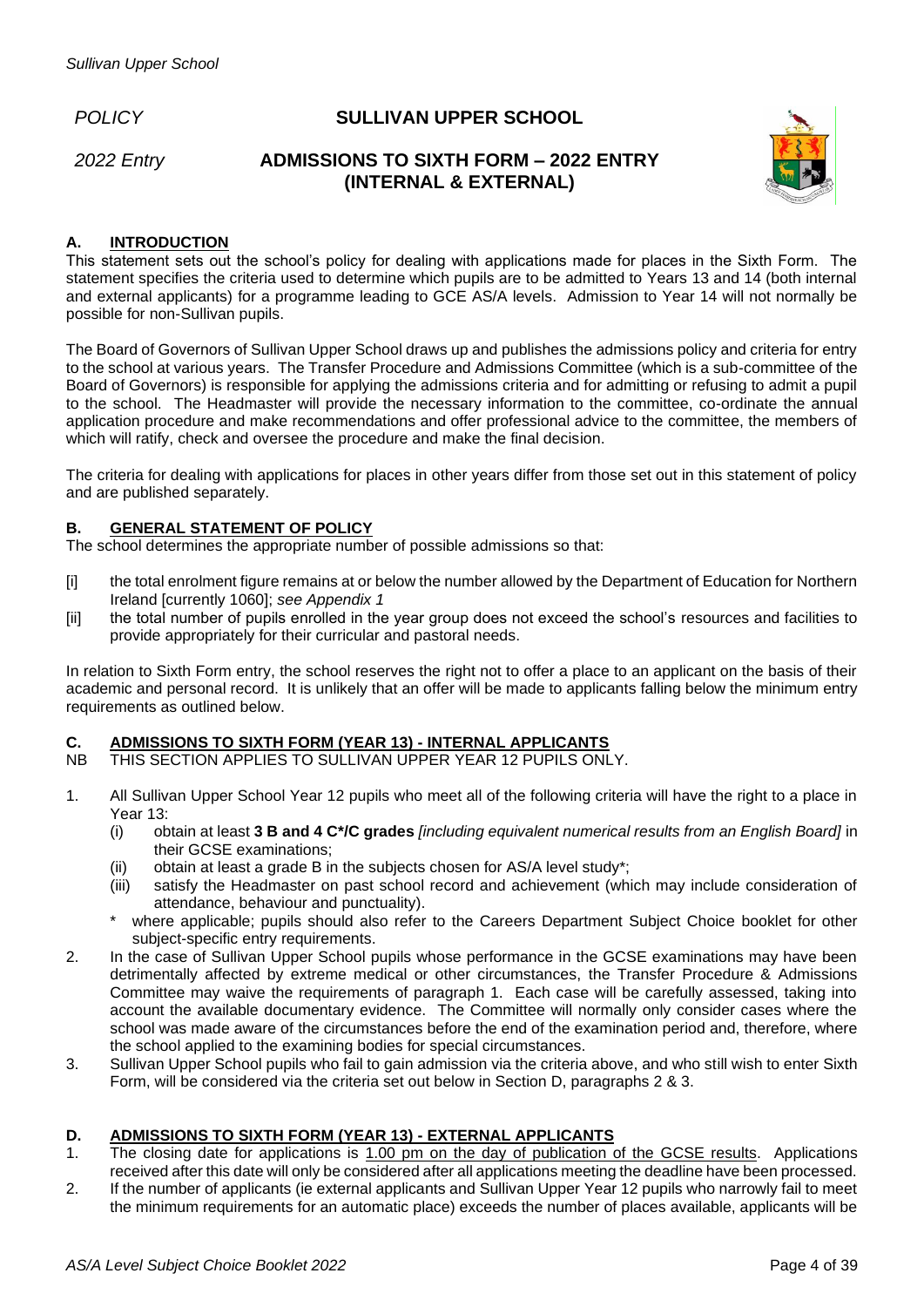ranked according to the points score based on their best 7 GCSE grades [where  $A^*=5$ ,  $A=4$ ,  $B=3$ ,  $C^*=2$ ,  $C=1$ ; or 9=5, 8/7=4, 6=3, 5=2, 4=1], taking any Special Circumstances into account.

- 3. Places will be offered in rank order from this list in accordance with the General Statement of Policy above. In the event that more than one applicant for the last place has the same score, then the following criteria will be applied, in order:
	- a) the total GCSE points tally [where  $A^*=5$ ,  $A=5$ ,  $B=3$ ,  $C^*=2$ ,  $C=1$ ; or  $9=5$ ,  $8/7=4$ ,  $6=3$ ,  $5=2$ ,  $4=1$ ];
	- b) links with the school: those who have attended the school in Years 8-12 those who have or have had a brother/sister enrolled at the School;
	- c) other relevant information;
	- d) the distance to the front entrance of the school of each applicant's normal place of residence as measured by the most direct route by road. The school will use the RAC Route Planner in conjunction with maps to establish the distance.
- 4. The Board of Governors reserves the right to require evidence to support or verify information on any application form. This evidence will be requested if and when an offer of a place is made. It is important that all applicants (and their parents) understand that the provision of false or incorrect information or the failure to provide information or evidence thereof within the specified deadline will result in the withdrawal of the place offered.
- 5. Applications from pupils for whom it is not the normal age to progress from GCSE to AS Level (eg pupils who have taken AS Levels in another school and wish to repeat the year) will normally be considered after those for whom it is the normal age of progression. Applicants must provide results of AS examinations taken in addition to their GCSE results.

#### **E. PROCEDURE TO BE FOLLOWED (INTERNAL APPLICANTS)**

- 1. Those wishing to be considered for a place in Sixth Form should ensure that the school is informed of their intention to return by completing the appropriate form and returning it by the required date. This form will normally be provided with the statement of GCSE results along with instructions, other information and the closing date. Failure to notify the school of an intention to seek admission to Sixth Form by the required date will endanger the likelihood of being offered a place
- 2. Internal applicants who have met the minimum entry requirements as outlined above [Section C] and who have completed and returned the appropriate form, should make arrangements to attend school from the first day of term as specified for Lower Sixth (Year 13) pupils. Acceptance of a place in Sixth Form requires acceptance of the school's rules and regulations.
- 3. Internal applicants who have been unsuccessful in meeting the minimum entry requirements and who still wish to enter Sixth Form will be placed on a reserve list and will be informed by telephone as quickly as possible whether or not they can be offered a place under the criteria listed in Section D above.
- **NB It is exceptionally important that those applying for places in the Sixth Form are personally available at the time of the issue of GCSE results and when decisions about Sixth Form entry are made. The school cannot be held responsible for difficulties that arise through communication problems due to the absence of an applicant at the appropriate time.**

#### **F. PROCEDURE TO BE FOLLOWED (EXTERNAL APPLICANTS)**

- 1. Those wishing to be considered for a place in Sullivan Upper School Sixth Form must complete the Application Form and return it by 1.00 pm on the date of publication of GCSE results.
- 2. Those who have submitted an application form before the date of publication of GCSE results should simply telephone their results to the school office by 1.00 pm on the date of publication of GCSE results. It is emphasised that it is the responsibility of applicants and their parents to ensure that all necessary information is provided by the closing date.
- 3. The school reserves the right to seek clarification from an applicant's current school in relation to academic and personal record.
- 4. Applicants will be ranked as outlined above (Section D) and will normally be asked to attend a brief interview to discuss potential subject options and to provide written confirmation of their results. Applicants must be available in person.
- 5. Final decisions about admissions will be made after all relevant information has been considered. All applicants, both successful and unsuccessful, will be contacted.
- 6. Successful applicants will be offered a place and will have 24 hours to confirm acceptance of that place, otherwise the offer may be withdrawn. Acceptance of a place in Sixth Form requires acceptance of the school's rules and regulations.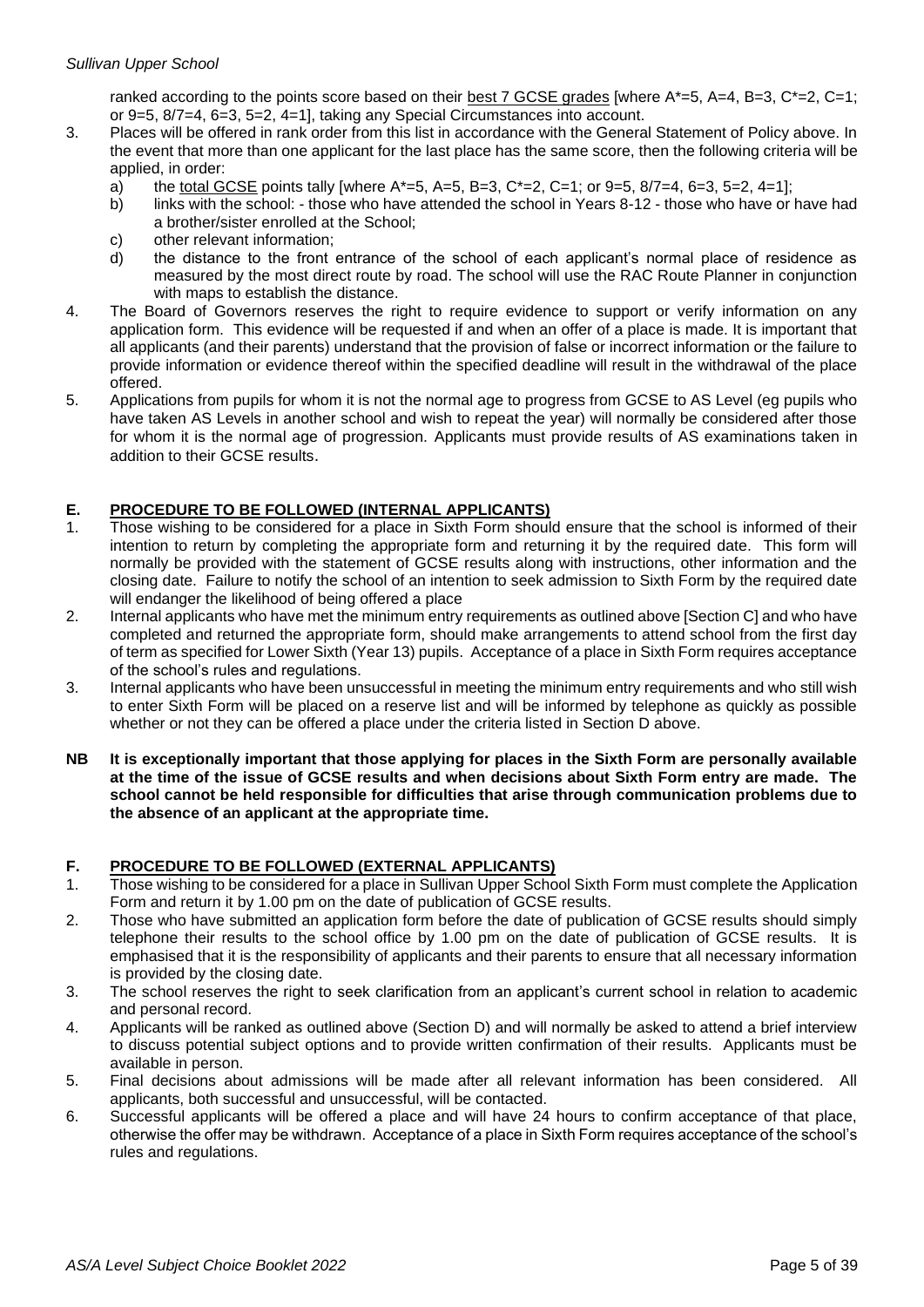#### **G ADMISSIONS TO SIXTH FORM (YEAR 14) – INTERNAL**

- 1. It is expected that pupils should have obtained a minimum of 3 D grades in their AS examinations in order to progress to Year 14. Pupils who do not obtain a minimum of 3 D grades must make an appointment (for themselves and a parent/guardian) with the Headmaster on results day in order to discuss their options.
- 2. Where a pupil's performance in the AS examinations may have been detrimentally affected by medical or other circumstances, he/she may be permitted to resit Year 13.

For further information about the school's policies for admission, the range and variety of courses available in the Sixth Form, please contact the Headmaster.

#### **C J W PEEL Headmaster For and on behalf of the Board of Governors**

September 2022

#### **APPENDIX 1**

#### **Criteria for all extra places made available by the Department of Education for admission into Year 13 (Sixth Form)**

The Department of Education may, in response to a request from a school, increase the number of pupils that the school can admit to its Year 13. Places that become available in this way shall be allocated only to pupils who meet the basic eligibility criteria for sixth form study (as set out above) and shall be allocated in the order determined by the criteria to be applied in the order set down.

- 1. Pupils who have most recently completed Year 12 in Sullivan Upper School.
- 2. Pupils from other schools where admission to an extra place at Sullivan has been agreed by the Department of Education.\*
- Parents should note how the Department of Education (DE) will, in response to a school's request, increase the school's enrolment number in order to allow an extra post-16 pupil to enrol. DE will only increase the school's enrolment number if it is content that each external pupil for whom a place is requested would not be able to pursue their post-16 course-choices at another suitable school without undertaking an unreasonable journey (ie a journey that by public transport would be over an hour from where the young person lives or is further than 15 miles distance). If DE finds that no other suitable school may provide all of the post-16 courses that the pupil wishes to pursue – then DE will agree a school's request for an extra place.
- NB It remains entirely a matter for the school to decide whether to apply for any extra places.

DE Circular 2014/05 issued on 29 April 2014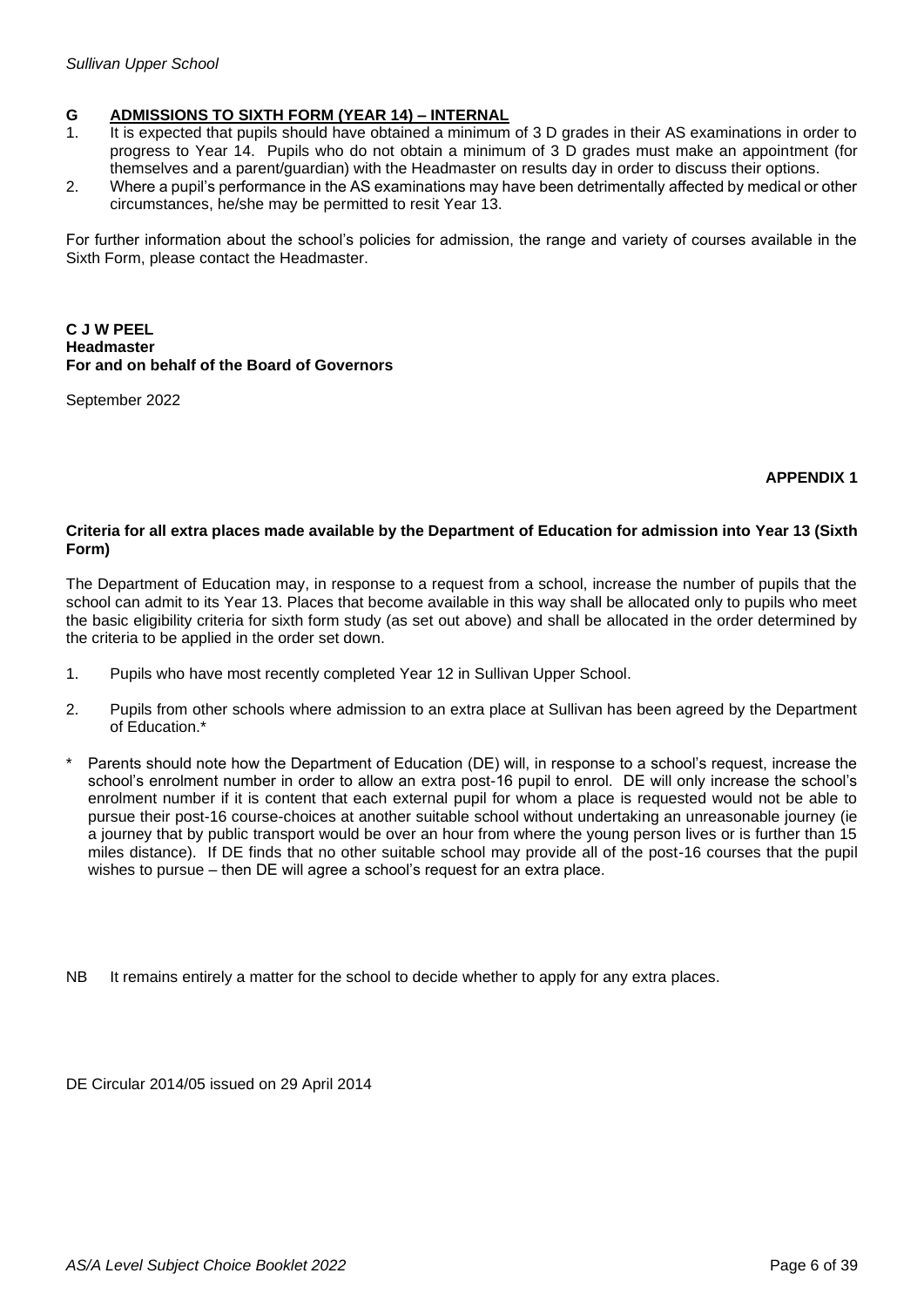# ROLE OF THE CAREERS DEPARTMENT IN YEAR 12

The Careers Department at Sullivan works to enable our pupils to make informed decisions about their future careers. In Year 11 each pupil followed a structured programme within their LLW classes. The emphasis was on the development of personal skills and qualities to enhance their future employability. In Year 12 they have a weekly Careers Education class. In this they concentrate on the options available post KS4, with a particular emphasis on AS Level subject choices. They also explore how best to market themselves; for part-time employment, course applications and to facilitate pursuit of their chosen career.

Following the Annual Reports, each pupil will indicate their proposed subject choice for AS Level study. The choice is consolidated during an interview where requested involving the pupil, parent(s) / carers and a member of the careers team. Decisions about AS choices can impact upon options in Higher Education and future career direction. Please use the subject choice interview to seek clarification if unsure about future plans and options.

All pupils also have face-to-face time with a representative from the Northern Ireland Careers Service.

# IMPORTANT DATES

| September 2021 - June 2022     | <b>Careers Education classes</b>                                                                            |
|--------------------------------|-------------------------------------------------------------------------------------------------------------|
| January/February 2022          | On-line Careers resources posted to Google<br>Classrooms                                                    |
| 22 February 2022               | Issue of the 'Year 12 Subject Choice Booklet' and<br>Information on new subjects sent to pupils and parents |
| 28 February 2022               | <b>Issue of Microsoft Subject Choice Form</b>                                                               |
| 9 March 2022                   | Deadline for submission of Microsoft Subject Choice<br>Form                                                 |
| 14 March 2022 (week beginning) | Subject Choice Interviews (where requested)                                                                 |
| September 2021 - February 2022 | Individual pupil interviews with NI Careers Service                                                         |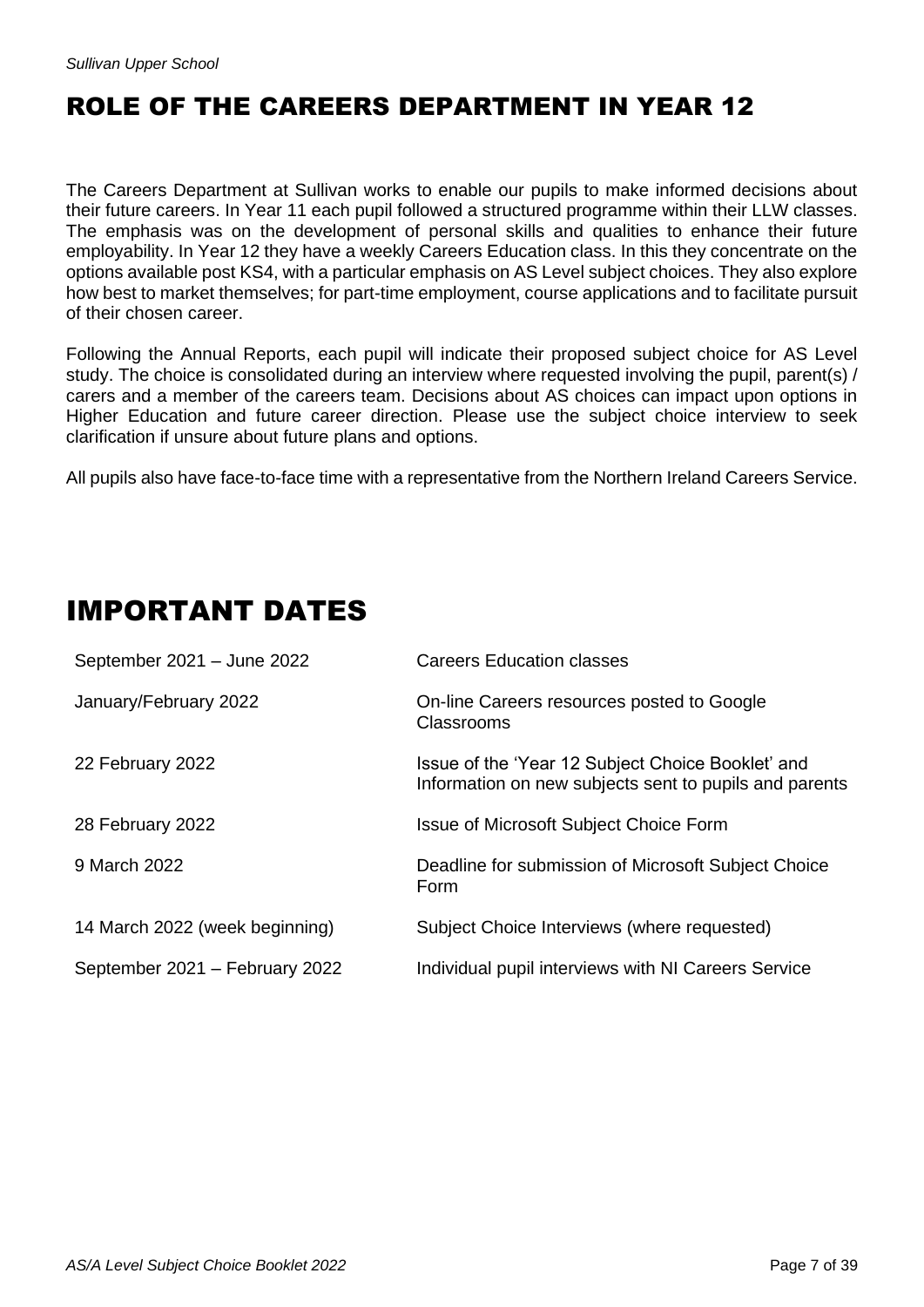# USEFUL WEBSITES

The internet has a vast array of useful information which can be utilised when making career choices. It is advantageous to check the later subject requirements for any occupations or university courses of interest (if applicable). This enables appropriate GCE choices to be made, which will lead in the desired direction. At this stage, the emphasis is on keeping the options open for any areas of interest, where possible. It is important to balance the desire to follow a particular career with the enjoyment and ability in the necessary subjects. Some websites that are useful for career information include:

#### [www.nidirect.gov.uk](http://www.nidirect.gov.uk/)

This is a very useful broad based website that contains an A-Z of careers and case studies amongst other useful material. It is tailored to cater for a Northern Ireland audience.

#### [www.prospects.ac.uk](http://www.prospects.ac.uk/)

The Prospects site gives extensive careers advice for people who will study degree courses. Use of the search engine is particularly useful to find information on different areas of graduate careers.

#### [www.connexions-direct.com](http://www.connexions-direct.com/)

A useful site for general advice on a range of careers. This site will give you an overview of entry requirements for occupations but it is important that you check out some of the university sites for exact information on admissions criteria.

[www.ucas.com](http://www.ucas.com/) University admissions requirements

[www.ccea.org.uk](http://www.ccea.org.uk/)  [www.aqa.org.uk](http://www.aqa.org.uk/)  [www.edexcel.com](http://www.edexcel.com/)  [www.wjec.co.uk](http://www.wjec.co.uk/)  Details of examination specifications for each subject

[www.serc.ac.uk](http://www.serc.ac.uk/)  [www.belfastmet.ac.uk](http://www.belfastmet.ac.uk/)  Further Education admissions requirements

[www.delni.gov.uk](http://www.delni.gov.uk/) Labour market Information & HE statistics

[www.icould.com](http://www.icould.com/) www.plotr.co.uk/ General careers ideas for post-16 options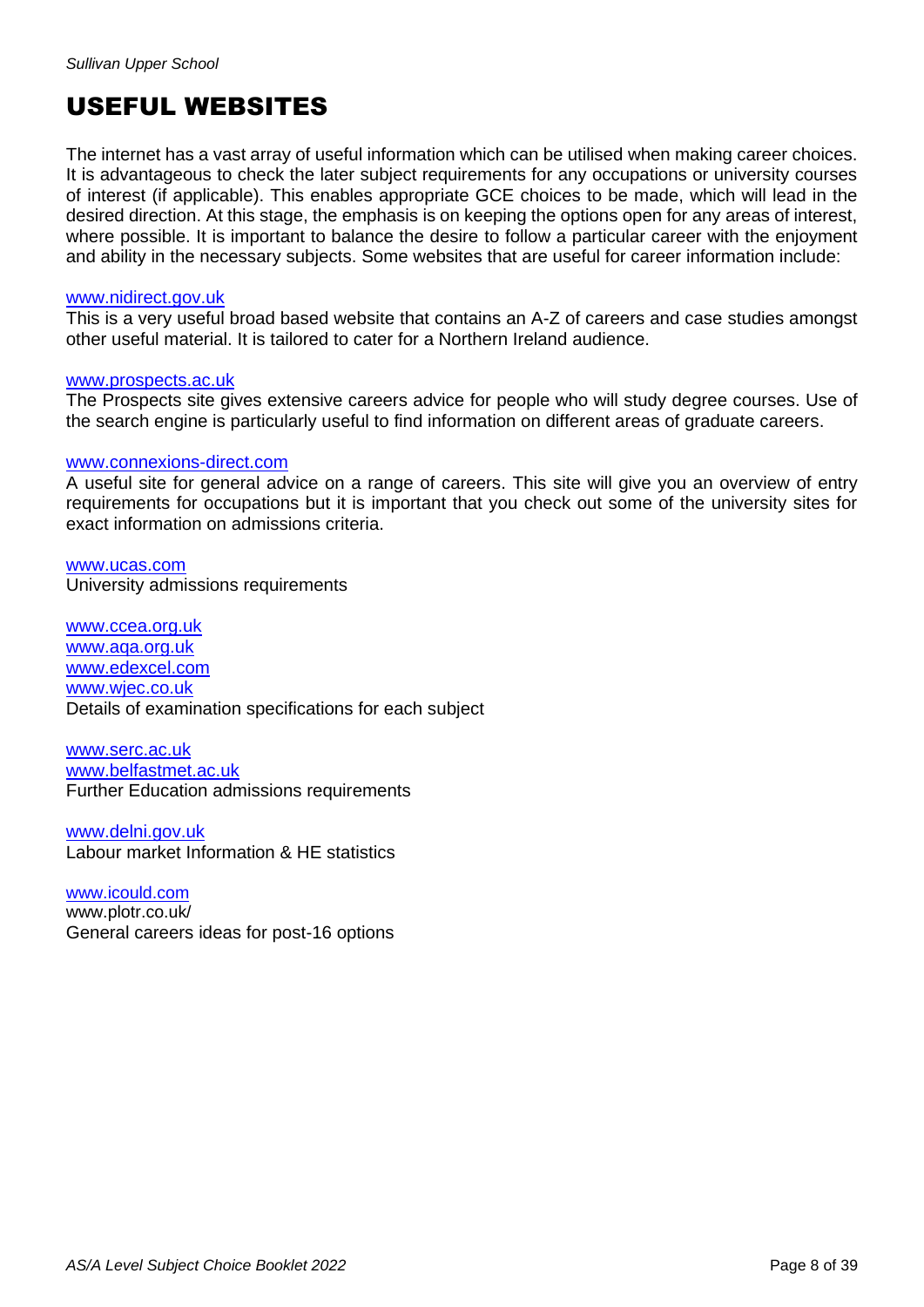### **Qualifications Explained**

### **Sullivan Upper School offers Level 3 (AS/A2 qualifications) in sixth form. These qualifications can lead to Level 4, 5 or 6 qualifications**

**The chart below highlights the various qualification levels that are available.**

## **PROGRESSION CHART**

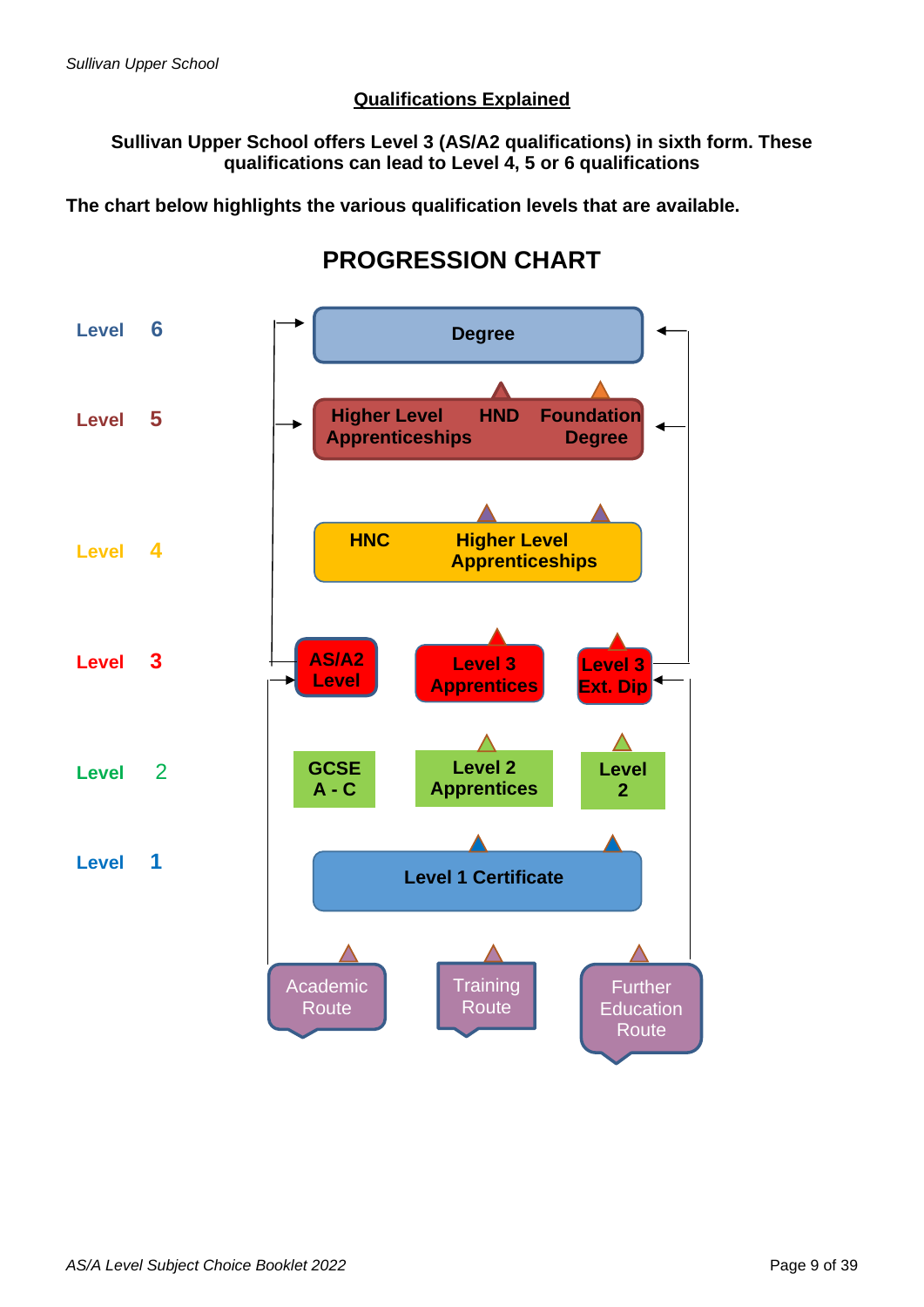### **Qualifications Explained**

#### **Level 1**

### **Certificate and Award, NVQ, Skills for your Life, Skills for Work**

Level 1 courses are for those students who have few qualifications but who are looking to develop their professional and employability skills. These courses are ideal if you have special educational needs or have experienced barriers to education or employment. They will give you a good foundation of skills which you can build upon to progress to Level 2.

#### **Level 2**

#### **First Diploma, Certificate, Skills for Work, Apprenticeship**

A Level 2 qualification gives you good knowledge, understanding and practical

skills of a range of subjects. You will have the ability to perform a variety of tasks with some guidance or supervision. Success at Level 2 will enhance your ability to progress to employment or to further study at Level 3.

A Level 2 Apprenticeship will equip you with the knowledge and skills within your employed sector.

#### **Level 3**

#### **Subsidiary Diploma, National Foundation Diploma, Diploma top up, Extended Diploma top up, Apprenticeship**

A Level 3 qualification gives you the ability to gain or apply a range of knowledge, skills and understanding, at a detailed level. Level 3 Diplomas can help you progress to employment or to Higher Education courses at Level 4 or Level 5 programmes either at SERC or University. A Level 3 Apprenticeship will equip you with the knowledge and skills within your employed sector.

#### **Level 4**

#### **Higher Level Certificate, Higher Level Apprenticeship**

These are popular with students who are already in employment as they enable you to put the skills you learn into practice within your current job. You can study at Level 4 and then progress to further study at Level 5.

#### **Level 5**

#### **Foundation Degree, Higher Level Diploma, Higher Level Apprenticeship**

These qualifications combine academic study with work-based learning. They are designed to equip you for a particular area of work, as well as giving you advanced technical and managerial skills, problem solving techniques and knowledge for your chosen career.

#### **Level 6**

#### **Degree**

This qualification helps you develop advanced understanding of professional and technical areas. A Degree will help you develop your analytical, intellectual and report writing skills. You will also develop leadership and management skills.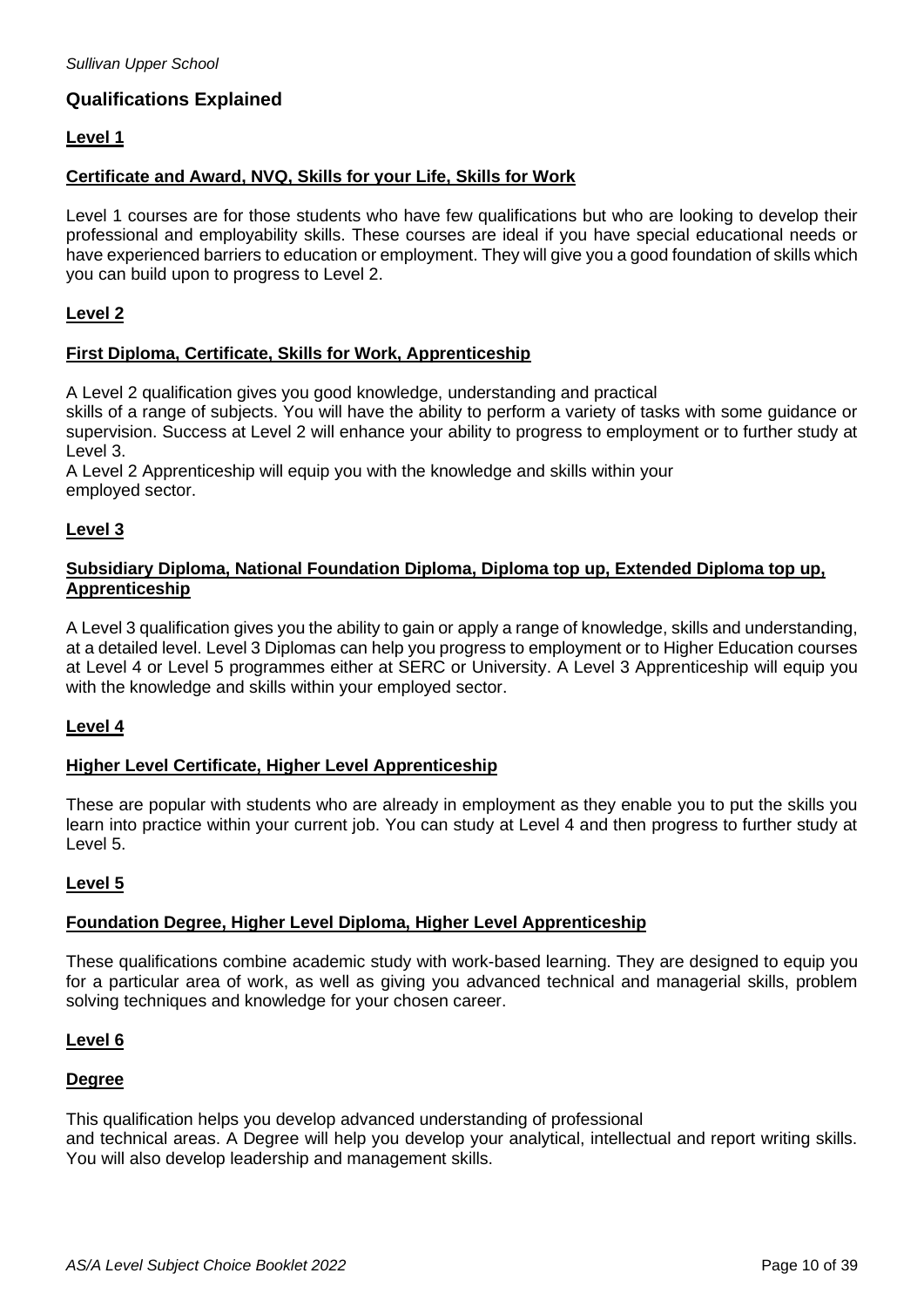# SELECTED SUBJECTS — WHERE THEY MAY LEAD

The following covers a rough guide to selected subjects, the careers they may lead to and courses in higher education where there are entry requirements:

| <b>A/AS Subjects</b>                                                     | <b>Useful for Careers in</b>                                                                                                                                                                     | <b>Normally Required for Degree Courses in</b><br><b>Higher Education</b>                                                                  |
|--------------------------------------------------------------------------|--------------------------------------------------------------------------------------------------------------------------------------------------------------------------------------------------|--------------------------------------------------------------------------------------------------------------------------------------------|
| <b>Humanities</b>                                                        |                                                                                                                                                                                                  |                                                                                                                                            |
| <b>English Literature</b>                                                | Journalism, library work, law, writer, PR,<br>speech therapy, drama, teaching.                                                                                                                   | English, some Drama courses                                                                                                                |
| <b>History</b>                                                           | Journalism, law, museum and archive work,<br>politics, teaching.                                                                                                                                 | History                                                                                                                                    |
| <b>Modern Languages</b>                                                  | International business, law, journalism, travel<br>industry, international finance, speech<br>therapy, teaching.                                                                                 | Modern & Classical Languages                                                                                                               |
| Geography                                                                | Planning, travel & tourism, surveyor,<br>landscape architect, geology, meteorology,<br>conservation, archaeology, teaching.                                                                      | Geography                                                                                                                                  |
| <b>Economics</b>                                                         | Accountancy, economist, statistician,<br>actuary, quantity surveyor, risk analysis                                                                                                               | Economics                                                                                                                                  |
| <b>Government &amp; Politics</b>                                         | Politics, journalism, government advisor, law,<br>PR.                                                                                                                                            | Desirable, but not a requirement                                                                                                           |
| <b>Nutrition and Food</b><br><b>Science (formerly Home</b><br>Economics) | Human nutrition, dietetics, environmental<br>health, food marketing, food quality and<br>safety, food technology, consumer studies,<br>hospitality, retail management, public health.            | Desirable, but not a requirement.                                                                                                          |
| <b>Religious Education</b><br><b>Business Studies</b>                    | Theology, social & youth work, teaching.<br>Business, management, marketing,<br>accountancy, human resources, finance, PR.                                                                       | Not a requirement.<br>Desirable, but not a requirement                                                                                     |
| <b>Sciences</b>                                                          |                                                                                                                                                                                                  |                                                                                                                                            |
| <b>Physics</b>                                                           | Astronomy, architecture, medical physics,<br>engineering, research, meteorology, optics,<br>radiography, teaching, IT, finance, medicine                                                         | Physics, Engineering, Astronomy                                                                                                            |
| <b>Chemistry</b>                                                         | Chemical research, biochemistry, medicine,<br>medical sciences, dentistry, veterinary,<br>pharmacy, food science, material science,<br>chemical engineering, environmental<br>science, teaching. | Chemistry, Biochemistry, Medical Sciences,<br>Dentistry, Veterinary, Pharmacy, Food<br>Science, Material Science, Chemical<br>Engineering  |
| <b>Biology</b>                                                           | Biochemistry, medicine, medical sciences,<br>dentistry, veterinary, optometry, food<br>science, environmental science, pharmacy,<br>physiotherapy, nursing, genetics, teaching.                  | Biology, Biochemistry, Medical Sciences,<br>Dentistry, Veterinary, Food Science,<br>Environmental Science, Zoology                         |
| <b>Mathematics</b>                                                       | Accountancy, actuarial work, computing,<br>engineering, finance, scientific research,<br>statistics, teaching.                                                                                   | Mathematics, Engineering, Sciences,<br>Architecture, Optics, Economics                                                                     |
| <b>Computer Science</b>                                                  | Software engineering, IT industry.<br>Business, IT industry, Accountancy, actuarial<br>work, computing, engineering, finance,<br>scientific research, statistics, product design                 | Desirable, but not a requirement<br>Many Universities ask for a grade less in<br><b>Computer Science for Computing related</b><br>degrees. |
| <b>Design &amp; Technology</b>                                           | Engineering, , IT industry                                                                                                                                                                       | Desirable, but not a requirement                                                                                                           |
| <b>Creative Subjects</b>                                                 |                                                                                                                                                                                                  |                                                                                                                                            |
| Art & Design                                                             | Product design, fashion, advertising, graphic<br>design, architecture, art therapy, multi-<br>media, photography, film production,<br>teaching, set & costume design, animation,<br>web design.  | Art and related degrees, desirable for<br>Architecture                                                                                     |
| <b>Drama and Theatre Arts</b>                                            | Performing arts, television, film production,<br>journalism.                                                                                                                                     | Desirable, but not a requirement                                                                                                           |
| <b>Moving Image Arts</b>                                                 | Film, theatre & television editing, directing &<br>production, games & app design, animation,                                                                                                    | Desirable, but not a requirement                                                                                                           |
| Music<br><b>Physical Education</b>                                       | photography, camera & sound operator<br>Musician, sound technician, teaching.<br>Sports management, physiotherapy,<br>teaching                                                                   | Music & related degrees<br>Desirable, but not a requirement                                                                                |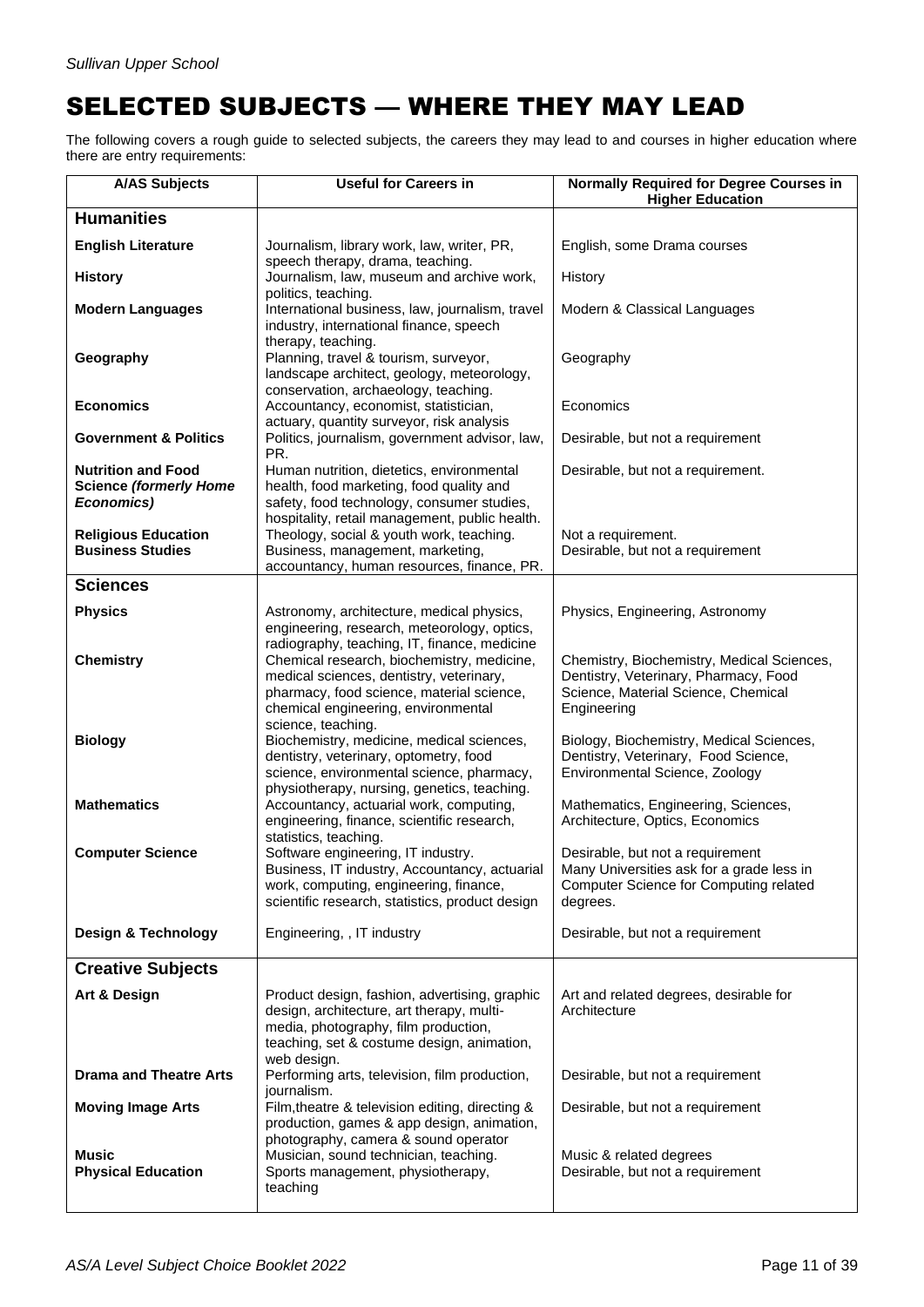## OXBRIDGE

#### 1. **Competition for places is intense**

• Competition for Law, Medicine, English, History and Natural Sciences is particularly strong.

#### 2. **Academic requirements**

- Applicants need to pass all of their GCSE subjects. The prospectus of each university indicates that applicants should have passed at least six of their subjects at grades A\* and A. In practice most applicants will have passed up to ten subjects at these grades.
- Pupils need at least 4 AS Levels at grade A. Average score for the modules should be *90%.*
- Pupils need three A2 subjects at a minimum of A<sup>\*</sup> A A grades

#### 3. **Choice of AS Levels and A2**

- When choosing AS Level subjects pupils should consult the university prospectus or website, to select subjects appropriate for their chosen course.
- Pupils wishing to apply for Medicine **must** study 3 subjects in Sciences / Mathematics

#### 4. **The selection process**

- Pupils can apply to Oxford or Cambridge, not both.
- Pupils apply to a college, or if they cannot decide on a college they make an open application and the university allocates them to a college for consideration.
- Pupils must make their **decisions and preparations during Year 13**. Leaving these matters until after AS Level results are published is not advised.
- The **interview** is critical to the selection process. The interviewers try to assess whether applicants are able to cope with the intensive, one-to-one teaching offered in tutorials (Oxford) and supervisions (Cambridge).
- Many subjects now require applicants to take an **aptitude test** during the selection procedure. Several of these are taken at Sullivan some weeks before the interviews.
- Applicants are often asked to send examples of their work and sometimes this is discussed during the interview.
- Each university is primarily interested in the **intellectual ability and potential** of applicants, not their extra-curricular activities.
- Applicants must demonstrate that they have **read extensively** beyond the requirements for the A Levels, that they are enthusiastic about their subject, that they are open-minded and that they can develop an argument.

#### 5. **Colleges**

- These perform the role and functions of a Hall of Residence in other universities PLUS some of the teaching for the degree.
- At the moment fees are similar to other universities. All colleges have hardship funds for students who experience financial problems.

#### 6. **Websites**

- [www.cam.ac.uk](http://www.cam.ac.uk/)
- [www.admissions.ox.ac.uk](http://www.admissions.ox.ac.uk/)

#### **Miss L Aranha Coordinator for Oxbridge References**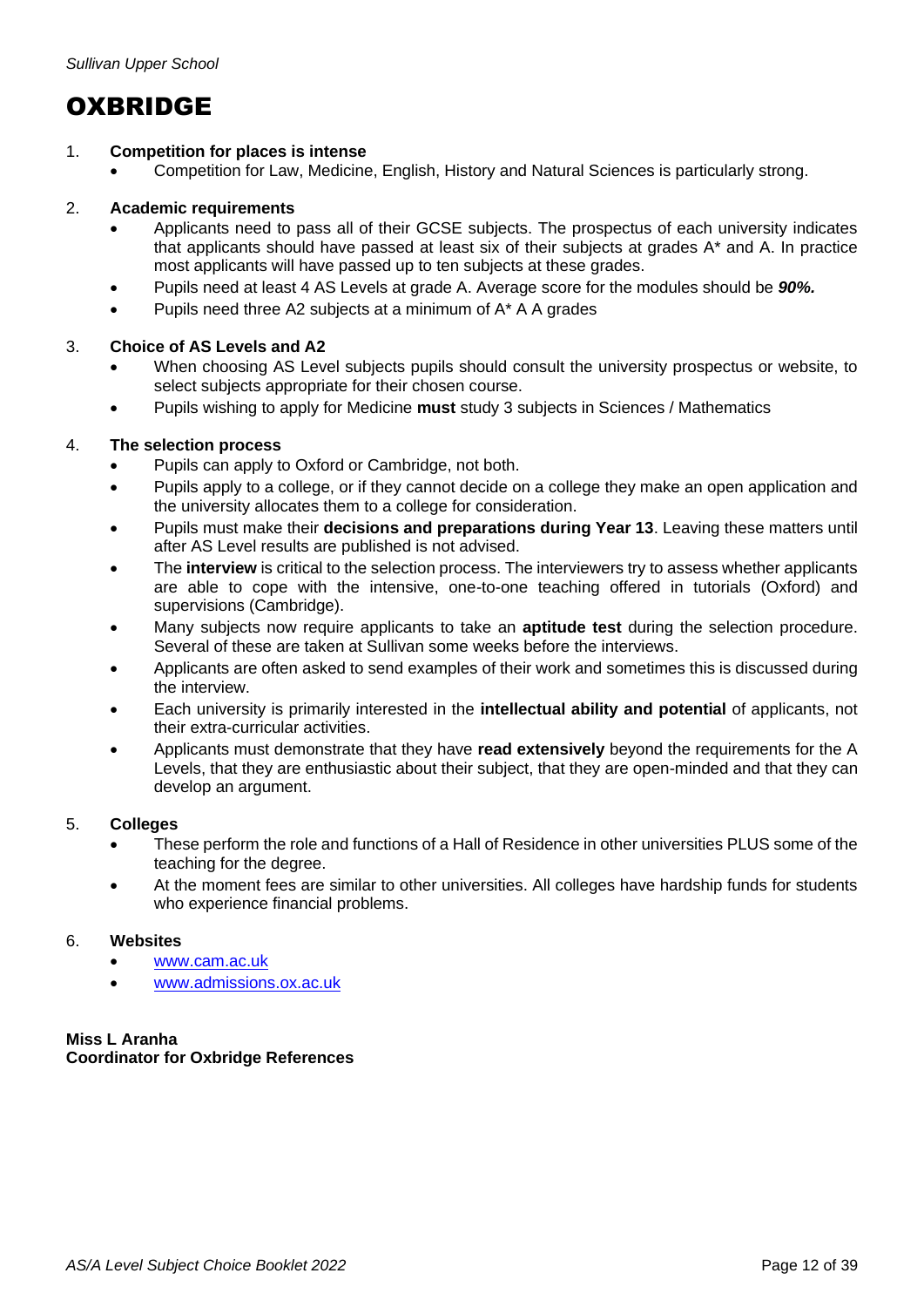## Northern Ireland Skills Barometer Information

Please find below information relating to current labour market trends. Further information can be obtained from following the link at:

[https://www.economy-ni.gov.uk/sites/default/files/publications/economy/Skills-in-Demand-](https://www.economy-ni.gov.uk/sites/default/files/publications/economy/Skills-in-Demand-Infographic.pdf)[Infographic.pdf](https://www.economy-ni.gov.uk/sites/default/files/publications/economy/Skills-in-Demand-Infographic.pdf)

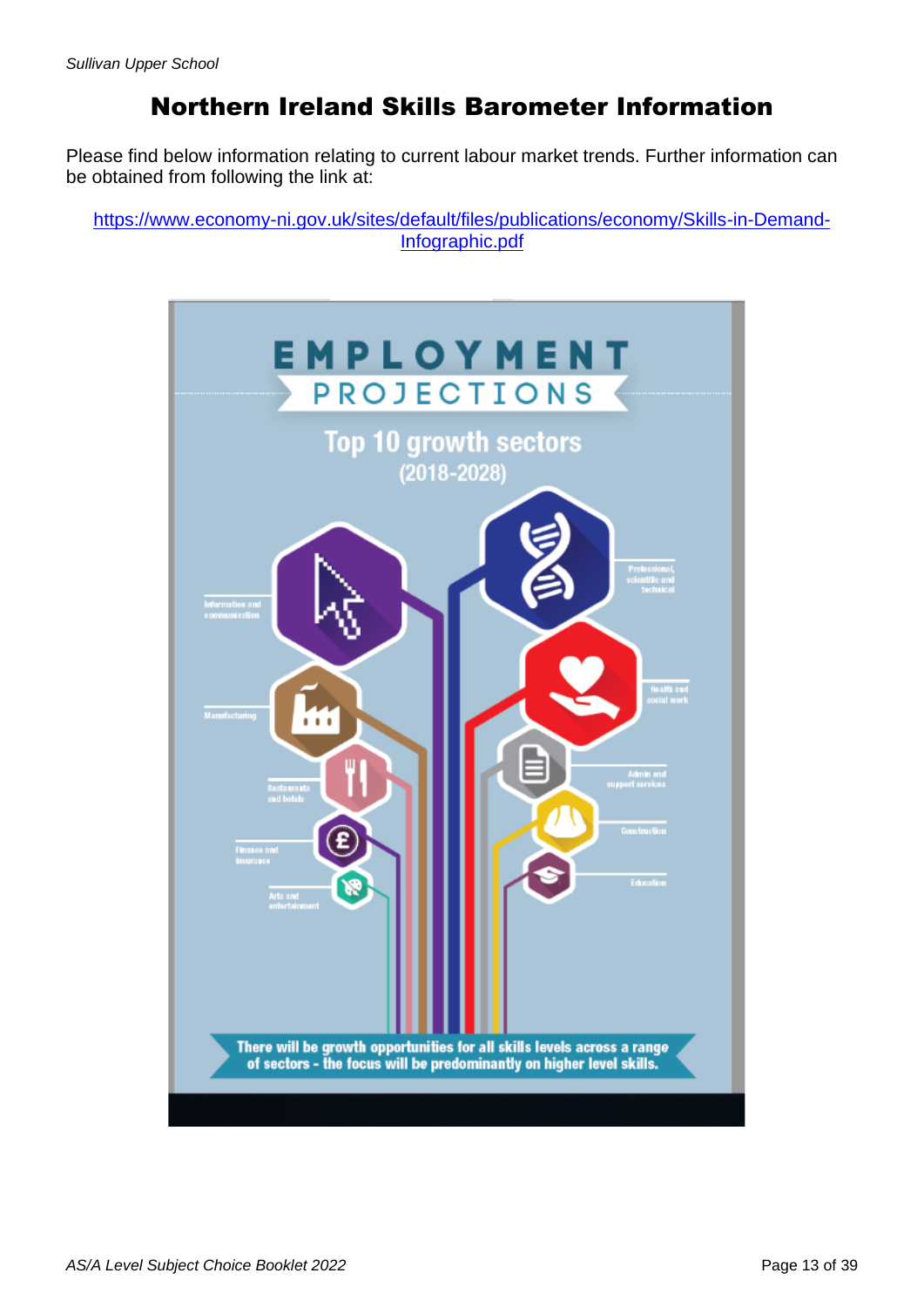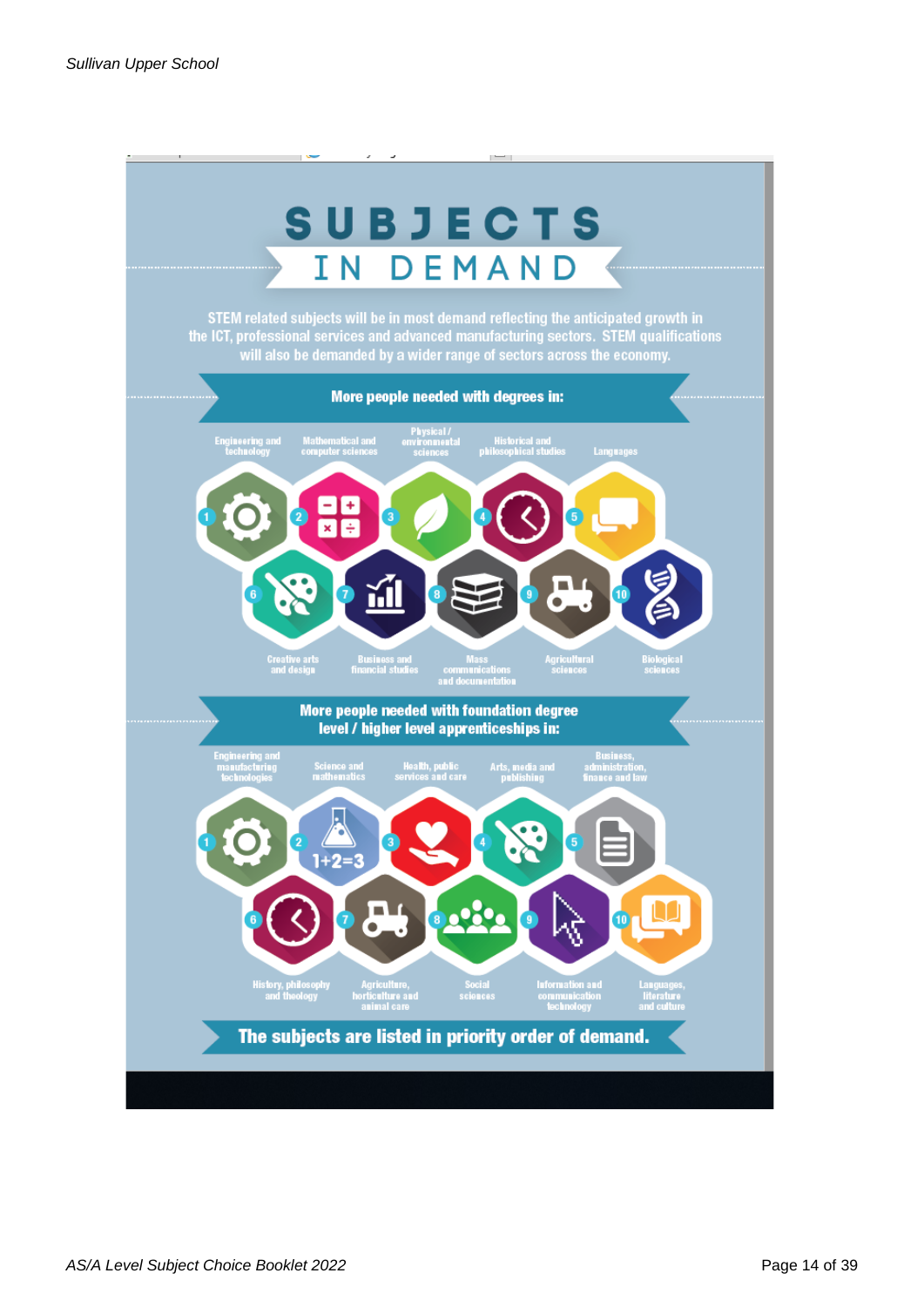# SUBJECTS OFFERED AT AS / A2

Sullivan Upper currently offers the following subjects for study at AS/ A2 Level:

- Art & Design
- Biology
- Business Studies
- **■** Chemistry
- **Computer Science**
- Design & Technology
- **•** Drama and Theatre Studies
- Economics
- English Literature
- French
- **Further Mathematics**
- Geography
- German
- **Government & Politics**
- History
- Mathematics
- Moving Image Arts
- Music
- Nutrition and Food Science *(formerly Home Economics)*
- **•** Physical Education
- Physics
- Religious Studies
- Spanish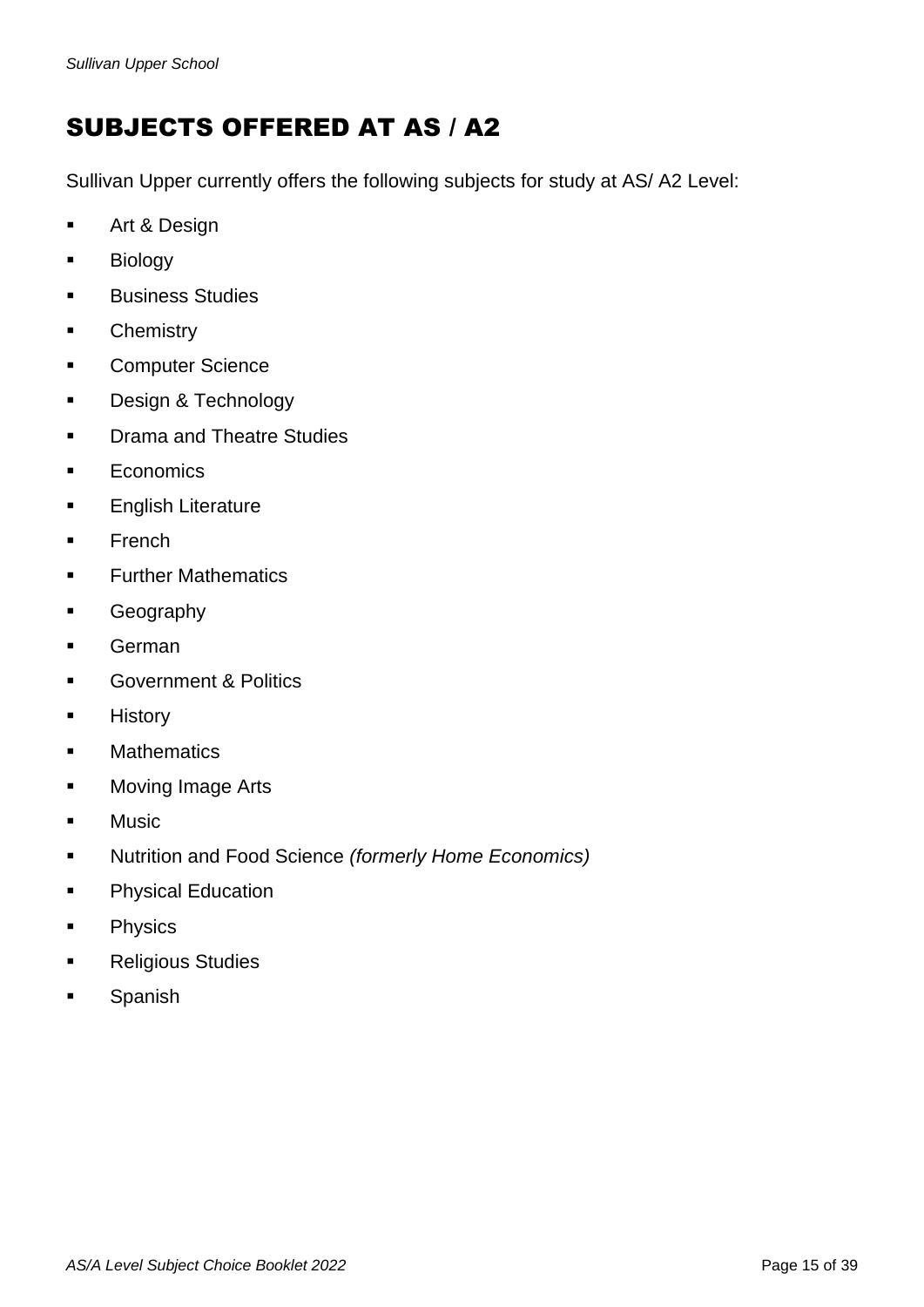# COLLABORATIVE ARRANGEMENTS WITH PRIORY INTEGRATED COLLEGE

In addition to the subjects offered to pupils in Sullivan, some subjects may also be offered in collaboration with Priory Integrated College. These subjects will be taught in Priory by Priory teachers. A full list appears below. It should be noted that pupils will only be permitted to select one subject at Priory Integrated College.

If a pupil is interested in one of the subjects listed below, they should indicate this to the Careers Teacher at the interview and make a note on their form. They should not, however, include it as one of their three or four choices. This is because until both schools have finalised timetable arrangements and the numbers in the classes are finalised it will not be known whether or not it will be possible to accommodate this choice.

- OCR Level 3 Cambridge Technical Extended Certificate in Health and Social Care
- Pearson Edexcel BTec Level 3 Subsidiary Diploma in Public Services
- Pearson Edexcel BTec Level 3 Subsidiary Diploma in Sport

Detailed information about these subjects is available on the respective websites.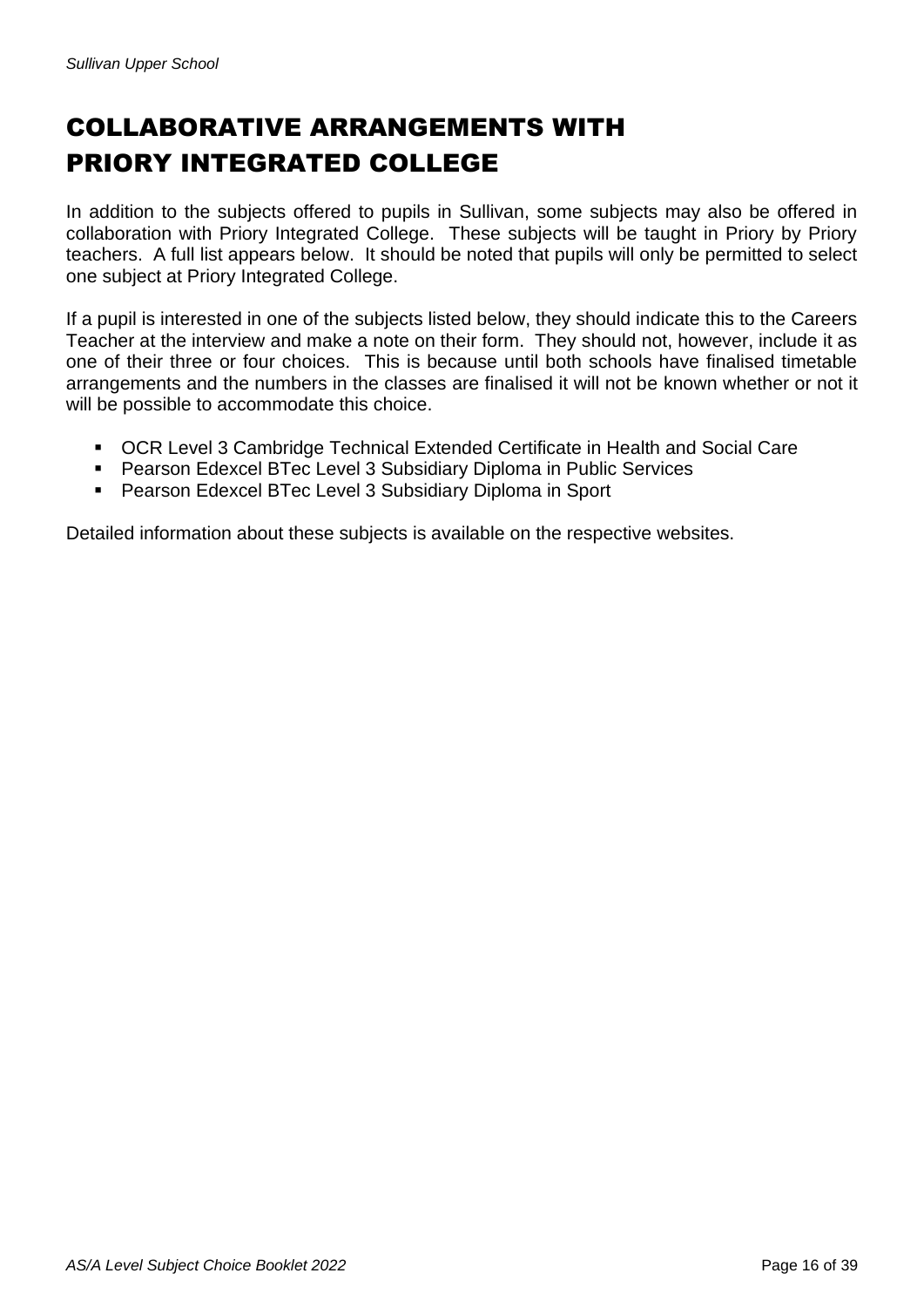### **Subject:** Art & Design **Examination Board:** CCEA

#### **Availability:** This subject is available at AS and A2 Level

#### **Course Content:**

Through the studying GCE Art and Design, pupils have opportunities to:

- Develop an interest in enthusiasm for art, craft and design;
- Gain knowledge and understanding of art, craft, desing and media in contemporary and past cultures;
- Gain experience in working in a broad range of media;
- Develop and enhance their creative, intellectual and artistic abilities.

#### **Assessment Arrangements**

| <b>Module</b>   | <b>Content</b>                            | <b>Assessment</b>                                                                                                                                                                                                                                                                                                                                                                                                                                                                                                                                                                                                                                                                                                                                                                                                                               | Weightings                  |
|-----------------|-------------------------------------------|-------------------------------------------------------------------------------------------------------------------------------------------------------------------------------------------------------------------------------------------------------------------------------------------------------------------------------------------------------------------------------------------------------------------------------------------------------------------------------------------------------------------------------------------------------------------------------------------------------------------------------------------------------------------------------------------------------------------------------------------------------------------------------------------------------------------------------------------------|-----------------------------|
| AS <sub>1</sub> | Experimental<br>Portfolio                 | Students develop, explore and record ideas.<br>A theme will be issued at the start of the AS course.<br>The following assessment objectives will apply to this unit:<br>AO1 - Knowledge & Understanding<br>$\bullet$<br>AO2 - Creative process<br>$AO3 - Skills$<br>This unit provides the opportunity for students to develop creative, investigative,<br>experimental, practical, technical and expressive skills, plus contextual and<br>critical knowledge. It is designed to give students space to be creative without<br>the burden of a specified outcome.<br>Students can work in a range of media and techniques within the areas of:<br>Art, craft and design;<br>$\bullet$<br>Photography and lens-based media;<br>Three-Dimensional Design<br>$\bullet$<br><b>Textiles</b><br>$\bullet$<br>Internally Marked, Externally Moderated | 50% AS<br>20% A Level       |
| AS <sub>2</sub> | Personal<br>Response                      | Students present a personal outcome in response to the theme. Students bring<br>this to completion during a 10 hour controlled test.<br>Internally Marked, Externally Moderated                                                                                                                                                                                                                                                                                                                                                                                                                                                                                                                                                                                                                                                                 | 50% AS<br>20% A Level       |
| A21             | Personal and<br>Critical<br>Investigation | Written and practical work inform each other and are intergrated, but are marked<br>separately.<br>This unit includes both practical and written investigations. A theme will be<br>issued at the start of the A2 course.<br>The following assessment objectives will apply to this unit:<br>AO1 - Knowledge & Understanding<br>$\bullet$<br>AO2 - Creative process<br>AO3 - Skills<br>Building on the skills acquired at AS Level, students develop a personal<br>investigation, inspired by a set theme.<br>A written investigation linked to the practical work (1000-2000 words) will also<br>be completed.<br>Internally Marked, Externally Moderated                                                                                                                                                                                      | 60% A2<br>36% of A<br>Level |
| A22             | Thematic<br>Outcome                       | Students present an outcome in response to the theme. Students bring this to<br>completion during a 15 hour controlled test.<br>Internally Marked, Externally Moderated                                                                                                                                                                                                                                                                                                                                                                                                                                                                                                                                                                                                                                                                         | 40% A2<br>24% of A<br>Level |

#### **Subject Specific Requirements:**

Students choosing this subject should have a high standard of artistic ability, be genuinely interested in the subject and be self-motivated. The course is designed to promote continuity and progression for the study of Art and Design at GCSE Level. If Art and Design has not been studied at GCSE Level an Interview with the Head of Department will be required.

#### **Additional Information**

Apart from the completion of the Thematic Outcome (completed in school, under supervised examination conditions) all work will be of a coursework nature. Students choosing this subject are expected to work independently outside school, including visiting exhibitions, workshops etc.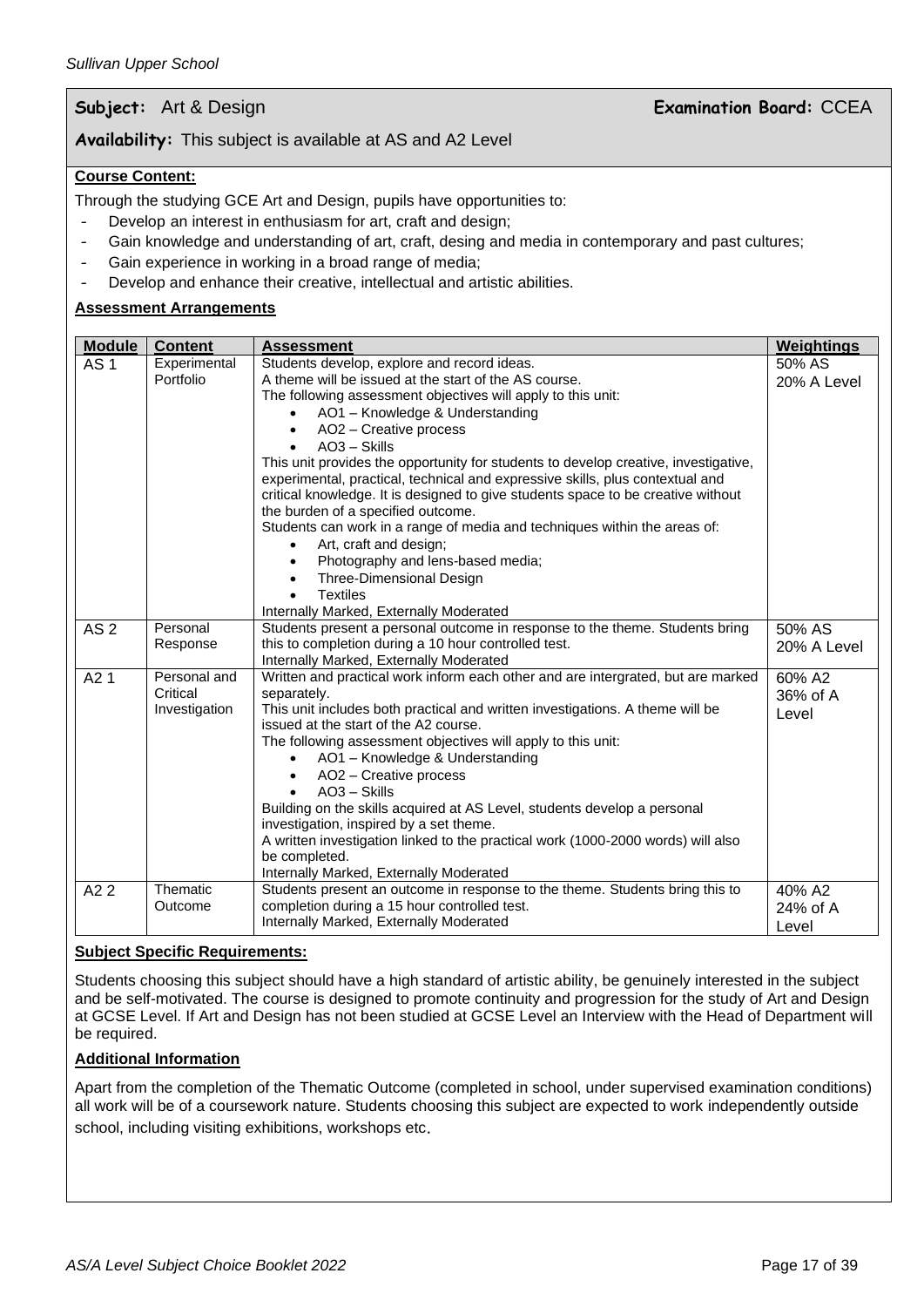#### **Availability:** This subject is available at AS and A2 Level

#### **Course Content:**

AS and A Level Biology aim to develop essential knowledge and understanding of biological concepts, an understanding of scientific method, an awareness of advances in technology relevant to Biology and to sustain and develop enjoyment of and interest in Biology. Pupils can take AS as a final qualification, or AS units plus A2 units for a full A Level qualification (in this case the AS marks are equal to 40% of the full qualification).

#### **Assessment Arrangements**

| <b>Module</b>   | <b>Content</b>                                                 | <b>Assessment</b>                                                                                                                                                                                                        | <b>Weightings</b>       |
|-----------------|----------------------------------------------------------------|--------------------------------------------------------------------------------------------------------------------------------------------------------------------------------------------------------------------------|-------------------------|
| AS <sub>1</sub> | Molecules and<br>Cells                                         | Molecules, Enzymes, Cells, Viruses, Cell Physiology,<br>Continuity of Cells, Tissues and Organs.                                                                                                                         | 37.5% AS<br>15% A Level |
|                 |                                                                | External Written Examination lasting 1h 30m.                                                                                                                                                                             |                         |
| AS <sub>2</sub> | Organisms and<br>Biodiversity                                  | Transport and Exchange Mechanisms: Gas Exchange, Transport<br>in Plants, Circulation in Mammals. Adaptations of Organisms,<br>Biodiversity, Human Impact on Biodiversity.<br>External Written Examination lasting 1h 30m | 37.5% AS<br>15% A Level |
| AS3             | <b>Practical Skills</b>                                        | This includes an internal practical assessment and an external<br>examination lasting 1 hour testing practical skills acquired<br>throughout the course and also coursework.                                             | 25% AS<br>10% A Level   |
| A21             | Physiology,<br>Co-ordination<br>and Control and<br>Ecosystems. | Homeostasis and the Kidney, Immunity, Co-ordination and<br>Control: Plant hormones, Nervous System and Muscle, Ecology.<br>External Written Examination lasting 2h 15m                                                   | 24% of A<br>Level       |
| A22             | Biochemistry,<br>Genetics and<br>Evolutionary<br>Trends        | Respiration, Photosynthesis, DNA, Gene Technology, Genetics,<br>Taxonomy.<br>External Written Examination lasting 2h 15m                                                                                                 | 24% of A<br>Level       |
| A23             | <b>Practical skills</b>                                        | This includes an internal practical assessment and an external<br>examination lasting 1h 15m hour testing practical skills acquired<br>throughout the course and also coursework.                                        | 12% of A<br>Level       |

#### **Subject Specific Requirements:**

AS and A Level Biology involves in-depth study of those topics covered at GCSE plus some additional ones. There is much content to be learned so intending students must be prepared to spend a considerable amount of their own time on the subject. A good background in GCSE Higher Tier Biology (Grade A\* or A) is strongly recommended. GCSE Chemistry is often an advantage when learning aspects of Biochemistry in the course.

#### **Additional Information**

Module AS 3 includes teacher assessed coursework based on the assessment of a lab book with records of at least 7 practicals carried out in class.

Module A2 3 includes teacher assessed coursework based on the assessment of a lab book with records of at least 5 practicals carried out in class.

Module AS 3 includes teacher assessed coursework based on the assessment of a lab book with records of at least 7

practicals carried out in class. Module A2 3 includes teacher assessed coursework based on the assessment of a lab book with records of at least 5 practicals carried out in class.

A level Biology opens up many degree areas. There is an ever-increasing number of degrees that stem from Biology. Biology is noted as a requirement for many universities to undertake a degree in Medicine or Dentistry.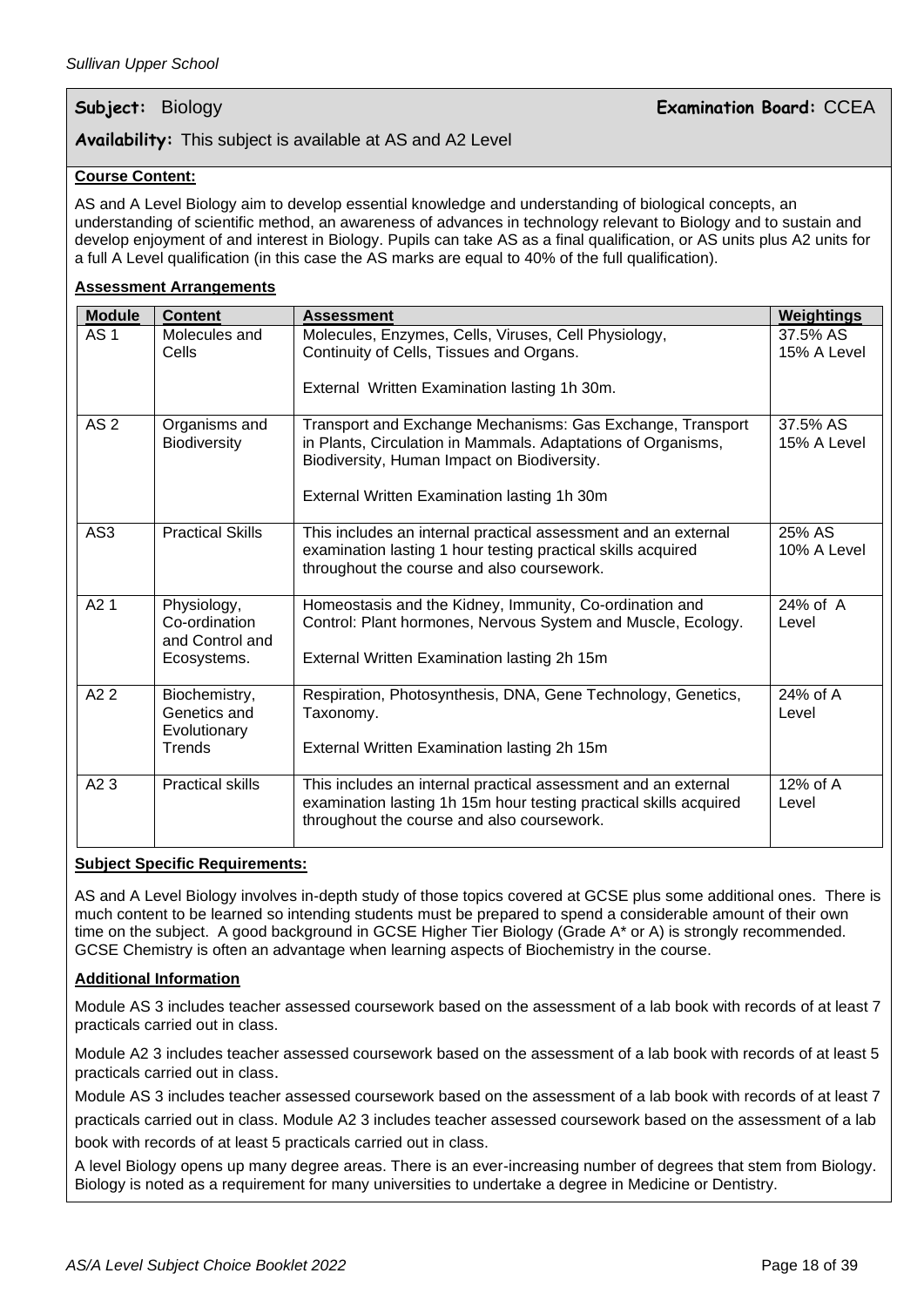### **Subject:** Business Studies **Examination Board:** CCEA

#### **Availability:** This subject is available at AS and A2 Level

#### **Course Content:**

At AS Level the students are introduced to the business world. It begins, as many businesses do, with the entrepreneur and what motivates individuals to develop business enterprises. Students become familiar with different business ownership structures and the key stakeholder groups that may have an interest in how a business is managed. They study human resources topics such as: motivation, recruitment as well as management and leadership. They will also explore the role of technology in growing a business and how it helps with decision making. They will understand the impact of competition on a business. Students develop a critical understanding of the marketing process, marketing strategy and the use of e-business. They will explore finance including sources of finance, cash flow, budgeting as well as final accounts. A Level Business Studies can give you the tools and information required to understand how businesses are created, managed and become successful.

At A2 Level students identify business objectives and the potential for these to conflict with those of various stakeholder groups. Students analyse and evaluate stakeholder management strategies. Students gain an insight into business planning and the need to manage risk and uncertainty when developing business strategies and analyse the importance of accounting and financial information in making strategic business decisions. Student will also examine the macroeconomic framework that businesses operate in. They evaluate the impact of globalisation on business activities. Students develop an appreciation of the importance of ethics and sustainability on business decision making and culture. They will evaluate the influence of stakeholders on business operations. Students examine how businesses are affected by and react to change in the dynamic and technology-driven business environment.

| <b>Module</b>   | <b>Content</b>                                    | <b>Assessment</b>                                                                                                                                                                                                                                                                                                                                         | <b>Weightings</b>     |
|-----------------|---------------------------------------------------|-----------------------------------------------------------------------------------------------------------------------------------------------------------------------------------------------------------------------------------------------------------------------------------------------------------------------------------------------------------|-----------------------|
| AS <sub>1</sub> | Introduction to<br><b>Business</b>                | Enterprise and Entrepreneurship, Central Purpose of Business<br>Activity, Forms of Business Ownership, Stakeholder Groups,<br>Market and Market Forces, Quality Management, Productivity<br>and Investment, Organisational Design, Investing in People,<br>Motivation and Principles of Management and Leadership.<br>External Written Examination 1h 30m | 50% AS<br>20% A Level |
| AS <sub>2</sub> | Growing the<br><b>Business</b>                    | Competition, Market Research, Marketing Mix, Elasticity of<br>Demand, E-Business, Marketing Planning and Strategy,<br>Sources of Finance, Break-Even Analysis, Cash Flow,<br>Budgeting and Final Accounts.                                                                                                                                                | 50% AS<br>20% A Level |
| A21             | <b>Strategic Decision</b><br>Making               | External Written Examination 1h 30m<br>Business Objectives, Organisational Culture, Stakeholder<br>Objectives, Communication, Economies and Diseconomies of<br>Scale, Business Strategy and Planning, Decision Tree<br>Analysis, Risk and Uncertainty, Company Accounts, Ratio<br>Analysis and Investment Appraisal.<br>External Written Examination 2h   | 30% A2                |
| A2 2            | The Competitive<br><b>Business</b><br>Environment | Macroeconomic Framework, Government Policies,<br>Globalisation, Business Ethics, Sustainability and Corporate<br>Social Responsibility, Influence of Stakeholder Groups,<br>Organisational Design, Monopolies, Mergers, Takeovers and<br>Restrictive Practices and Change.<br>External Written Examination 2h                                             | 30% A2                |

#### **Assessment Arrangements**

Each examination will have 1-2 business case studies. The examination will assess the students ability to show knowledge and understanding of the relevant business theory, application to the the case study, analysis and evaluation. Answers will be written in a structured essay format.

#### **Subject Specific Requirements:**

Pupils undertaking this course of study should have good levels of numeracy and literacy.

GCSE Business Studies not a requirement for studying A Level Business Studies.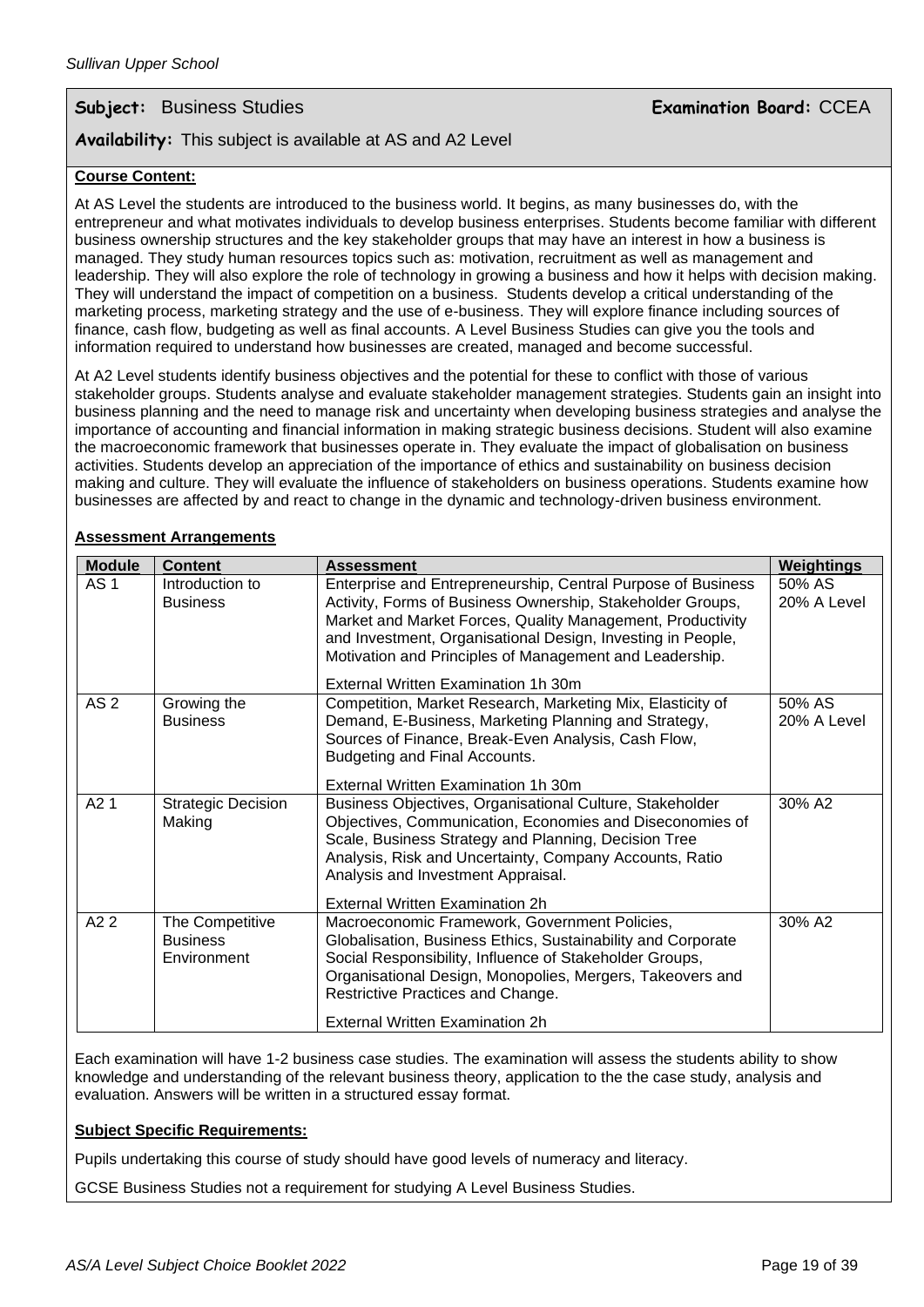#### **Availability:** This subject is available at AS and A2 Level

#### **Course Content:**

Chemistry can be described as the most versatile science. It is the science most often required by universities and higher education establishments for students to embark on a degree in medicine, dentistry and pharmacology, forensic and veterinary science, chemistry and chemical engineering. This course places an emphasis on mathematical and practical content. The course enhances analytical skills. Students will acquire skills that are valued in further and higher education, as well as in the workplace.

#### **Assessment Arrangements**

| <b>Module</b>   | <b>Content</b>                                                                                      | <b>Assessment</b>                                                                                                                                                                                             | <b>Weightings</b>           |
|-----------------|-----------------------------------------------------------------------------------------------------|---------------------------------------------------------------------------------------------------------------------------------------------------------------------------------------------------------------|-----------------------------|
| AS <sub>1</sub> | Basic Concepts in<br>Physical and<br>Inorganic                                                      | Amounts of Substance, Atomic Structure, Bonding, Structure,<br>Forces, Shapes of Molecules, Quantitative Chemistry, Redox,<br>Qualitative tests; Group VII                                                    | 40% AS<br>16% A Level       |
|                 | Chemistry                                                                                           | External Written Examination 1h 30m                                                                                                                                                                           |                             |
| AS <sub>2</sub> | <b>Further Physical</b><br>and Inorganic<br>Chemistry and<br>Introduction to                        | Nomenclature and Isomerism, Hydrocarbons, Halogenoalkanes<br>Alchohols, IR Spectroscopy, Energetics, Equilibrium, Kinetics,<br>Group II                                                                       | 40% AS<br>16% A Level       |
|                 | Organic<br>Chemistry                                                                                | External Written Examination 1h 30m                                                                                                                                                                           |                             |
| AS <sub>3</sub> | <b>Basic Practical</b><br>Chemistry                                                                 | Booklet A: Laboratory based examination of practical tasks<br>Practical Examination 1h 15m                                                                                                                    | 20% AS<br>8% A Level        |
|                 |                                                                                                     | Booklet B: Practical theory questions testing knowledge of<br>practical techniques, observations and calculations.                                                                                            |                             |
|                 |                                                                                                     | External Written Examination 1h 15m                                                                                                                                                                           |                             |
| A21             | <b>Further Physical</b><br>and Organic<br>Chemistry                                                 | Enthalpy, Entropy, Kinetics, Equilibrium, Acid-Base Equilibria,<br>Aldehydes and Ketones, Carboxylic Acids and their Derivatives,<br>Aromatic Chemistry.                                                      | 40% A2<br>24% of A<br>Level |
|                 |                                                                                                     | External Written Examination: 2h                                                                                                                                                                              |                             |
| A22             | Analytical,<br><b>Transition Metals,</b><br>Electrchemistry<br>and Organic<br>Nitrogen<br>Chemistry | Analytical techniques, Transition Metals, Electrode Potentials,<br>Amines, Amides, Amino Acids, Polymers, Chromatography,<br>Medicinal Chemistry and volumetric Analysis.<br>External Written Examination: 2h | 40% A2<br>24% of A<br>Level |
| A2 3            | <b>Further Practical</b><br>Chemistry                                                               | Booklet A: Laboratory based examination of practical tasks<br>Practical Examination 1h 15m                                                                                                                    | 20% A2<br>12% of A          |
|                 |                                                                                                     | Booklet B: Practical theory questions testing knowledge of<br>practical techniques, observations and calculations.                                                                                            | Level                       |
|                 |                                                                                                     | External Written Examination 1h 15m                                                                                                                                                                           |                             |

#### **Subject Specific Requirements:**

The AS and A Level courses rely heavily upon the foundation laid at GCSE Level. Most GCSE topics will be developed in greater depth along with many completely new concepts. For success, a good background in GCSE Higher Tier Chemistry (Grade A<sup>\*</sup>/A) is strongly recommended.

The course is both challenging and rewarding and demands an interest in the subject and a commitment to hard work both in and outside of the laboratory. The development of experimental skills is central to the course, as is the ability to express ideas clearly and concisely.

There are no particular mathematical requirements although a sound grasp of basic mathematics is important.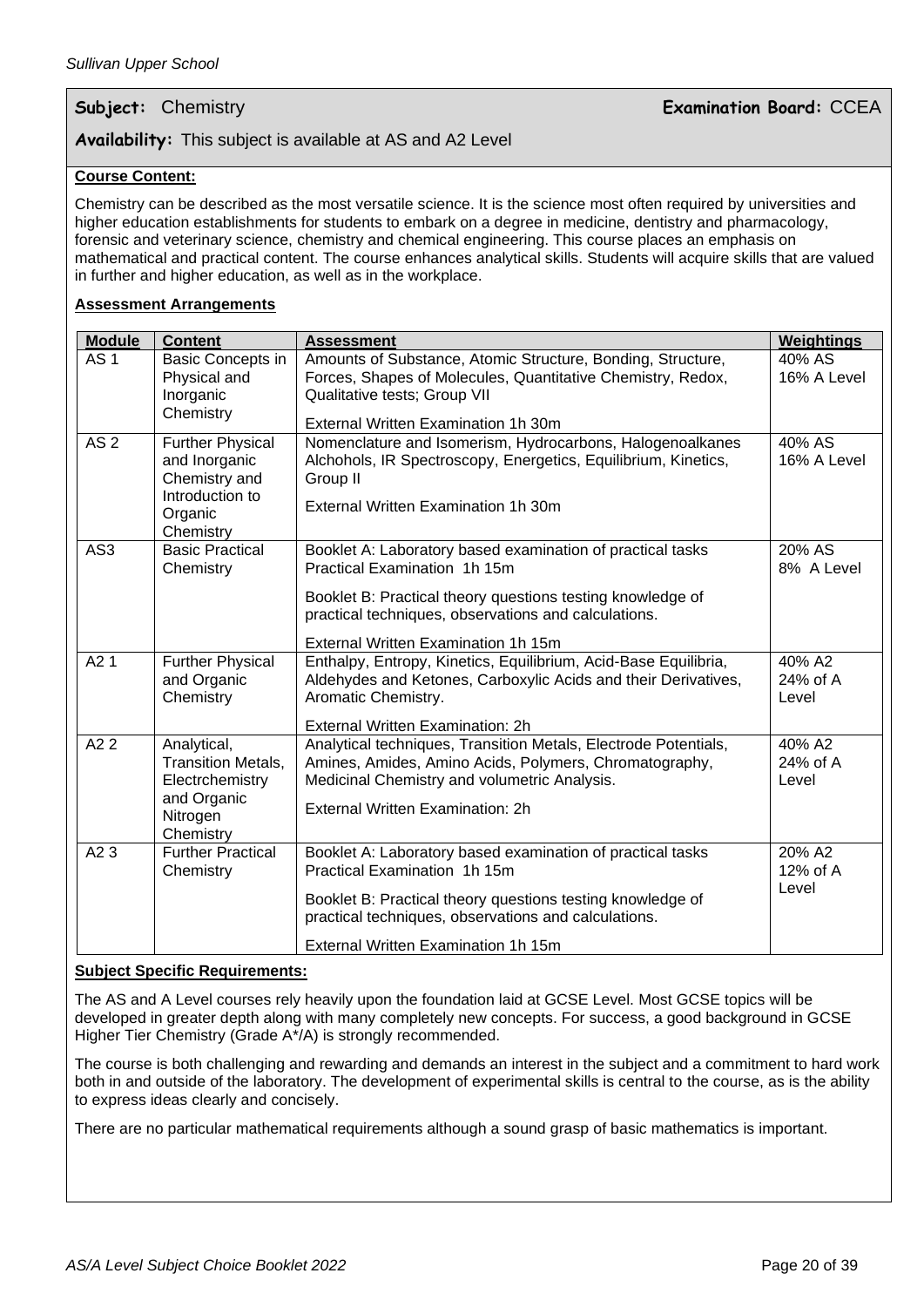#### **Subject:** Computer Science **Examination Board:** AQA

**Availability:** This is a Linear Subject. It is offered as a standalone alone AS or an A Level after 2 years of study

#### **Course Content:**

The course uses AQA syllabus (an English examination board), consequently pupils must choose a two year A Level qualification. If pupils choose the two year course, it is anticipated that they will not be entered for AS Level examinations. Pupils **may be** offered one year AS Level course which is a standalone qualification in Year 13.

Although all Year 13 Computer Science pupils will be taught in the same class, they will be prepared for two different qualifications. The A Level qualification requires a different depth of study for the majority of topics taught.

During the Year 13 Parental Consultation, the teacher will discuss choice and mutually agreeable changes can be made to the pupil's choice of AS or A Level at this point but no later than the end of January of Year 13.

#### **Assessment Arrangements**

| <b>Module</b>   | <b>Content</b>            | <b>Assessment</b>                                                                                                                                                                                                                                                                        | <b>Weightings</b>  |
|-----------------|---------------------------|------------------------------------------------------------------------------------------------------------------------------------------------------------------------------------------------------------------------------------------------------------------------------------------|--------------------|
| AS <sub>1</sub> | Programming               | This tests the students ability to program, as well as their<br>theorectical knowledge of fundatmentals of programming and data<br>structures, Systematics approach to problem solving and the Theory<br>of computation.                                                                 | 50% AS             |
|                 |                           | On Screen Examination: 1h 45m                                                                                                                                                                                                                                                            |                    |
| AS <sub>2</sub> | Thoerectical<br>Knowledge | This Paper tests the students ability to answer questions from<br>Fundamentals of data representation, computer systems, computer<br>organisation, computer architecture, communications and<br>networking as well as the Consequences of uses of computing                              | 50% AS             |
|                 |                           | External Written Examination 1h 30m                                                                                                                                                                                                                                                      |                    |
| A2 1            | Programming               | This tests the students's ability to program, as well as their<br>theorectical knowledge of Computer Science - fundamentals of<br>programming, data stuctures and algorithms, Theory of<br>Computation, as well as skills learned from their Non-Exam<br>Assessment                      | 40% A <sub>2</sub> |
|                 |                           | On Screen Examination: 2h 30m                                                                                                                                                                                                                                                            |                    |
| A22             | Theorectical<br>Knowledge | This tests a student's ability to answer questions from<br>Fundamentals of data representation, computer systems, computer<br>organisation, computer architecture, communication, networking,<br>databases and functional programming, Consequences of uses of<br>computing and Big data | 40% A2             |
| A2 3            | Non-Exam<br>Assessment    | Assesses the student's ability to use the knowledge and skills<br>gained through the course to solve or investigate a practical<br>problem. Students will be expected to follow a systematic approach<br>to problem solving.                                                             | 20% A2             |

#### **Subject Specific Requirements:**

It is essential that pupils have an interest in computers and enjoy problem solving activities. Pupils need to be organized, self-motivated and able to meet deadlines set by teachers to monitor coursework progress. If you would like further details of the syllabus it can be found at **[www.aqa.org.uk](http://www.aqa.org.uk/)** or feel free to speak to a member of the computing department in school.

It is desirable that pupils have a good grade in GCSE Computer Science

#### **Additional Information**

The non-exam assessment of Computer Science is worth 20% of the A Level two year course and will be completed from March of year 13 up to Christmas of the 2nd year of the course. Pupils will be expected to work independently to solve a practical programming problem of their own choice. Teaching staff will guide this work and advise on how to maximise marks. Pupils will continue this work during the AS examination period for other subjects so should be prepared to attend classes while others are on study leave.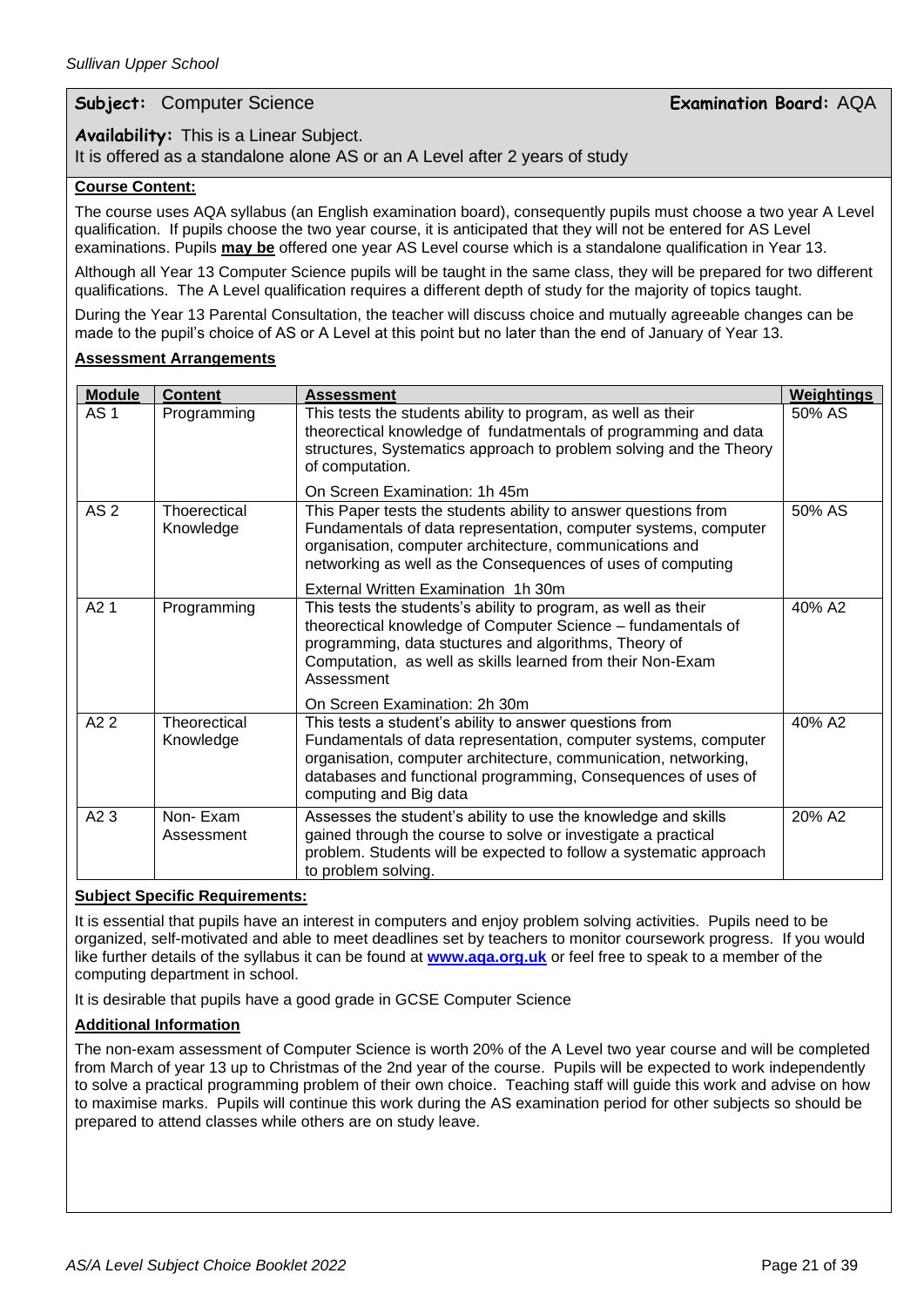### **Subject:** Design and Technology **Examination Board:** WJEC

#### **Availability:** This subject is available at AS and A2 Level

#### **Course Content:**

Design and Technology is an inspiring, rigorous and practical subject. It encourages students to use creativity and imagination when applying iterative design processes to develop and modify designs, and to design and make prototypes that solve real world problems, considering their own and others' needs, wants, aspirations and values.

It enables students to identify market needs and opportunities for new products, initiate and develop design solutions, and make and test prototypes. Students should acquire subject knowledge in design and technology, including how a product can be developed through the stages of prototyping, realisation and commercial manufacture. Students should consider small and large commercial / manufacturing contexts and gain an insight into design and technology activity in the creative industries.

#### **Assessment Arrangements**

| <b>Module</b>   | <b>Content</b>             | <b>Assessment</b>                                                                                                                                                                                                                                                                                                     | Weightings            |
|-----------------|----------------------------|-----------------------------------------------------------------------------------------------------------------------------------------------------------------------------------------------------------------------------------------------------------------------------------------------------------------------|-----------------------|
| AS <sub>1</sub> | <b>Written Examination</b> | The examination includes a mix of structured and extended<br>writing question assessing the students knowledge and<br>understanding of technical principles and designing and<br>making principles along with their ability to analyse and<br>evaluate design decisions and wider issues in design and<br>technology. | 50% AS<br>20% A Level |
|                 |                            | <b>External Written Examination 2h</b>                                                                                                                                                                                                                                                                                |                       |
| AS <sub>2</sub> | Design and Make<br>Task    | A design and make task, based on a brief developed by the<br>student, assessing the student's ability to:<br>i. identify, investigate and outline design possibilities;<br>ii. design and make prototypes;<br>ii analyse and evaluate design decisions and wider issues in<br>design and technology.                  | 50% AS<br>20% A Level |
|                 |                            | Internally Marked, Externally Moderated                                                                                                                                                                                                                                                                               |                       |
| A21             | <b>Written Examination</b> | As in Unit 1, the examination includes a mix of structured and<br>extended writing questions assessing a student's<br>understanding of technical, designing and making principles.<br>Students will also analyse and evaluate design decisions and<br>wider issues in design and technology                           | 30% A2                |
|                 |                            | External Examination: 2h 30m                                                                                                                                                                                                                                                                                          |                       |
| A2 2            | Design and Make<br>Task    | Students will undertake a single substantial design and make<br>project based on a brief developed by the student, assessing<br>the student's ability to:<br>identify, investigate and outline design possibilities;<br>ii. design and make prototypes;<br>iii. analyse and evaluate design decision.                 | 30% A2                |
|                 |                            | The project requires students to demonstrate the integration of<br>designing and making skills and knowledge and understanding.<br>Internally Marked, Externally Moderated                                                                                                                                            |                       |

#### **Subject Specific Requirements:**

For students proposing to take the AS in Design and Technology (Product Design) it is recommended they should have achieved at least a Grade B in GCSE Technology and Design or an equivalent qualification.

#### **Additional Information**

Students design and make a product at AS and A2 which meets a need which they identify. The folder and product should involve the use of computer-aided design and manufacture.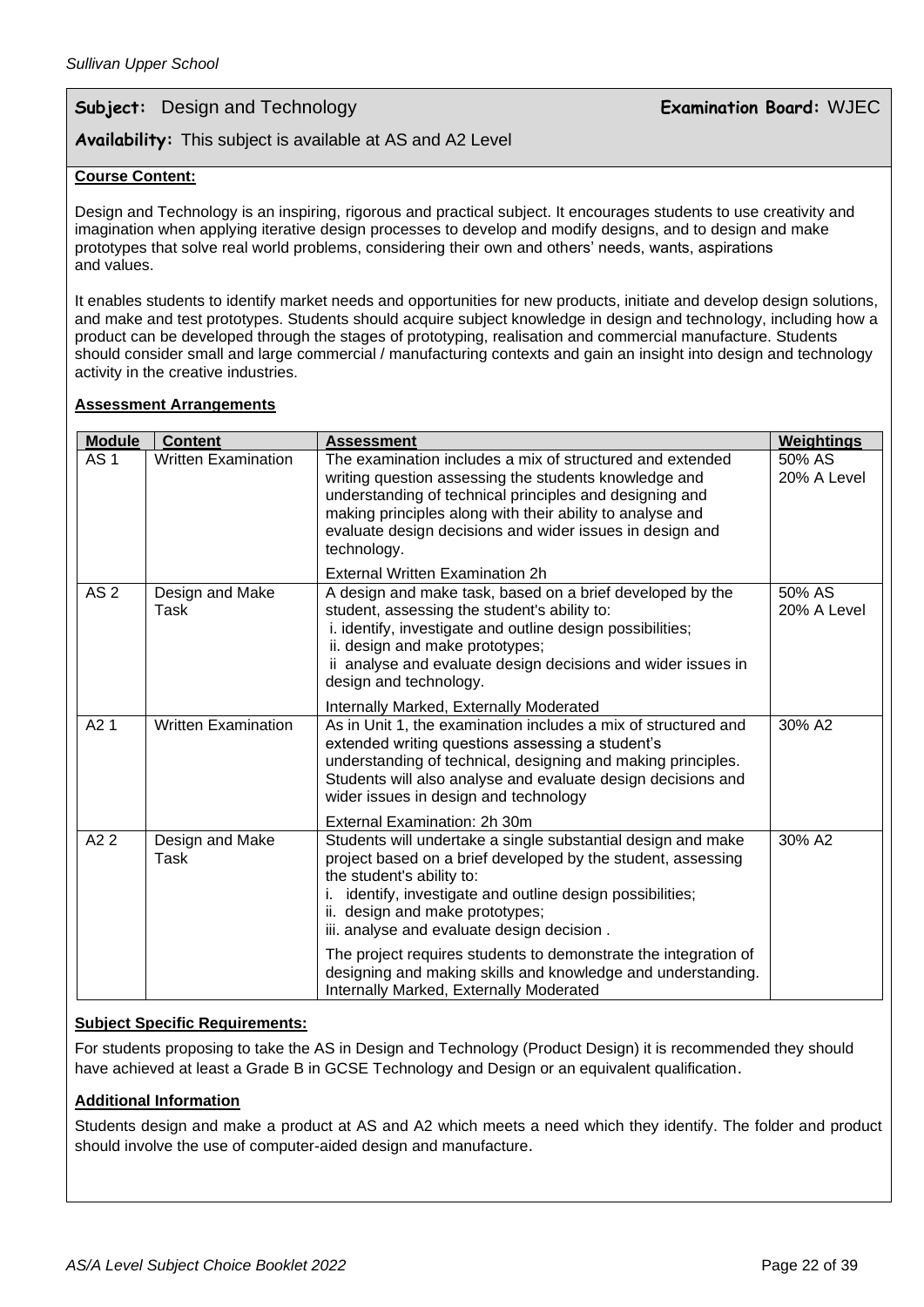**Subject:** Drama and Theatre Studies **Examination Board:** AQA

**Availability:** This is a linear subject, and as only available at A2 Level.

#### **Course Content:**

Drama and Theatre Studies at A Level uses the AQA specification. As AQA is an English examination board, pupils will complete a two year A Level course with no examination at the end of Year 1. The A Level has substantial practical exploration which conists of two separate components worth 60%, and one examination at the end of Year 2 worth 40%.

#### **Assessment Arrangements**

| <b>Module</b> | <b>Content</b>                                  | <b>Assessment</b>                                                                                                                                                                                                                                                                                                                                                                                                                                                                                                                                                                                                                                                                                                                   | <b>Weightings</b> |
|---------------|-------------------------------------------------|-------------------------------------------------------------------------------------------------------------------------------------------------------------------------------------------------------------------------------------------------------------------------------------------------------------------------------------------------------------------------------------------------------------------------------------------------------------------------------------------------------------------------------------------------------------------------------------------------------------------------------------------------------------------------------------------------------------------------------------|-------------------|
| A21           | Drama and Theatre                               | Questions on live production seen and two prescribed plays. The plays<br>chosen encourage students to explore a vast array of literature. The texts<br>are equally challenging and exciting. The module inspires students to<br>appreciate plays and their contexts. This module also encourages<br>students to appreciate, analyse and evaluate live theatre. The<br>examination consists of:<br>Section A: one question (from a choice) on one of the set plays<br>from List A (25 marks)<br>Section B: one three part question on a given extract from one of<br>the set plays from List B (30 marks)<br>Section C: one question (from a choice) on the work of theatre<br>makers in a single live theatre production (25 marks) | 40% A2            |
|               |                                                 | External Written Examination: 3h                                                                                                                                                                                                                                                                                                                                                                                                                                                                                                                                                                                                                                                                                                    |                   |
| A22           | Creating original<br>Performance<br>(practical) | Students will devise a piece of performance, influenced by the work and<br>methodologies of one prescribed practitioner (monologue/duologue/group<br>performance).<br>Working notebook (40 marks)<br>Devised performance (20 marks)<br>60 marks in total                                                                                                                                                                                                                                                                                                                                                                                                                                                                            | 30% A2            |
| A2 3          | Making theatre<br>(practical)                   | Internally marked, externally moderated.<br>Practical exploration of three extracts from published plays with different<br>contextual influences. The interpretation of the third extract must be<br>influenced by the work and methodologies of one prescribed practitioner<br>and performed as a final assessed piece (monologue/duologue/group<br>performance). The task can be undertaken as<br>performer/director/designer. Students are required to produce a<br>Reflective Report of their preparation work.<br>Performance of Extract 3 (40 marks)<br>Reflective report (20 marks)<br>60 marks in total<br>30% of A-level<br>Externally marked.                                                                             | 30% A2            |

#### **Subject Specific Requirements:**

None.

#### **Additional Information**

Components 2 and 3 of the A Level course are practical units and will be assessed in the Spring Term (A Level).

Drama and Theatre Studies is a well-recognised A Level course. The breadth of knowledge and experience that pupils will gain from the course will stand them in good stead for almost any career including law. It is a useful foundation for aspiring actors or directors, and for careers in the arts, media and film, journalism, education and PR. Drama and Theatre Studies courses at university are particularly competitive and high grades in Drama and Theatre Studies, as well as English, are likely to be needed to gain offers at the most respected institutions.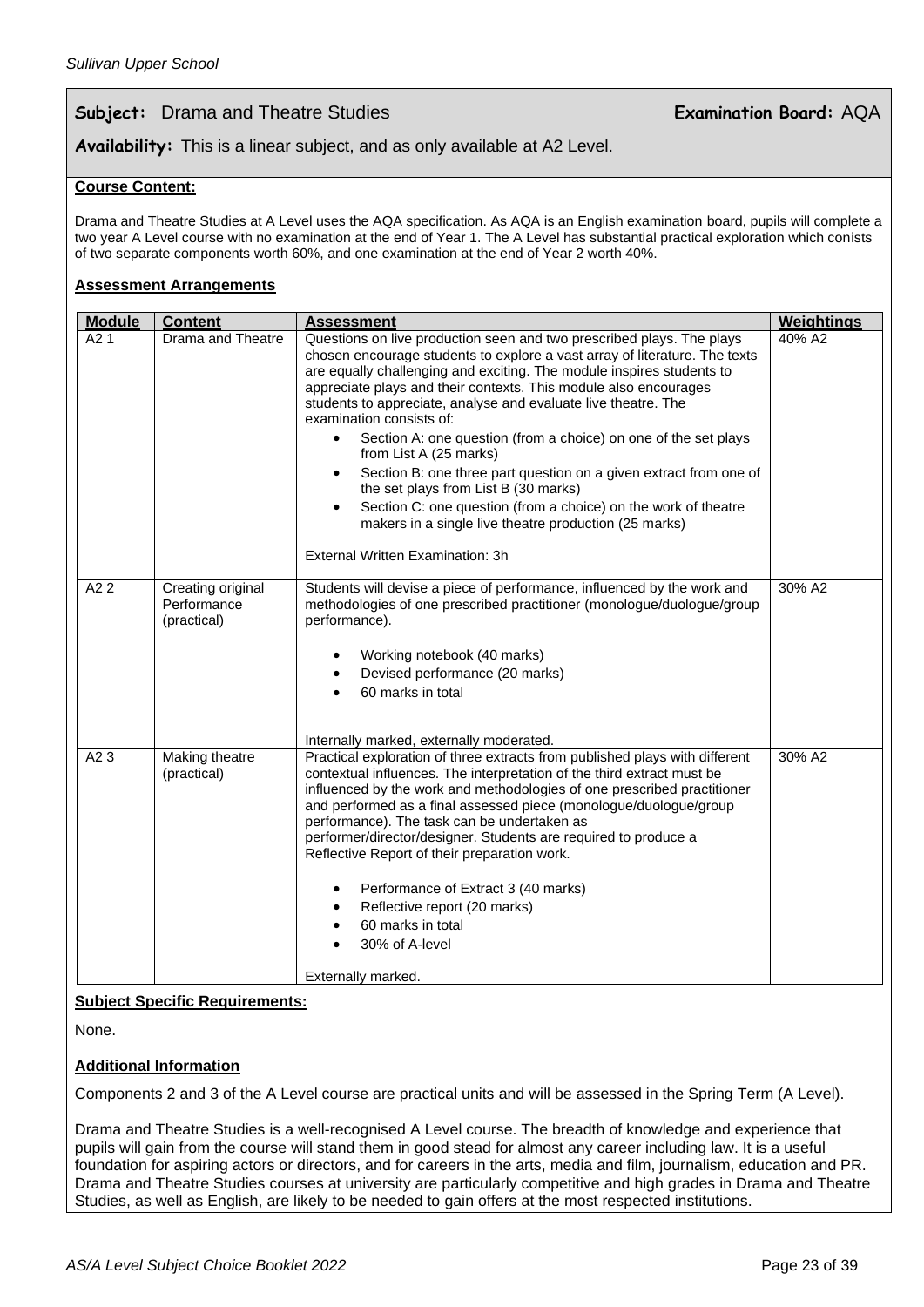#### **Availability:** This subject is available at AS and A2 Level

#### **Course Content:**

The Advanced Subsidiary course consists of two modules: Markets and Market Failure and Managing the National Economy. Topics include how consumers and businesses make decisions, how governments make decisions about taxes and spending, environmental economics, how an economy grows, employment and government management of the economy.

The A2 course consists of a further two modules: Business Economics and Managing the Economy in a Global World. Topics include how businesses make profits, models of types of business, what businesses seek to achieve, why countries want to trade with one another, the EU/ BREXITdebate, the financial and banking sector, development economics.

Each module is assessed through a combination of short questions, an unseen case study and a structured essay. Note that 15% of AS and 20% of the overall A Level marks, will be based on quantitative skills.

Pupils will gain knowledge of how the economy works and should become more financially aware as a result of their study of this subject.

**The AS course can be studied in its own right or as year one of the A Level: if the latter, then AS represents 40% and A2 60% of the overall grade**

| <b>Assessment Arrangements</b> |  |
|--------------------------------|--|
|                                |  |

| <b>Module</b>    | <b>Content</b>            | <b>Assessment</b>                                         | Weightings  |
|------------------|---------------------------|-----------------------------------------------------------|-------------|
| AS <sub>1</sub>  | Markets and Market        | Section A: comprises short answer questions.              | 50% AS      |
|                  | Failure                   | Section B: students answer one case study question broken | 20% A Level |
|                  |                           | down into a number of parts.                              |             |
|                  |                           | Section C: students answer one extended open response     |             |
|                  |                           | (essay) question from a choice of two                     |             |
|                  |                           | External Written Examination: 1h 30m                      |             |
| AS <sub>2</sub>  | Managing the              | Section A: comprises short answer questions.              | 50% AS      |
|                  | National Economy          | Section B: students answer one case study question broken | 20% A Level |
|                  |                           | down into a number of parts.                              |             |
|                  |                           | Section C: students answer one extended open response     |             |
|                  |                           | (essay) question from a choice of two                     |             |
|                  |                           | External Written Examination: 1h 30m                      |             |
| A21              | <b>Business Economics</b> | Section A: comprises short answer questons.               | 30% A Level |
|                  |                           | Section B: students answer one case study question broken |             |
|                  |                           | down into a number of parts.                              |             |
|                  |                           | Section C: students answer one open response (essay)      |             |
|                  |                           | question from a choice of two                             |             |
|                  |                           | External Written Examination: 2h                          |             |
| A <sub>2</sub> 2 | Managing the              | Section A: comprises short answer questions.              | 30% A Level |
|                  | Economy in a Global       | Section B: students answer one case study question broken |             |
|                  | World                     | down into a number of parts.                              |             |
|                  |                           | Section C: students answer one extended open response     |             |
|                  |                           | (essay) question from a choice of two                     |             |
|                  |                           | External Written Examination: 2h                          |             |

#### **Subject Specific Requirements:**

Economics requires pupils to be able to express their views in both written and quantitative format, whilst also being capable of interpreting economic information presented in a variety of ways such as newspaper articles, diagrams and pie charts.

Pupils selecting Advanced Level Economics are required to achieve at least a B grade in both GCSE English Language and GCSE Mathematics; it is strongly recommended that pupils can demonstrate a high level of mathematical ability: Grade A or above at GCSE Mathematics. (There is no requirement that pupils should have studied GCSE Further Mathematics).

Past experience shows that interested pupils can achieve highly in this new subject at Advanced Level.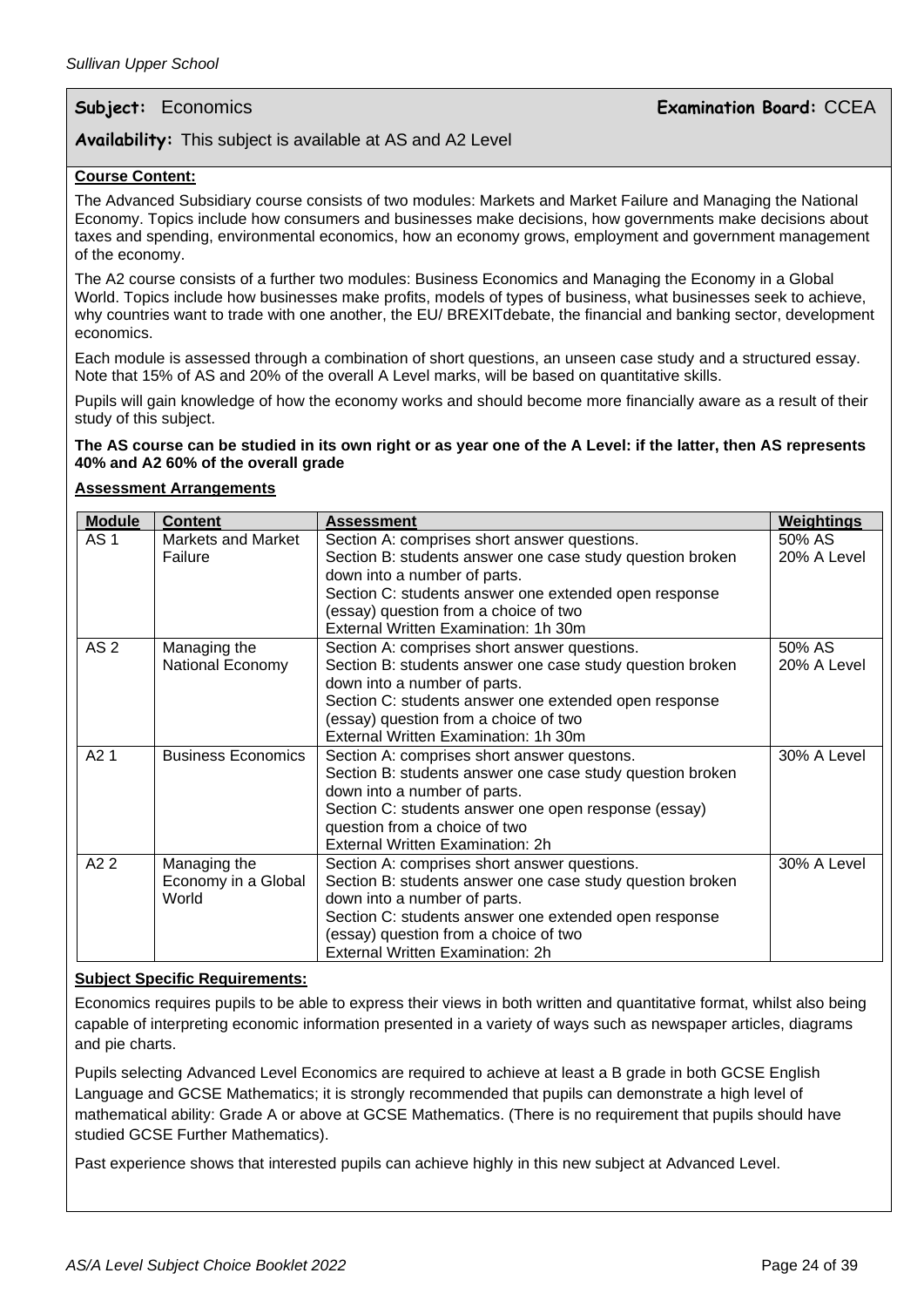### **Subject:** English Literature **Examination Board:** CCEA

#### **Availability:** This subject is available at AS and A2 Level

#### **Course Content:**

Students will study 3 texts covering prose, poetry and drama at AS Level and a further four texts at A2 Level. The depth of analysis required for the AS and A2 courses and the volume of reading entailed makes this a demanding course. Please note, there is no coursework component in AS and the A2 coursework constitutes 20% of the overall A Level.

This is an enjoyable and rewarding subject for those interested in literature and prepared to develop their own opinions in essays and classroom debate. Students will develop oral, thinking and writing skills which will prove important assets in a wide range of careers.

#### **Assessment Arrangements**

| <b>Module</b>    | <b>Content</b>                                        | <b>Assessment</b>                                                                                                                                                                                                                                                                                                                                                             | <b>Weightings</b>     |
|------------------|-------------------------------------------------------|-------------------------------------------------------------------------------------------------------------------------------------------------------------------------------------------------------------------------------------------------------------------------------------------------------------------------------------------------------------------------------|-----------------------|
| AS <sub>1</sub>  | The Study of<br>Poetry and Drama,<br>$1900$ – present | Open Book - based on the study of 2 poets, Robert Frost and<br>Seamus Heaney. Pupils will be required to compare/contrast,<br>understand context and analyse poetic methods.<br>Closed book - based on the study of 'A Streetcar Named<br>Desire' by Tennessee Williams.<br>External Written Examination: 2h                                                                  | 60% AS<br>24% A Level |
| AS <sub>2</sub>  | The Study of Prose,<br>pre 1900                       | Closed book. Pupils will be required to write about one novel:<br>Mary Shelley's 'Frankenstein'.<br>External Written Examination: 1h                                                                                                                                                                                                                                          | 40% AS<br>16% A Level |
| A2 1             | Shakespearean<br><b>Genres</b>                        | Closed Book: Pupils will be required to write an essay on<br>Tragedy based on 'King Lear'.<br>External Written Examination: 1h 30m                                                                                                                                                                                                                                            | 20% A2                |
| A <sub>2</sub> 2 | The study of Poetry<br>pre 1900 and<br>unseen poetry  | Metaphysical Poetry, Closed Book. Pupils will write about the<br>poetry of John Donne.<br>Unseen poetry; pupils will use their knowledge of poetic<br>methods to analyse an unseen poem.<br>External Written Examination: 2h                                                                                                                                                  | 20% A2                |
| A23              | <b>Internal</b><br><b>Assessment</b>                  | Pupils will complete a 2,500 word coursework essay based on<br>the study of 2 novels eg Margaret Atwood's novel 'The<br>Handmaid's Tale' and Cormac McCarthy's 'The Road', both of<br>which deal with the Dystopian genre. The research and writing<br>up of the assignment must be undertaken independently, as<br>the teacher can only act as a facilitator in this module. | 20% A <sub>2</sub>    |

#### **Subject Specific Requirements:**

For students proposing to take A Level English Literature, it is highly recommended that students attain a Grade B or above in GCSE English Literature and English Language.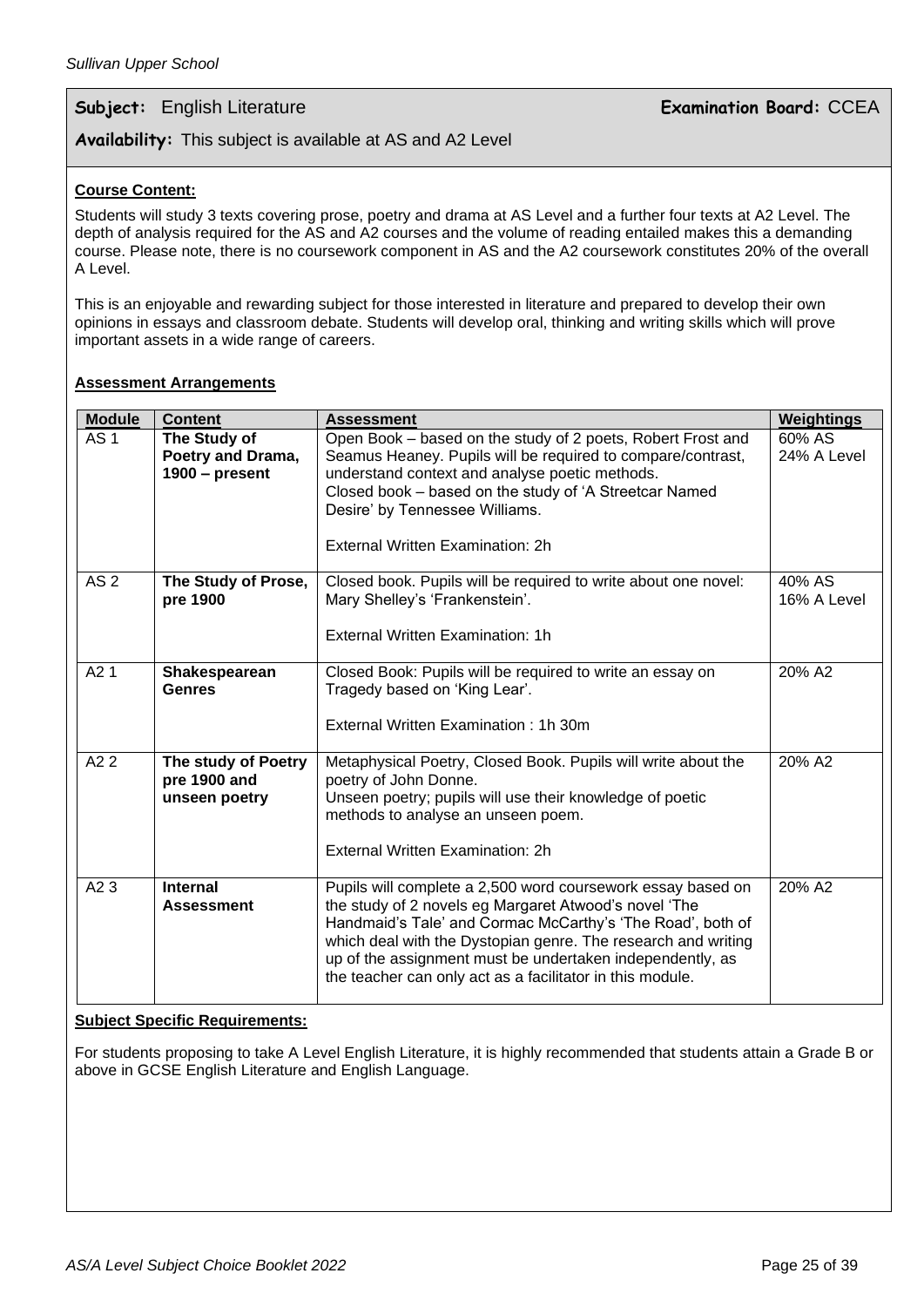### **Subject:** French **Examination Board:** CCEA

#### **Availability:** This subject is available at AS and A2 Level

#### **Course Content:**

The specification builds upon the knowledge and understanding, concepts and skills acquired through the study of French at Key Stage 4 (GCSE). The examinations will assess the four skill areas of Speaking, Listening, Reading and Writing, placing great emphasis on the use of French as the medium of assessment. The course will develop the student's awareness, appreciation and knowledge of the culture and civilisation of France.

#### **Assessment Arrangements**

| <b>Module</b>    | <b>Content</b>                               | <b>Assessment</b>                                                                                                                                                                                                                                                                                                                                      | <b>Weightings</b>     |
|------------------|----------------------------------------------|--------------------------------------------------------------------------------------------------------------------------------------------------------------------------------------------------------------------------------------------------------------------------------------------------------------------------------------------------------|-----------------------|
| AS <sub>1</sub>  | Speaking                                     | A presentation based on an AS Level theme related to an aspect<br>of a French-speaking country or community, followed by a<br>conversation.                                                                                                                                                                                                            | 30% AS<br>12% A Level |
|                  |                                              | Lasts for 11m.                                                                                                                                                                                                                                                                                                                                         |                       |
| AS <sub>2</sub>  | Listening,<br>Reading and Use<br>of Language | Section A: Listening - two questions based on two discrete<br>passages (digital recording) (40m)<br>Section B: Reading - Comprehension and Translation from<br>French to English<br>Section C: Grammar exercises and translation of short sentences<br>from English into French<br>Section B & C last for 1h 20m<br>Total Written Examination time: 2h | 40% AS<br>16% A Level |
| AS <sub>3</sub>  | <b>Extended Writing</b>                      | An essay in response to a French film or literary text.<br>External Written Examination: 1h                                                                                                                                                                                                                                                            | 30% AS<br>12% A Level |
| A21              | Speaking                                     | Students introduce and discuss one individual research project<br>based on an aspect of a French-speaking country or community or<br>area (a cultural aspect or an historical period from the twentieth<br>century or a region) – lasts 6m. This is followed by a conversation<br>lasting 9m.<br>Total Time: 15m                                       | 18% A2                |
| A22              | Listening &<br>Reading                       | Section A: Listening - two questions based on two discrete<br>passages (digital recording) (45m)<br>Section B: Reading - Comprehension, Summary and Translation<br>from English to French (2h)<br>Total Written Examination time: 2h 45m                                                                                                               | 24% A2                |
| A <sub>2</sub> 3 | <b>Extended Writing</b>                      | Students write one essay in French on a set text that they have<br>studied in school.                                                                                                                                                                                                                                                                  | 18% A2                |
|                  |                                              | External Written Examination: 1h                                                                                                                                                                                                                                                                                                                       |                       |

#### **Subject Specific Requirements:**

A good grade in GCSE French is normally essential.

#### **Additional Information**

There is no coursework. However, the Speaking Tests are conducted by an external examiner and normally take place on a selected date in May. Students are advised to look at the new specifications for French on the CCEA website [\[www.ccea.org.uk\]](file://///LocalFS.site/Staff/Careers%20CEAIG/Year%2012%20Subject%20Choice/2020%20AS%20A%20Level%20Booklet/www.ccea.org.uk%20) and/or speak to your French teacher.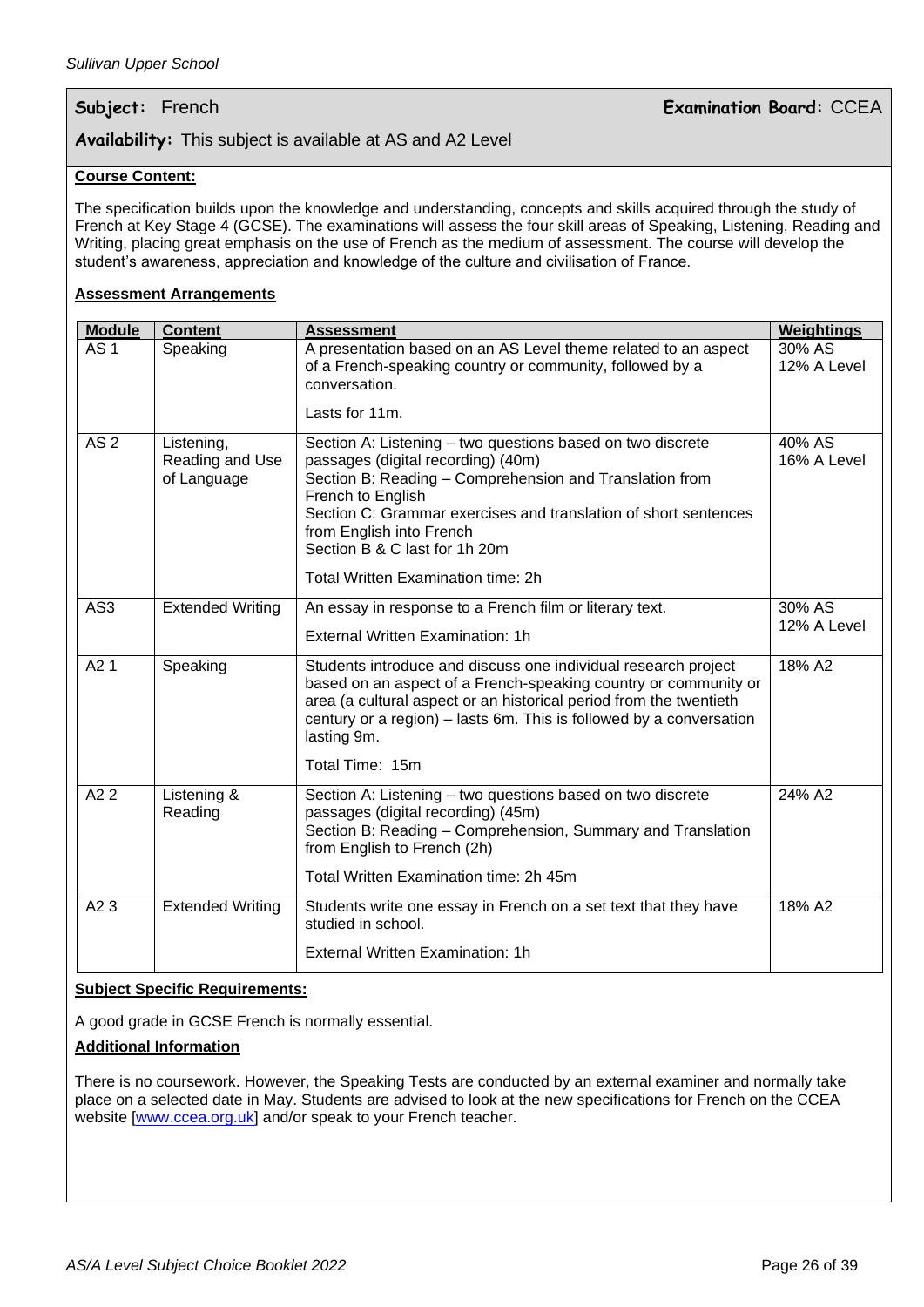### **Subject:** Further Mathematics **Examination Board:** CCEA

**Availability:** This subject is available at AS and A2 Level

#### **Course Content:**

Only the ablest candidates in Mathematics should consider taking Further Mathematics Advanced Level. Due to the fast pace and specification content students should only consider this option if they have studied GCSE Further Mathematics **and** expect to achieve at least an A Grade in GCSE Further Mathematics.

Pupils who select Further Mathematics will study the A level Mathematics specification in Year 13 (as detailed on page 30 of the booklet) and then in Year 14 take Further Mathematics A level. The Further Mathematics A level builds upon the knowledge and content from GCE A level Mathematics.

The Further Mathematics A level is assessed through four examinations.

There is no course work element.

#### **Assessment Arrangements**

| <b>Module</b>    | <b>Content</b>                | <b>Assessment</b>                                       | Weightings            |
|------------------|-------------------------------|---------------------------------------------------------|-----------------------|
| AS <sub>1</sub>  | <b>Pure Mathematics</b>       | Students answer all questions.                          | 50% AS<br>20% A Level |
|                  |                               | External Written Examination: 1h 30m                    |                       |
| AS <sub>2</sub>  | Applied<br><b>Mathematics</b> | Students answer all questions from two chosen sections. | 50% AS<br>20% A Level |
|                  |                               | External Written Examination: 1h 30m                    |                       |
| A <sub>2</sub> 1 | <b>Pure Mathematics</b>       | Students answer all questions.                          | 30% A2                |
|                  |                               | External Written Examination: 2h 15m                    |                       |
| A22              | Applied<br><b>Mathematics</b> | Students answer all questions from two chosen sections. | 30% A2                |
|                  |                               | External Written Examination: 2h 15m                    |                       |

#### **Subject Specific Requirements:**

We recommend that only those students who achieve at least an A grade in their GCE A Level Mathematics in Year 13 continue to study the Further Mathematics A level course in Year 14.

#### **Additional Information**

In the Applied Mathematics units' students will complete two sections. We have chosen Section A: Mechanics 1 and Section C: Statistics as the sections that will be taught.

Occasionally, pupils in Year 14 take AS Further Mathematics instead of completing the full A level. Those pupils who wish to take this option must get permission from the Mathematics department and the Vice Principal (Teaching and Learning) to ensure they meet minimum study requirements of the school.

Students are advised to look at the content information about the specification can be found on the CCEA website [www.ccea.org.uk.](http://www.ccea.org.uk/)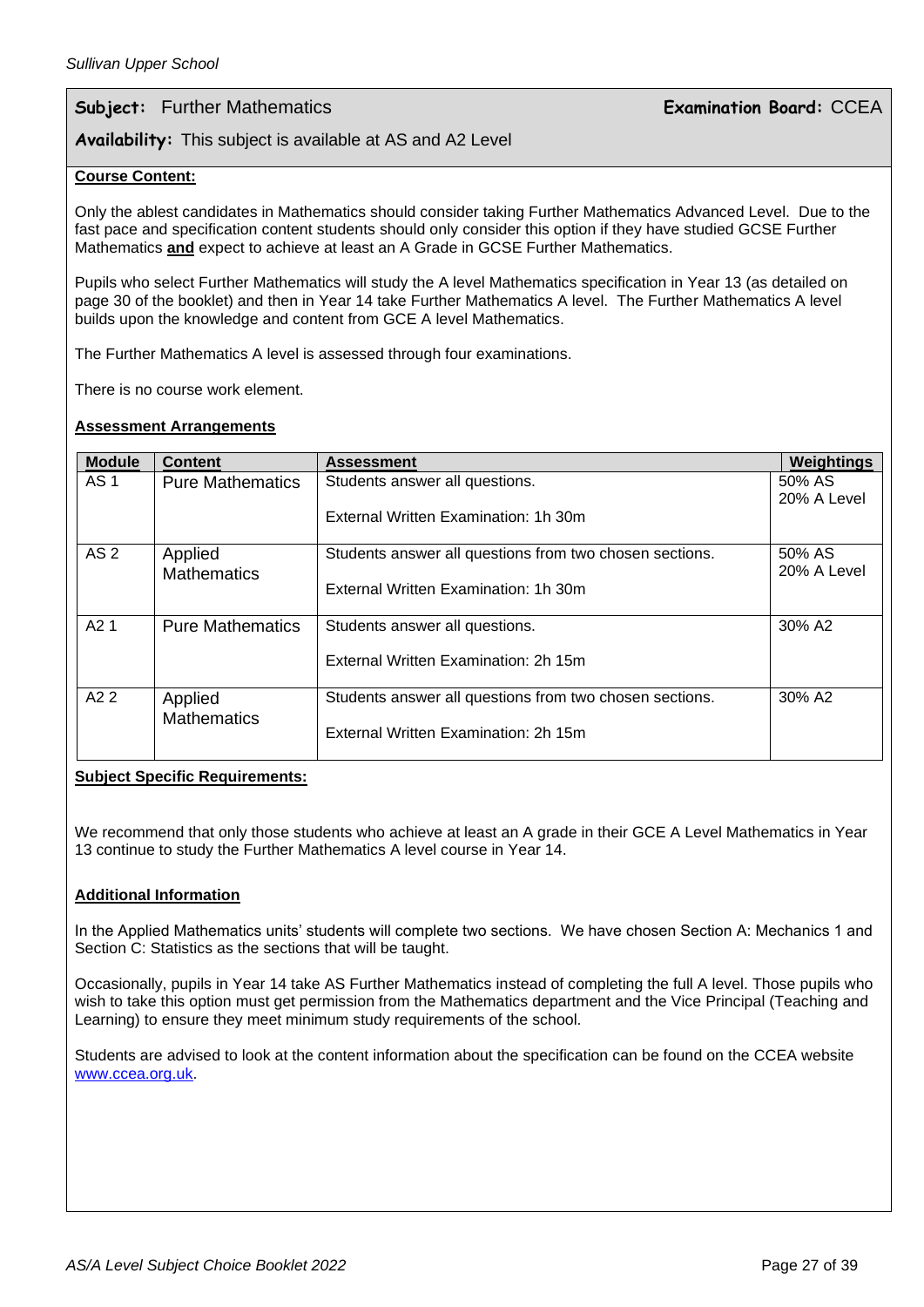#### **Availability:** This subject is available at AS and A2 Level

#### **Course Content:**

At A Level pupils will have the opportinuty to learn how people are affected by natural phenomena such as rivers, ecosystems, weather and natural hazards. They will also look at how human activity has shaped the world through the study of population, settlement and development studies. Students will conduct their own fieldwork investigations and develop key geographical, report writing and statistical skills.

#### **Assessment Arrangements**

| <b>Module</b>    | <b>Content</b>                                     | <b>Assessment</b>                                                                                                                                                                             | <b>Weightings</b>     |
|------------------|----------------------------------------------------|-----------------------------------------------------------------------------------------------------------------------------------------------------------------------------------------------|-----------------------|
| AS <sub>1</sub>  | <b>Physical Geography</b>                          | Topics with this theme include the benefits and problems of<br>flooding, the impact and formation of hurricanes and the<br>human impact on vulnerable biomes.                                 | 40% AS<br>16% A Level |
|                  |                                                    | External Written Examination: 1h 15m                                                                                                                                                          |                       |
| AS <sub>2</sub>  | Human Geography                                    | Topics within this theme include population policies,<br>deprivation in urban areas and issues around international<br>development, including studying the progress of emerging<br>economies. | 40% AS<br>16% A Level |
|                  |                                                    | External Written Examination: 1h 15m                                                                                                                                                          |                       |
| AS <sub>3</sub>  | Geographical and<br><b>Fieldwork Skills</b>        | The course includes a range of cartographic, graphical and<br>statistical skills. It also includes primary fieldwork which is<br>assessed by examination rather than coursework.              | 20% AS<br>8% A Level  |
|                  |                                                    | External Written Examination: 1h                                                                                                                                                              |                       |
| A21              | Physical Processes,<br>Landforms and<br>Management | This includes topics selected from global tectonic activity,<br>management of earthquakes and volcanoes, coastal processes,<br>landforms and coastal management in light of climate change.   | 24% A2                |
|                  |                                                    | External Written Examination: 1h 30m                                                                                                                                                          |                       |
| A <sub>2</sub> 2 | Processes and Issues<br>in Human Geography         | This includes learning how we plan for sustainable settlements,<br>studying the benefits/problems of tourism and ecotourism in<br>both developed and developing nations.                      | 24% A2                |
|                  |                                                    | External Written Examination: 1h 30m                                                                                                                                                          |                       |
| A23              | <b>Decision Making</b>                             | Decision making requires students to assess an unknown case<br>study through a wide range of media sources and to adapt a role<br>in a planning decision.                                     | 12% A2                |
|                  |                                                    | External Written Examination: 1h 30m                                                                                                                                                          |                       |

#### **Subject Specific Requirements:**

An A\*, A or B grade in GCSE Geography is a strongly recommended as suitable basis for these courses.

#### **Additional Information**

The course is designed to build on the foundation laid at GCSE. The main emphasis of the course is the interrelationship between the natural environment and human activity. Many of the skills developed have value and relevance beyond the classroom. The course is normally delivered by two teachers, one for Physical and one for Human Geography, with the skills and fieldwork components shared between staff.

No assessed coursework is required but fieldwork will take place in both Year 13 and 14; with fieldwork and skills assessed in the Unit 3 examinations.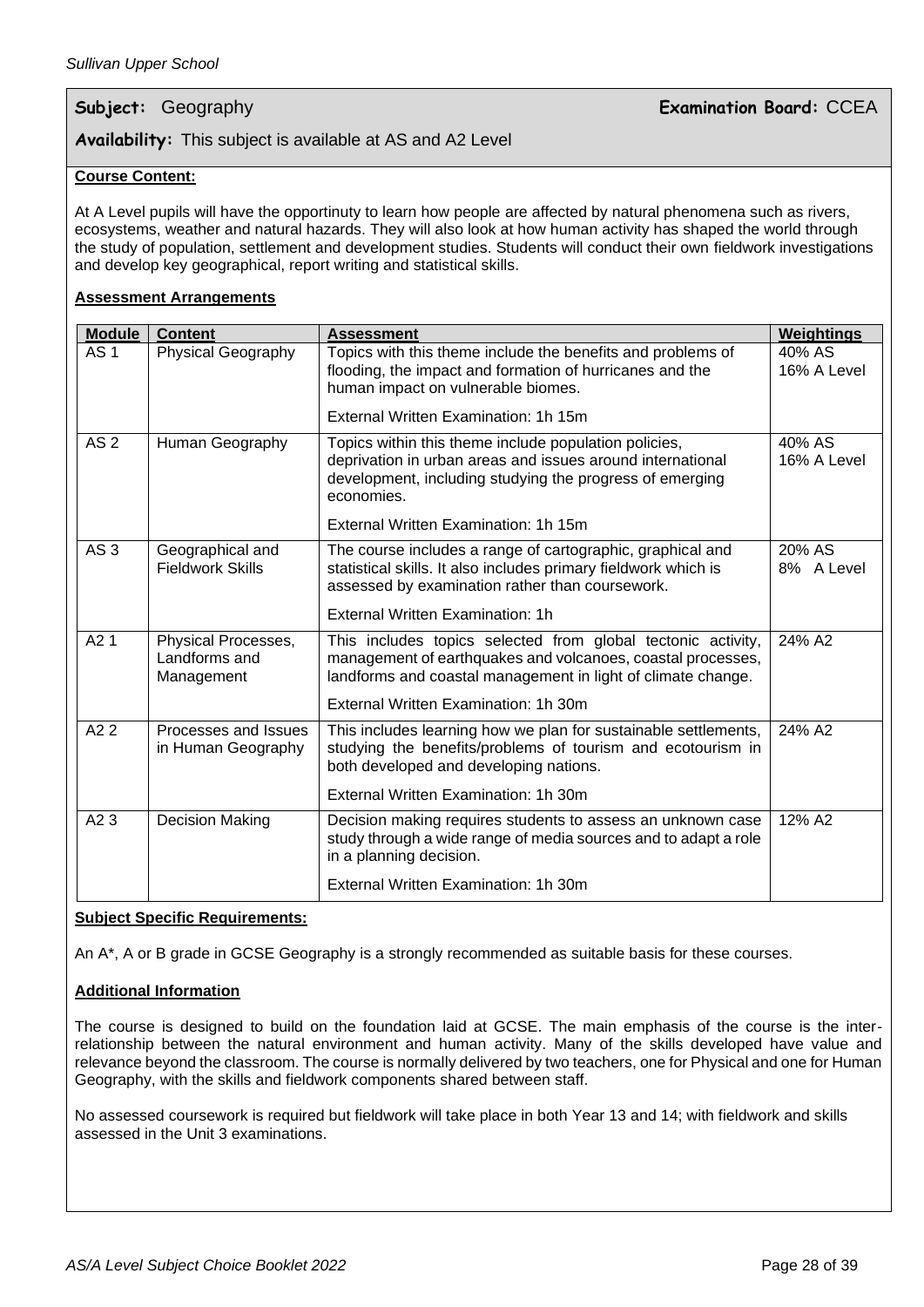#### **Availability:** This subject is available at AS and A2 Level

#### **Course Content:**

The specification builds upon the knowledge and understanding, concepts and skills acquired through the study of German at Key Stage 4 (GCSE). The examinations will assess the four skill areas of Speaking , Listening, Reading and Writing, placing great emphasis on the use of German as the medium of assessment. The course will develop the student's awareness, appreciation and knowledge of the culture and civilisation of Germany.

#### **Assessment Arrangements**

| <b>Module</b>   | <b>Content</b>                               | <b>Assessment</b>                                                                                                                                                                                                                                                                                                                                             | Weightings            |
|-----------------|----------------------------------------------|---------------------------------------------------------------------------------------------------------------------------------------------------------------------------------------------------------------------------------------------------------------------------------------------------------------------------------------------------------------|-----------------------|
| AS <sub>1</sub> | Speaking                                     | A presentation based on an AS Level theme related to an aspect<br>of a German-speaking country or community, followed by a<br>conversation.                                                                                                                                                                                                                   | 30% AS<br>12% A Level |
|                 |                                              | Lasts for 11m.                                                                                                                                                                                                                                                                                                                                                |                       |
| AS <sub>2</sub> | Listening,<br>Reading and Use<br>of Language | Section A: Listening - two questions based on two discrete<br>passages (digital recording) (40m)<br>Section B: Reading - Comprehension and Translation from<br>German to English<br>Section C: Grammar exercises and translation of short sentences<br>from English into German<br>Section B & C last for 1h 20m<br><b>Total Written Examination time: 2h</b> | 40% AS<br>16% A Level |
| AS3             | <b>Extended Writing</b>                      | An essay in response to a German film or literary text.<br>External Written Examination: 1h                                                                                                                                                                                                                                                                   | 30% AS<br>12% A Level |
| A21             | Speaking                                     | Students introduce and discuss one individual research project<br>based on an aspect of a German-speaking country or community<br>or area (a cultural aspect or an historical period from the twentieth<br>century or a region) $)$ – lasts 6m. This is followed by a<br>conversation lasting 9m.<br>Total Time: 15m                                          | 18% A2                |
| A22             | Listening &<br>Reading                       | Section A: Listening - two questions based on two discrete<br>passages (digital recording) (45m)<br>Section B: Reading -Gap Filling, Comprehension, Summary and<br>Translation from English to German (2h)<br>Total Written Examination time: 2h 45m                                                                                                          | 24% A2                |
| A2 3            | <b>Extended Writing</b>                      | Students write one essay in German on a set text that they have<br>studied in school.<br>External Written Examination: 1h                                                                                                                                                                                                                                     | 18% A2                |

#### **Subject Specific Requirements:**

A good grade in GCSE German is normally essential.

#### **Additional Information**

There is no coursework. However, the Speaking Tests are conducted by an external examiner and normally take place on a selected date in May. Students are advised to look at the new specifications for German on the CCEA website [\[www.ccea.org.uk\]](file://///LocalFS.site/Staff/Careers%20CEAIG/Year%2012%20Subject%20Choice/2020%20AS%20A%20Level%20Booklet/www.ccea.org.uk%20) and/or speak to your German teacher.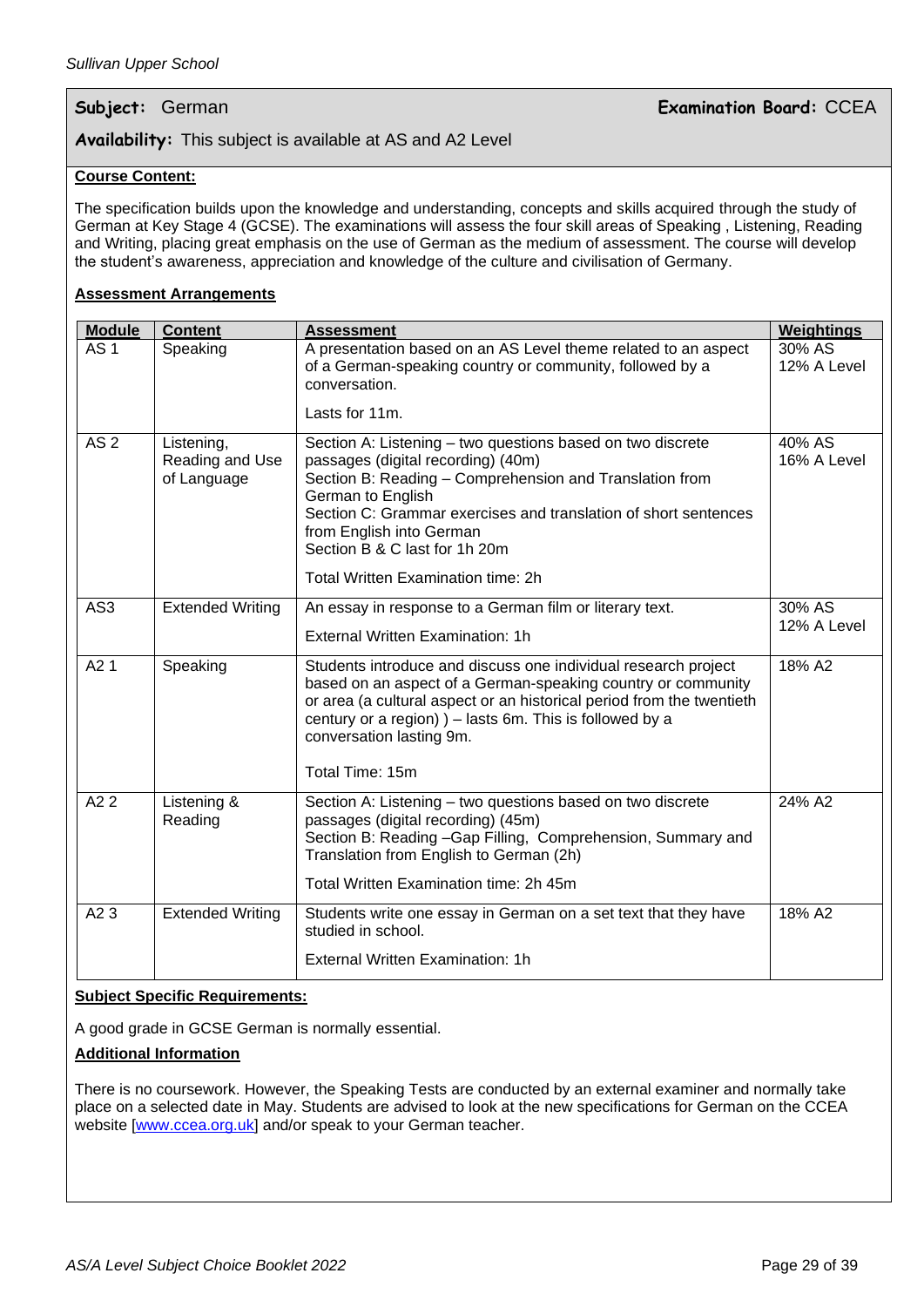### **Subject:** Government and Politics **Examination Board:** CCEA

**Availability:** This subject is available at AS and A2 Level

#### **Course Content:**

The study of Government and Politics encourages students to develop knowledge and understanding of the political systems in which they live. It also actively encourages students to develop critical thinking. The Advanced Subsidiary course consists of two modules: The Government and Politics of Northern Ireland and The British Political Process. Topics covered include the Northern Ireland Assembly, the Executive Committee, local political parties, the role of the Prime Minister, the House of Commons, the House of Lords.

The A2 course consists of a further two modules: Comparative Government and Political Power. Topics covered include the role and powers of the US President versus that of the British Prime Minister, Congress versus Parliament, the sources of political power and the rival views as to the distribution of power in a democracy (Marxism, Elitism, Pluralism and Feminism).

Each AS and A2 module is assessed by a final examination consisting of a combination of short questions, source material and an essay.

| <b>Module</b>    | <b>Content</b>           | <b>Assessment</b>                    | Weightings  |
|------------------|--------------------------|--------------------------------------|-------------|
| AS <sub>1</sub>  | The Government           | One source with four questions.      | 40% AS      |
|                  | and Politics of          |                                      | 16% A Level |
|                  | Northern Ireland         | External Written Examination: 1h 15m |             |
| AS <sub>2</sub>  | The British Political    | Five Questions.                      | 60% AS      |
|                  | <b>Process</b>           |                                      | 24% A Level |
|                  |                          | External Written Examination: 1h 45m |             |
| A <sub>2</sub> 1 | Option A: A              | One source and six questions.        | 35% A2      |
|                  | <b>Comparative Study</b> |                                      |             |
|                  | of the government        | External Written Examination: 2h 15m |             |
|                  | and Politics of the      |                                      |             |
|                  | USA and the UK           |                                      |             |
| A <sub>2</sub> 2 | Option A: Political      | One Source and five questions        | 25% A2      |
|                  | Power                    |                                      |             |
|                  |                          | External Written Examination: 1h 30m |             |

#### **Assessment Arrangements**

#### **Subject Specific Requirements:**

None.

#### **Additional Information**

Government and Politics is a very enjoyable subject which promotes pupils' awareness of the world of current affairs. There is a substantial emphasis upon reading and keeping abreast of political developments. There is much opportunity for pupils to express their viewpoints and have them challenged by others.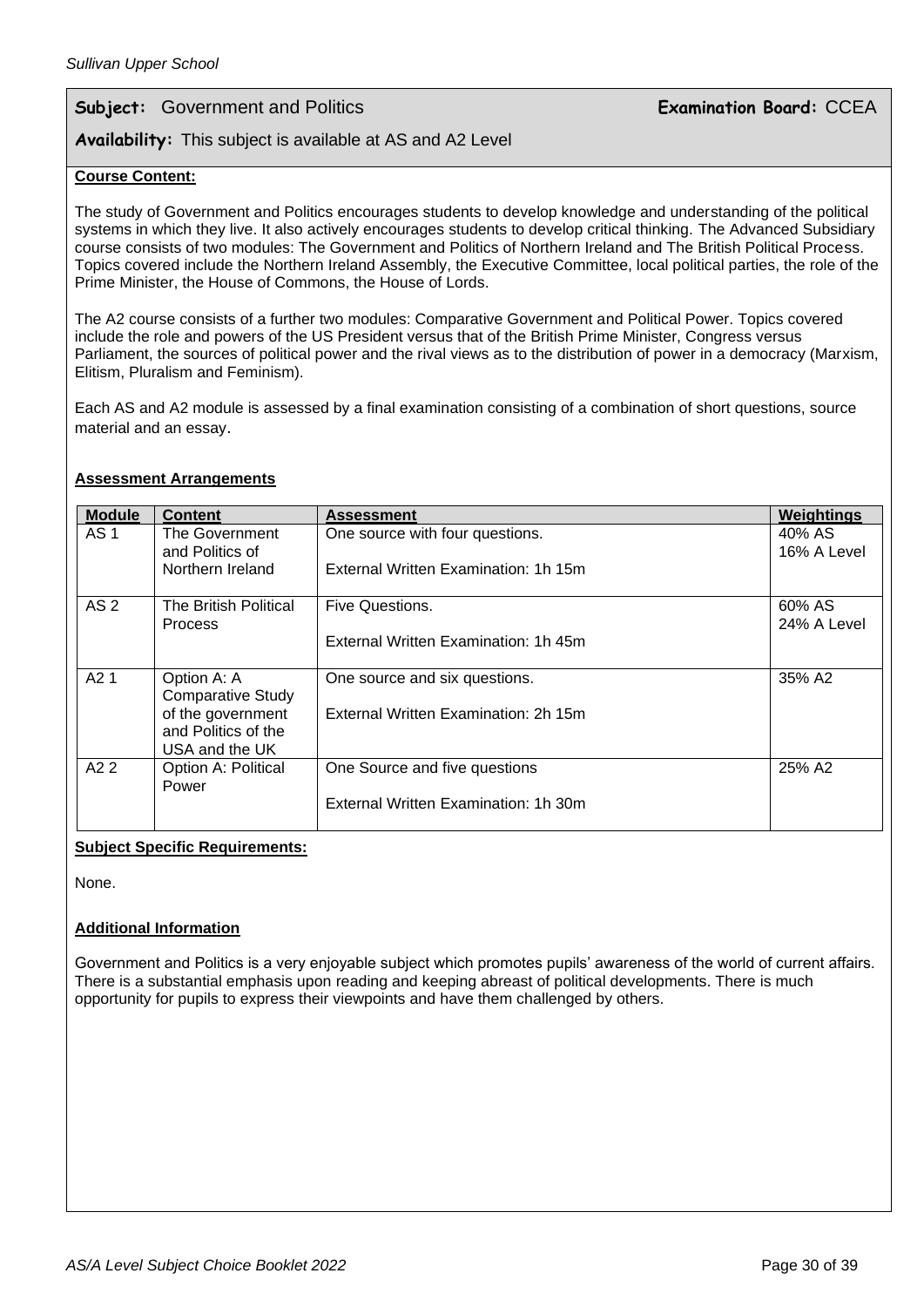**Subject:** History **Examination Board:** CCEA

#### **Availability:** This subject is available at AS and A2 Level

#### **Course Content:**

There are two units at AS and two units at A2. In each of the units at AS and A2, there are a number of options and you will study one option in each unit. The course provides a wide variety of topics and within each covers political, social, economic and cultural aspects of History.

#### **Assessment Arrangements**

| <b>Module</b>    | <b>Content</b>                                             | <b>Assessment</b>                                                                                                                         | Weightings            |
|------------------|------------------------------------------------------------|-------------------------------------------------------------------------------------------------------------------------------------------|-----------------------|
| AS <sub>1</sub>  | <b>Historical</b><br>investigations and                    | <b>Option 5: Germany 1918-1945</b>                                                                                                        | 50% AS<br>20% A Level |
|                  | Interpretations                                            | Includes a short response questions, source work and a                                                                                    |                       |
|                  |                                                            | source-based question on interpretations.                                                                                                 |                       |
|                  |                                                            | External Written Examination: 1h 30m                                                                                                      |                       |
| AS <sub>2</sub>  | <b>Historical conflict</b><br>and Change                   | Option 5: Russia 1914-41                                                                                                                  | 50% AS<br>20% A Level |
|                  |                                                            | Assessment for this option includes both short<br>response and extended questions.                                                        |                       |
|                  |                                                            | External Written Examination: 1h 30m                                                                                                      |                       |
| A21              | <b>Change Over Time</b>                                    | Option 5: Clash of Ideologies 1900-2000                                                                                                   | 20% A2                |
|                  |                                                            | Students will study change and/or development, making links<br>and drawing comparisons across different aspects of the<br>period studied. |                       |
|                  |                                                            | External Written Examination: 1h                                                                                                          |                       |
| A <sub>2</sub> 2 | <b>Historical</b><br>Investigations and<br>Interpretations | There is a choice of options for A2 Unit 2<br>Either Option 3: Ireland 1775-1800<br>Option 4: Partition of Ireland 1900-1925<br>0r        | 40% A2                |
|                  |                                                            | Students will investigate specific historical questions through<br>sources, using information and reaching substantiated<br>conclusions.  |                       |
|                  |                                                            | External Written Examination: 2h 30m                                                                                                      |                       |

#### **Subject Specific Requirements:**

None.

#### **Additional Information**

History is much more than reading about past events. This course can help develop and deploy a range of important skills such as collecting and evaluating information, independent thought, weighing up the evidence that you have found and putting a case together to support your conclusions. AS and A Level History will enable pupils to acquire a range of skills which are transferable to other areas of study and ultimately to a range of professions and jobs eg Law, Journalism, Business and Management. Both courses should provide a coherent, satisfying and worthwhile course for all students whether they progress to further study in the subject or not.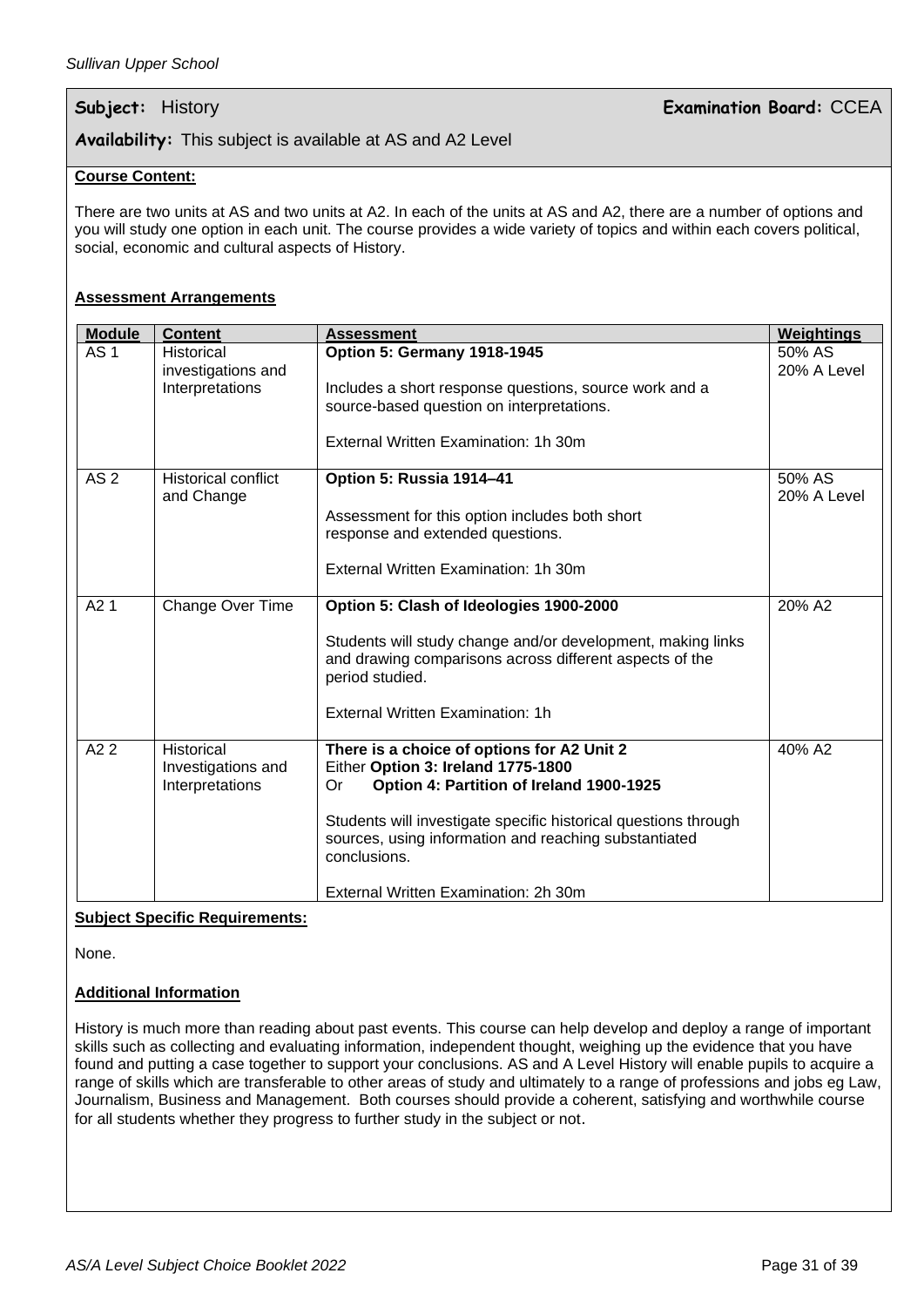### **Subject:** Mathematics **Examination Board:** CCEA

#### **Availability:** This subject is available at AS and A2 Level

#### **Course Content:**

The general aims of the courses in Mathematics are, to consolidate and extend the knowledge, skills and understanding developed at Key Stage 4 and to provide a suitable foundation for further study of Mathematics and other related subjects.

The students will be prepared for the CCEA Advanced Subsidiary [AS] and Advanced Level examinations in Mathematics.

The A Level award will be based on 40% of the students' AS units marks and 60% of their A2 units marks.

#### **Assessment Arrangements**

| <b>Module</b>    | <b>Content</b>          | <b>Assessment</b>                    | Weightings  |
|------------------|-------------------------|--------------------------------------|-------------|
| AS <sub>1</sub>  | <b>Pure Mathematics</b> | Students answer all questions.       | 60% AS      |
|                  |                         |                                      | 24% A Level |
|                  |                         | External Written Examination: 1h 45m |             |
| AS <sub>2</sub>  | Applied                 | Students answer all questions.       | 40% AS      |
|                  | <b>Mathematics</b>      |                                      | 16% A Level |
|                  |                         | External Written Examination: 1h 15m |             |
| A <sub>2</sub> 1 | <b>Pure Mathematics</b> | Students answer all questions.       | 36% A2      |
|                  |                         | External Written Examination: 2h 30m |             |
| A <sub>2</sub> 2 | Applied                 | Students answer all questions.       | 24% A2      |
|                  | <b>Mathematics</b>      | External Written Examination: 1h 30m |             |

#### **Subject Specific Requirements:**

A good grade in GCSE Further Mathematics is normally required. To cope with the demands of the AS course, those who are unable to offer GCSE Further Mathematics will be required to have achieved a top grade in their GCSE and have taken the M4/M8 combination of papers at GCSE. M4/M7 combination is not a suitable foundation for AS **Mathematics** 

There is no course work element.

#### **Additional Information**

While the modules in Mathematics are designed to be available to candidates with a top grade in GCSE Mathematics, the gap between GCSE and A Level remains a considerable challenge for a student who has not studied GCSE Further Mathematics in Year 12.

The Applied Mathematics will comprise of both Mechanics and Statistics on an equal weighting. All questions are compulsory with no element of choice.

Students are advised to look at content information about the specification can be found on the CCEA website [www.ccea.org.uk.](http://www.ccea.org.uk/)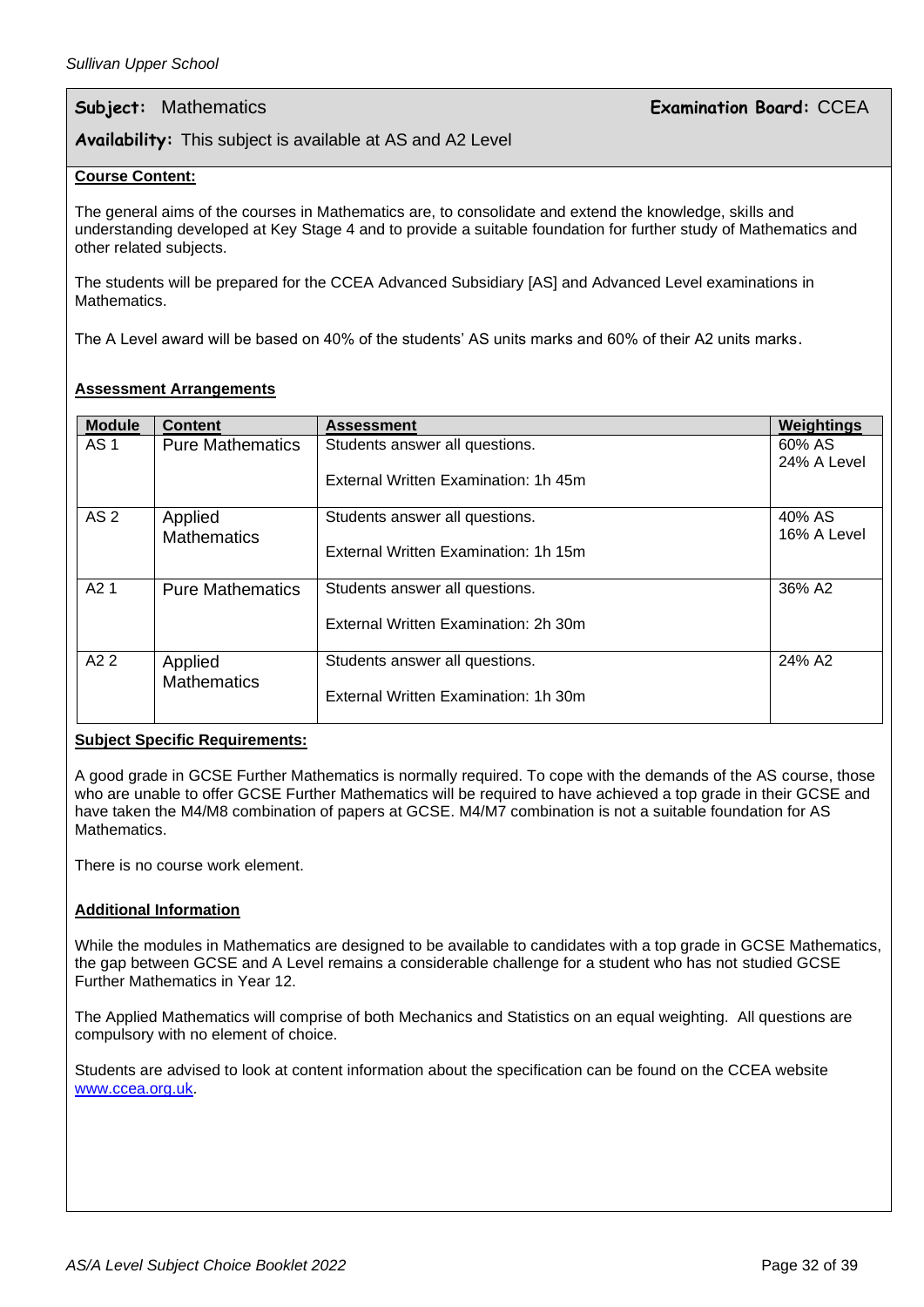### **Subject:** Moving Image Arts **Examination Board:** CCEA

#### **Availability:** This subject is available at AS and A2 Level

#### **Course Content:**

The subject offers the students the opportunity to develop skills and knowledge relevant and necessary for a career in the creative industries. Students will have the opportunity to build a portfolio of filmic work (live action and/or animation) as well as build their analytical and contextual knowledge of film through exploring the works of other filmmakers.

#### **Assessment Arrangements**

| <b>Module</b>   | <b>Content</b>                                                           | <b>Assessment</b>                                                                                                                                                                                                                                                                                                                                                                                                                                                                                                                                             | <b>Weightings</b>     |
|-----------------|--------------------------------------------------------------------------|---------------------------------------------------------------------------------------------------------------------------------------------------------------------------------------------------------------------------------------------------------------------------------------------------------------------------------------------------------------------------------------------------------------------------------------------------------------------------------------------------------------------------------------------------------------|-----------------------|
| AS <sub>1</sub> | <b>Foundation Portfolio</b>                                              | Students create a short narrative or animated film sequence<br>which shows understanding of:<br><b>Classical Hollywood Style</b><br>Realism: and/or<br>Formalism<br>Through the appropriate use of: camera; editing; sound;<br>lighting & mise-en-scene<br>To do this students complete a portfolio which contains five<br>distinct stages:<br>1. Statement of Intention;<br>2. Creative Pre-production<br>3. Planning, Design and Organisation<br>4. Creative Production and Post-production<br>5. Evaluation<br>Internally marked and externally moderated. | 60% AS<br>24% A Level |
| AS <sub>2</sub> | <b>Critical Response</b>                                                 | Online examination with questions on clips from set study<br>areas.<br>External Written Examination: 1h 30m                                                                                                                                                                                                                                                                                                                                                                                                                                                   | 40% AS<br>16% A Level |
| A2 1            | <b>Creative Production</b><br>and Research:<br><b>Advanced Portfolio</b> | Following a self-directed and open-ended brief, candidates will<br>be expected to produce:<br>• An illustrated essay (1200-1500 words)<br>Pre-production planning<br>$\bullet$<br>Director's notebook<br>$\bullet$<br>Final product, film (4-7 mins) or animation (minimum 2-<br>$3.5$ mins)<br>Evaluation (800-1200 words)<br>Internally marked and externally moderated.                                                                                                                                                                                    | 36% A2                |
| A2 2            | <b>Advanced Critical</b><br>Response                                     | Online examination with questions on clips from set study<br>areas.<br>External Written Examination: 2h 15m                                                                                                                                                                                                                                                                                                                                                                                                                                                   | 24% A2                |

#### **Subject Specific Requirements:**

Students should be able to demonstrate a genuine interest in the study of film/filmmaking through either their GCSE study or extracurricular involvement. Due to the quantity and quality of written work required, it is recommended that students should have a B grade at GCSE English.

#### **Additional Information**

Keyboarding and word-processing skills are essential for the online exam. An interest in Film is essential. Students will be expected to film outside of school hours and will require a high level of organisational skills.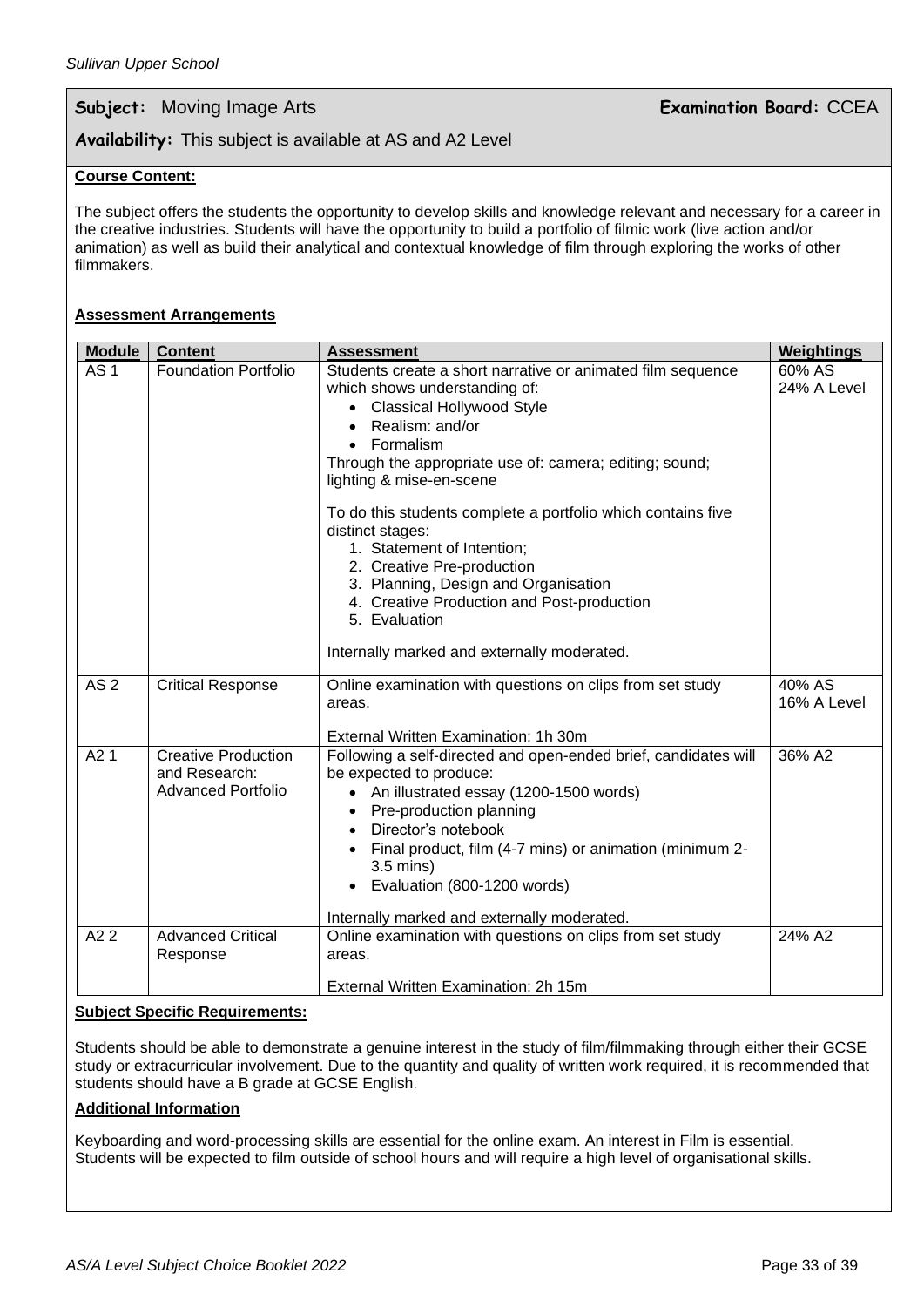**Availability:** This subject is available at AS and A2 Level

#### **Course Content:**

The A Level music course is both interesting and challenging. It builds on the foundation set at GCSE particularly in the areas of listening, composing and performing.

#### **Assessment Arrangements**

| <b>Module</b>   | <b>Content</b>      | <b>Assessment</b>                                                                                                                                                                                                                                                                                                                                                                                                                                                                                                                                                                                                                                                                                                                    | <b>Weightings</b>       |
|-----------------|---------------------|--------------------------------------------------------------------------------------------------------------------------------------------------------------------------------------------------------------------------------------------------------------------------------------------------------------------------------------------------------------------------------------------------------------------------------------------------------------------------------------------------------------------------------------------------------------------------------------------------------------------------------------------------------------------------------------------------------------------------------------|-------------------------|
| AS <sub>1</sub> | Performing          | Students must undertake a solo performance lasting 5-7 minutes and<br>of a standard equivalent to at least Grade 4 of the accredited graded<br>music examination boards. They must also engage in a viva voce<br>about points arising from their performance with the visiting examiner.<br>Externally Assessed by a Visiting Examiner                                                                                                                                                                                                                                                                                                                                                                                               | 32.5% AS<br>13% A Level |
| AS <sub>2</sub> | Composing           | Students must compose one piece of music lasting 1 1/2 - 2 1/2<br>minutes. They choose their own brief, compositional style and<br>resources and must submit their composition in the form of a recorded<br>performance with optional score. Students also submit an analytical<br>and reflective commentary, maximum 1000 words.<br>Internally marked, externally moderated.                                                                                                                                                                                                                                                                                                                                                        | 32.5% AS<br>13% A Level |
| AS <sub>3</sub> | Responding to Music | Students undertake THREE compulsory Areas of Study: Music for<br>Orchestra 1700-1900, Sacred Vocal Music (Anthems) and Secular<br>Vocal Music (Musicals).<br>All students undertake TWO external examinations as follows:<br>Test of Aural Perception: questions on extracts from set works and<br>unfamiliar music: 1h<br>Written examination: includes short answer questions on a short<br>printed score extract from one of the set works from the Area of Study<br>(Music for Orchestra); short-answer questions on a short unfamiliar<br>score extract and two extended writing questions, one on each of the<br>two Areas of Study Sacred Vocal Music and Secular Vocal Music: 2h                                             | 35% AS<br>14% A Level   |
| A21             | Performing          | Students must undertake a solo performance lasting 8-10 minutes<br>and of a standard equivalent to at least Grade 5 of the accredited<br>graded music examination boards. They must also engage in a viva<br>voce about points arising from their performance with the visiting<br>examiner.<br>Externally Assessed by a Visiting Examiner                                                                                                                                                                                                                                                                                                                                                                                           | 19.5% A2                |
| A2 2            | Composing           | Students must compose one piece of music lasting 2-3 minutes. They<br>choose their own brief, compositional style and resources and must<br>submit their composition in the form of a recorded performance with<br>optional score. Students also submit an analytical and reflective<br>commentary, maximum 1200 words.<br>Internally marked, externally moderated.                                                                                                                                                                                                                                                                                                                                                                  | 19.5% A2                |
| A23             | Responding to Music | Students undertake THREE compulsory Areas of Study: Music for<br>Orchestra in the Twentieth Century, Sacred Vocal Music<br>(Mass/Requiem Mass) and Secular Vocal Music 1600 to the Present<br>Day.<br>All students undertake TWO examinations as follows:<br>Test of Aural Perception: questions on extracts from set works and<br>unfamiliar music: 1h 15m<br>Written examination: includes short answer questions on a short<br>printed score extract from one of the set works from the Area of Study<br>(Music for Orchestra); short-answer questions on a short unfamiliar<br>score extract and two extended writing questions, one on each of the<br>two Areas of Study Sacred Vocal Music and Secular Vocal Music:<br>2h 15m. | 21% A2                  |

#### **Subject Specific Requirements:**

It is preferable but not essential to have studied GCSE Music before choosing the AS Music course.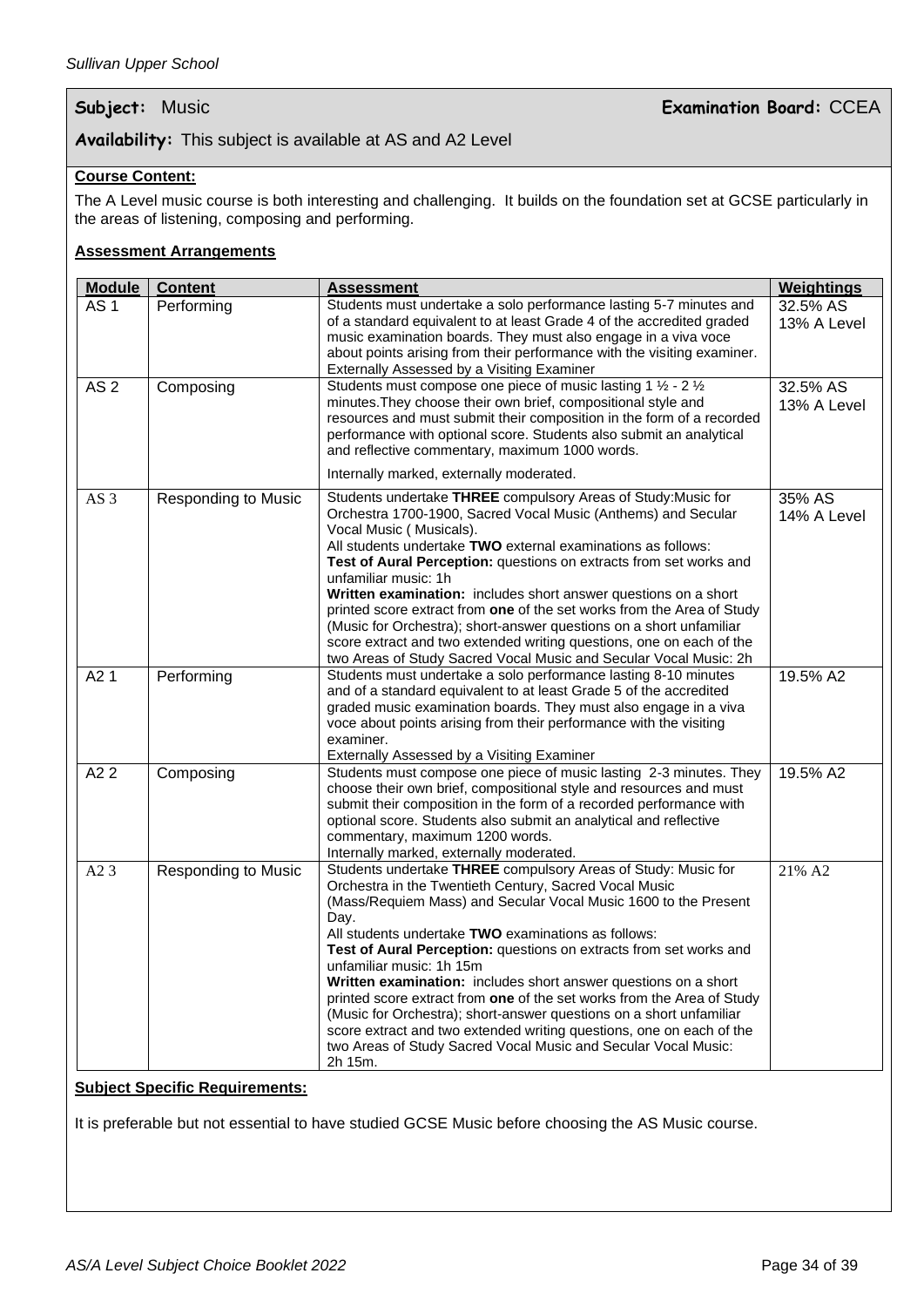#### **Subject:** Nutrition and Food Science **Examination Board:** CCEA

**Availability:** This subject is available at AS and A2 Level

#### **Course Content:**

There are two units at AS and two units at A2. At A2 there are two options to choose from in Unit 1. The subject is both interesting and challenging and builds on the foundations set at GCSE.

#### **Assessment Arrangements**

| <b>Module</b>   | <b>Content</b>                                  | <b>Assessment</b>                                                                                                                                                                                                                                                                                                                        | <b>Weightings</b>     |
|-----------------|-------------------------------------------------|------------------------------------------------------------------------------------------------------------------------------------------------------------------------------------------------------------------------------------------------------------------------------------------------------------------------------------------|-----------------------|
| AS <sub>1</sub> | <b>Principles of Nutrition</b>                  | This module requires the study of macro-nutrients and micro-<br>nutrients and other dietary constituents. Pupils also study<br>nutritional requirements and current dietary recommendations<br>for each life stage. It consistis of short questions and extended<br>writing questions.                                                   | 50% AS<br>20% A Level |
|                 |                                                 | External Written Examination: 1h 30m                                                                                                                                                                                                                                                                                                     |                       |
| AS <sub>2</sub> | Diet, Lifestyle and<br>Health                   | This module requires the study of current research in relation<br>to the relationships between diet, lifestyle and health.<br>Assessment is at the end of year 13. It consists of short<br>questions and extended writing questions.<br>External Written Examination: 1h 30m                                                             | 50% AS<br>20% A Level |
| A2 1            | Option A: Food<br>Security and<br>Sustainablity | Option A: In this module pupils examine global issues related<br>to food such as food security, food poverty, food sustainability<br>and food waste.                                                                                                                                                                                     | 30% A2                |
|                 | <b>OR</b>                                       | OR                                                                                                                                                                                                                                                                                                                                       |                       |
|                 | Option B: Food Safety<br>and Quality            | Option B: In this module pupils examine food safety as a public<br>health priority including microbiological contamination,<br>chemical contamination and current controls and legislation<br>relation to food safety and quality.                                                                                                       |                       |
|                 |                                                 | External Written Examination (Option A OR B): 2h 30m                                                                                                                                                                                                                                                                                     |                       |
| A2 2            | <b>Research Project</b>                         | This module requires pupils to submit a 4000 word report on a<br>research project on a topic of their own choice from AS 1, AS 2<br>or A2. Pupils must structure their report to include a title,<br>abstract, introduction, literature review, methodology,<br>discussion of results, conclusions, recommendations and<br>bibliography. | 30% A2                |
|                 |                                                 | Internally marked, externally moderated.                                                                                                                                                                                                                                                                                                 |                       |

#### **Subject Specific Requirements:**

It is preferable but not essential to have studied GCSE Food and Nutrition before choosing the AS Nutrition and Food Science course.

#### **Additional Information**

This A Level course provides a good foundation for higher education courses in human nutrition, food science, food safety and quality, food technology, dietetics, environmental health, food marketing, consumer studies, hospitality, retail management and public health.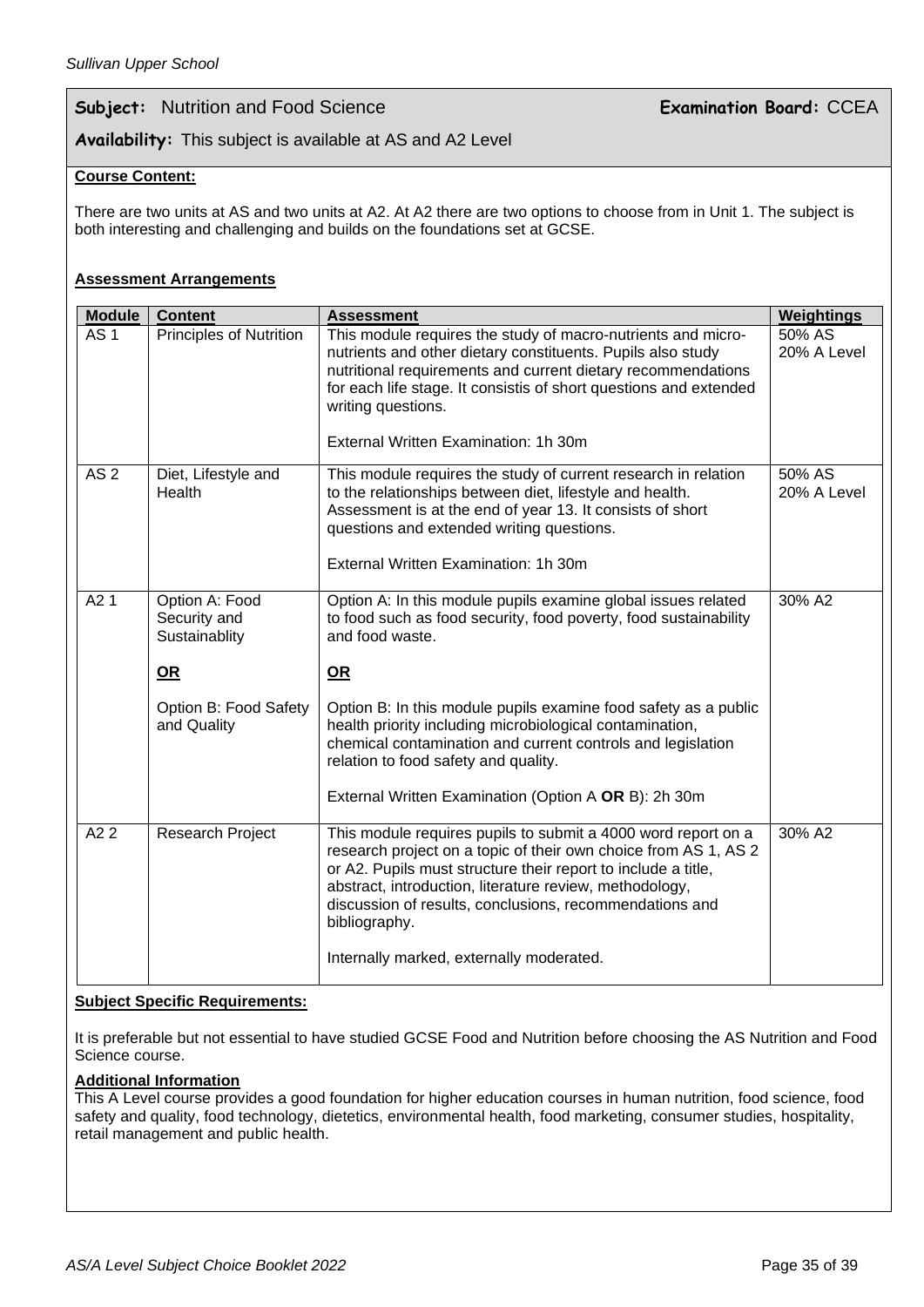### **Subject:** Physical Education **Examination Board:** WJEC

**Availability:** This subject is available at AS and A2 Level

#### **Course Content:**

There are two units at AS and two units at A2.

#### **Assessment Arrangements**

| <b>Module</b>   | <b>Content</b>                                                           | <b>Assessment</b>                                                                                                                                                                                                      | <b>Weightings</b>     |
|-----------------|--------------------------------------------------------------------------|------------------------------------------------------------------------------------------------------------------------------------------------------------------------------------------------------------------------|-----------------------|
| AS <sub>1</sub> | <b>Exploring Physical</b><br><b>Education</b>                            | Contextualised questions to include multiple choice, data<br>response, short and extended answers.<br>External Written Examination: 1h 45m                                                                             | 60% AS<br>24% A Level |
| AS <sub>2</sub> | <b>Improving personal</b><br>performance in<br><b>Physical Education</b> | To assess<br>Practical performance in one activity as a<br>1.<br>player/performer;<br>2. Practical performance as a coach or official;<br>3. Personal Performance Profile.<br>Internally Marked, Externally Moderated. | 40% AS<br>16% A Level |
| A2 <sub>1</sub> | <b>Evaluating Physical</b><br><b>Education</b>                           | A range of questions to include data response, short and<br>extended answers<br>External Written Examination: 2h                                                                                                       | 36% A2                |
| A2 2            | <b>Refining personal</b><br>performance in<br><b>Physical Education</b>  | To assess<br>1. Practical performance in one activity as a<br>player/performer, coach or official<br>Investigative Research.<br>$2^{2}$<br>Internally Marked, Externally Moderated.                                    | 24% A2                |

#### **Subject Specific Requirements:**

It is recommended that students who have successfully completed GCSE PE at grade B or better should consider this AS Level.

#### **Additional Information**

Students will be expected to keep individual evidence of their performance in each role Practical assessment will be in one activity as a player/performer. Practical Moderation will take place with an external Moderator – March / April of the final year.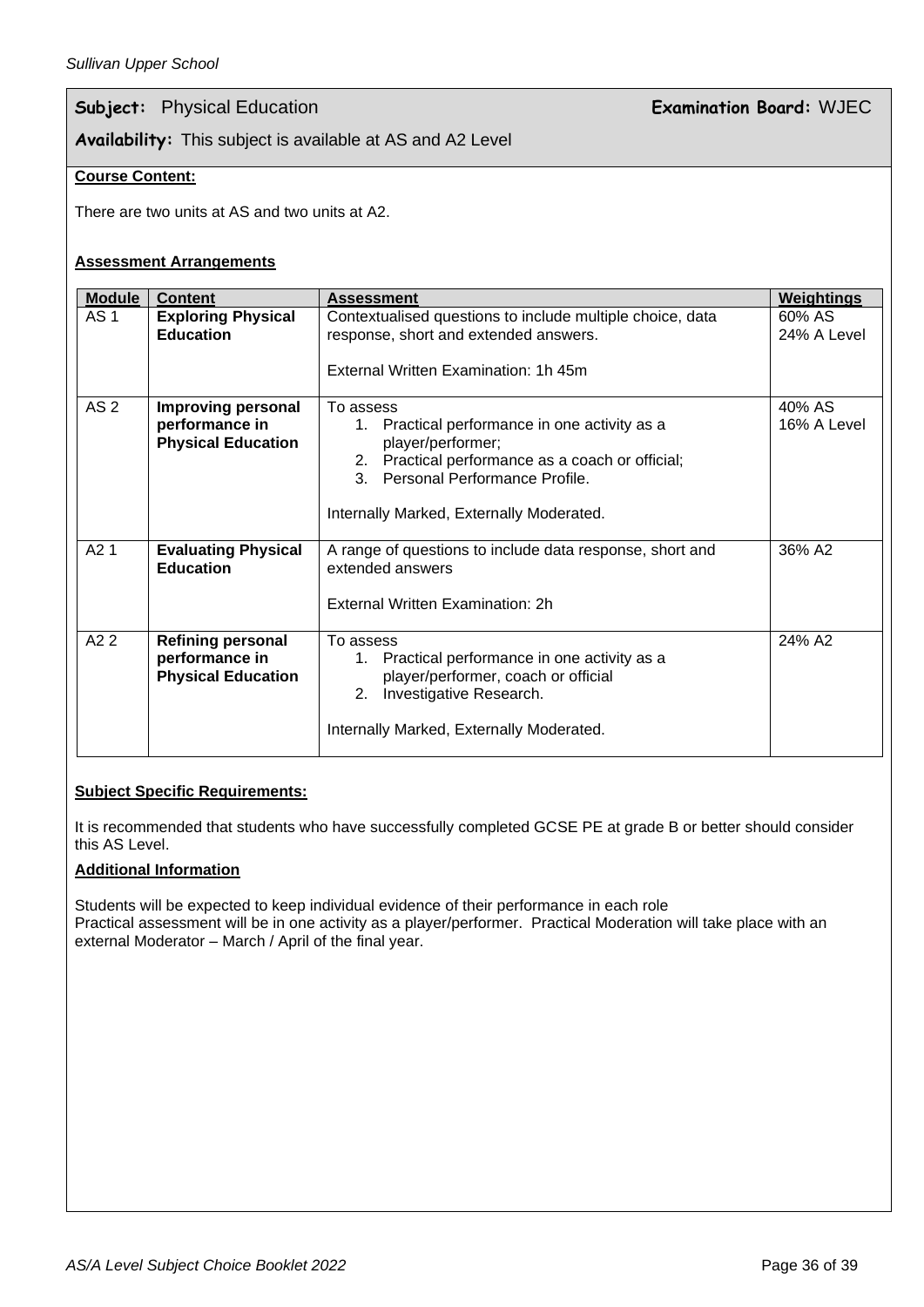**Subject:** Physics **Examination Board:** CCEA

#### **Availability:** This subject is available at AS and A2 Level

#### **Course Content:**

The aim of this course is to provide a knowledge and understanding of the principles and applications of physics which are relevant to the world in which we live. It is suitable for anyone who is interested in studying Physics at university, for anyone who enjoys the subject, and for anyone who would like to study a course at third level or take up a career in which a background in physics is useful.

People who have studied Physics at A Level and above are highly-valued for their numeracy, problem-solving and technological skills. They adapt well to a range of careers in engineering, research, product development, finance, IT, meteorology, geophysics, education and healthcare.

#### **Assessment Arrangements**

| <b>Module</b>   | <b>Content</b>                                                                                                                | <b>Assessment</b>                                                                                                                                                                                                                                     | <b>Weightings</b>     |
|-----------------|-------------------------------------------------------------------------------------------------------------------------------|-------------------------------------------------------------------------------------------------------------------------------------------------------------------------------------------------------------------------------------------------------|-----------------------|
| AS <sub>1</sub> | Forces, Energy<br>and Electricity                                                                                             | Students complete compulsory short anwer questions and<br>questions that require extended writing.                                                                                                                                                    | 40% AS<br>16% A Level |
|                 |                                                                                                                               | External written examination: 1h 45m                                                                                                                                                                                                                  |                       |
| AS <sub>2</sub> | Waves, Photons<br>and Astronomy                                                                                               | Students complete compulsory short anwer questions and<br>questions that require extended writing.                                                                                                                                                    | 40% AS<br>16% A Level |
|                 |                                                                                                                               | External written examination: 1h 45m                                                                                                                                                                                                                  |                       |
| AS3             | Practical<br>Techniques and<br>Data Analysis                                                                                  | Students complete an externally-assessed test of practical skills<br>consisting of short tasks (1h) and a separate paper requiring the<br>analysis of experimental results (1h).<br>Two external written papers                                       | 20% AS<br>8% A Level  |
| A21             | Deformation of<br>Solids, Thermal<br>Physics, Circular<br>Motion,<br>Oscillations and<br>Atomic and<br><b>Nuclear Physics</b> | Students complete compulsory short answer questions and some<br>that require extended wirting. The questions have elements of<br>synoptic assessment, drawing together different strands of the<br>specification.<br>External written examination: 2h | 24% A2                |
| A22             | Fields, Capacitors<br>and Particle<br>Physics                                                                                 | Students complete compulsory short answer questions and some<br>that require extended writing. The questions have elements of<br>synoptic assessment, drawing together different strands of the<br>specification.<br>External written examination: 2h | 24% A2                |
| A23             | Practical<br>Techniques and<br>Data Analysis                                                                                  | Students complete an externally-assessed test of practical skills<br>consisting of two experimental tests (1h) and a separate paper<br>requiring the analysis of experimental results (1h).<br>Two external written papers                            | 12% A2                |

#### **Subject Specific Requirements:**

It is recommended that those attempting the AS/A2 course should have achieved at least a grade A in Higher Tier GCSE Physics. Those who have a GCSE in Further Mathematics and those who are studying AS Mathematics find the transition from GCSE to A Level easier.

#### **Additional Information**

There is no coursework in the Physics course. There are however practical examinations at both AS and A2.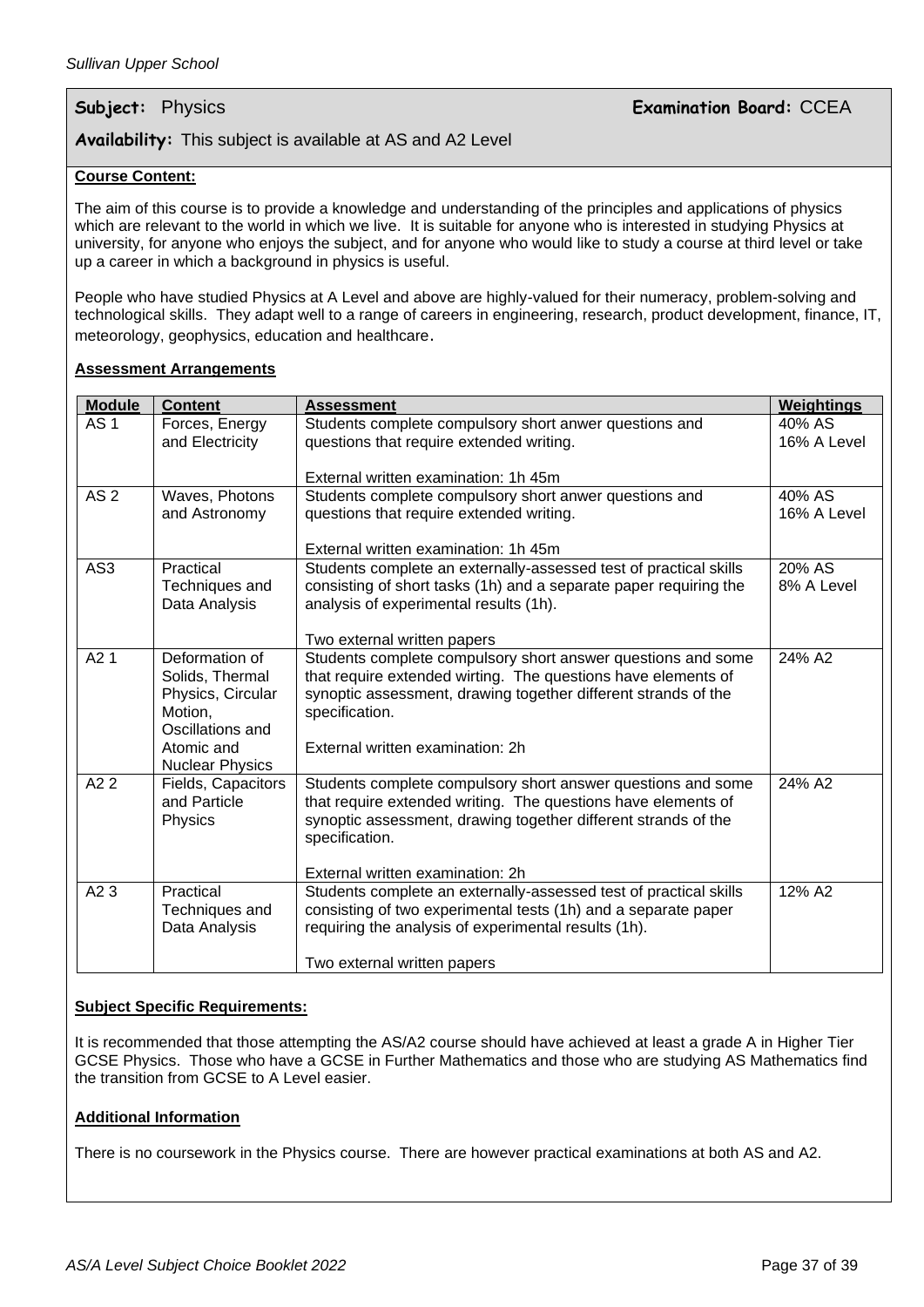### **Subject:** Religious Studies **Examination Board:** CCEA

**Availability:** This subject is available at AS and A2 Level

#### **Course Content:**

A Level Religious Studies is quite different from GCSE on several counts, the main one being content. At A Level (both AS and A2) there are two topics: New Testament and Islam.

At the end of each year there are two written papers, which examine the students' knowledge, understanding and ability to analyse and evaluate the topics.

As well as the topics themselves, we also address the synoptic (human experience) element, which means that we take time to compare the two areas of study and also to look at issues outside the course which impact upon the areas of study. This may include looking at topical issues, other parts of the Bible, modern and historical figures and various aspects of modern life.

Discussion is an important aspect of the course and most students find that they thoroughly enjoy this subject.

Whereas an empathetic approach is taken to Religious Studies at GCSE, at A Level the subject matter is explored from an objective and academic standpoint, making it appealing both to students from a personal faith background and those with no religious commitment.

The course covers a broad spectrum and discussion and personal note-making skills are developed. Reading around the topics is important. Essay writing skills are an essential element of the subject, as the examination papers consist entirely of essay questions.

| <b>Module</b>    | <b>Content</b>                                                | <b>Assessment</b>                                                                                                                               | Weightings                  |
|------------------|---------------------------------------------------------------|-------------------------------------------------------------------------------------------------------------------------------------------------|-----------------------------|
| AS <sub>1</sub>  | Acts of the Apostles<br>(Unit 2)                              | Students answer one from two questions in Section A and one<br>form two question in Section B.<br>External Written Examinatons: 1h 20m          | 50% AS<br>20% A Level       |
| AS <sub>2</sub>  | Introduction to Islam<br>(Unit 6)                             | Students answer one from two questions in Section A and one<br>form two question in Section B.<br>External Written Examinatons: 1h 20m          | 50% AS<br>20% A Level       |
| A2 <sub>1</sub>  | Themes in I<br>Corinthians, Galatians<br>& Ephesians (Unit 2) | Students answer two from three questions in Section A and the<br>compulsory synoptic question in Section B.<br>External Writien Examinatons: 2h | 50% A2<br>30% of A<br>Level |
| A <sub>2</sub> 2 | Islam in a<br>Contemporary<br>Context (Unit 6)                | Students answer two from three questions in Section A and the<br>compulsory synoptic question in Section B.<br>External Written Examinatons: 2h | 50% A2<br>30% of A<br>Level |

#### **Assessment Arrangements**

#### **Subject Specific Requirements:**

None

#### **Additional Information**

Year 13 usually spend a day visiting Dublin and other visits may take place during the year, if the opportunity arises. Also outside speakers are sometimes invited to come into school and speak to the pupils on various issues.

There is no coursework.

If you would like to know any more about the course, please speak to Mrs McMaster, who teaches this course at A Level.